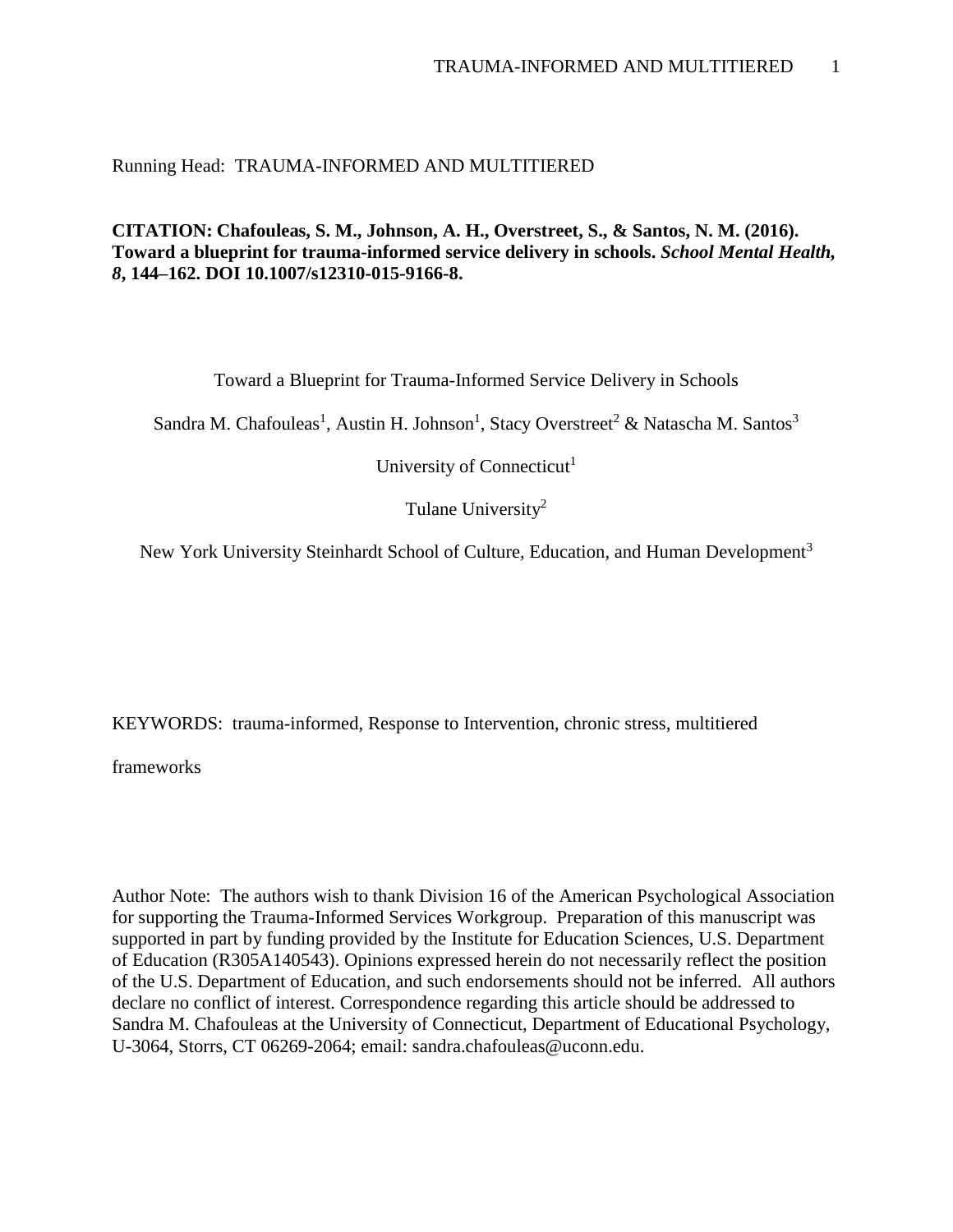# Abstract

Recognition of the benefits to trauma-informed approaches is expanding, along with commensurate interest in extending delivery within school systems. Although information about trauma-informed approaches has quickly burgeoned, systematic attention to integration within multitiered service delivery frameworks has not occurred yet is essential to accurate, durable, and scalable implementation. In addition, there is a critical need to concurrently build a strong evidence base regarding trauma-informed service delivery in schools. In this paper, the literatures on trauma-informed approaches and multitiered frameworks for school-based service delivery are connected with the goal to provide suggestions toward building blueprints for trauma-informed service delivery in schools. Drawing from the literature on implementation blueprints for school-wide positive behavior supports, sections are organized around current knowledge about trauma-informed approaches with regard to blueprints for (a) implementation, (b) professional development, and (c) evaluation. Critical issues, strategy recommendations, and directions for research are discussed.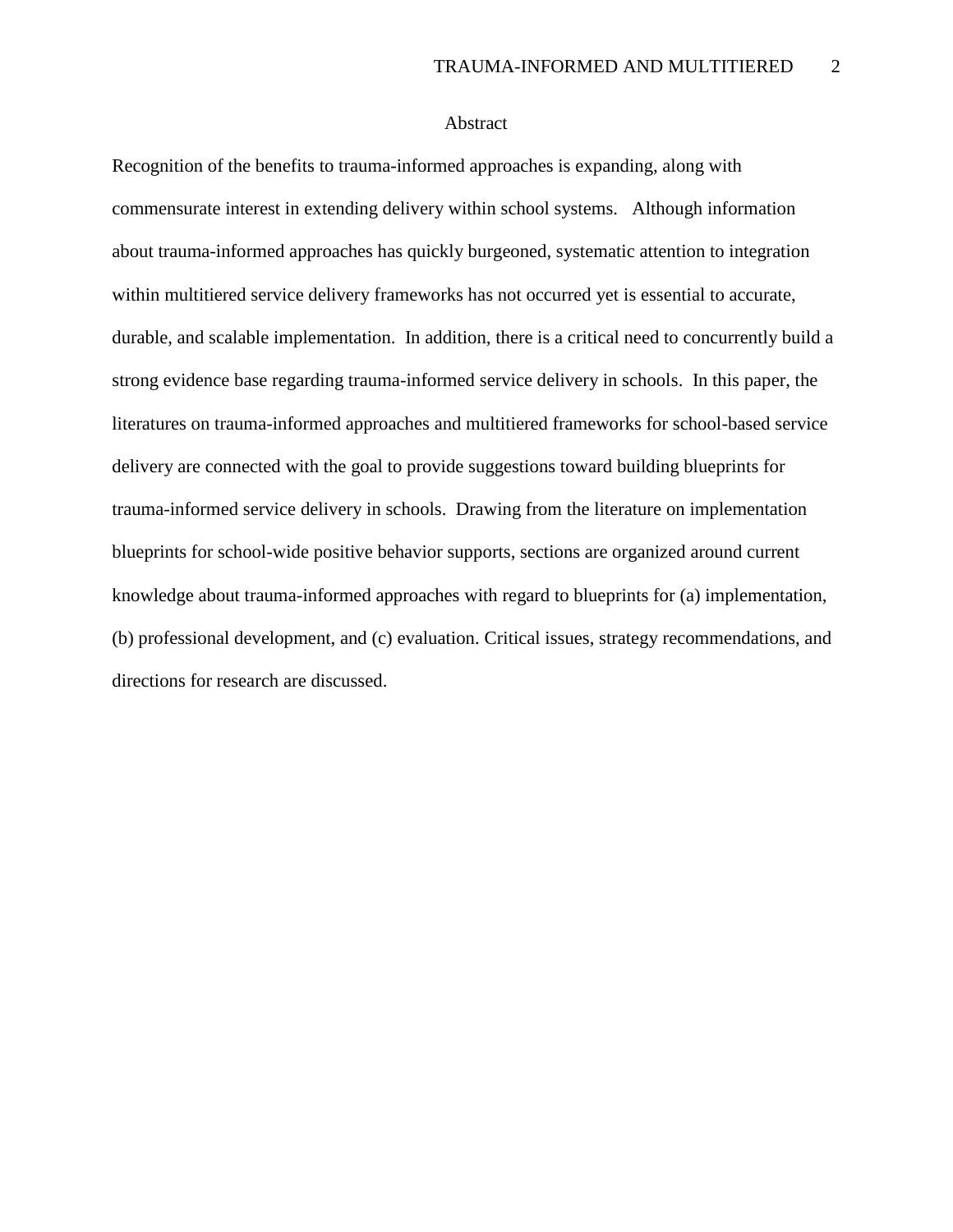Toward a Blueprint for Trauma-Informed Service Delivery in Schools

Recognition of the benefits to trauma-informed approaches is expanding (see Overstreet & Chafouleas, this issue), along with commensurate interest in extending delivery within school systems. Schools represent an opportune system for prevention and early intervention across domains related to child success. Historically, school-based outcomes have focused heavily on academic domains, yet there has been increasing acceptance and attention to the connection among social, emotional, behavioral, and mental health outcomes as facilitators or impediments to overall success in school (National Research Council and Institute of Medicine, 2009). Acknowledgement of this connection coupled with the push for service delivery frameworks using multitiered prevention logic have created a unique space to integrate trauma-informed approaches into school-based service delivery. Multitiered frameworks of service delivery are built on foundations involving early identification of risk, varied levels of intervention support designed to teach skills and prevent more serious problems, and continual data-driven evaluation of response. This logic fits well with the burgeoning and diverse body of recommendations regarding a trauma-informed approach (see Substance Abuse and Mental Health Services Administration [SAMHSA], 2014). However, in order for a trauma-informed initiative in school-based service delivery to be successful, comprehensive blueprints for implementation, professional development, and evaluation is needed. Unlike academic issues in which identification of need and provision of assistance is relatively focused and non-controversial, a host of layered complexities (e.g., involvement of multiple systems of care, family privacy, school resource capacity) surround trauma-informed service delivery in schools. Thus, successful implementation of a trauma-informed approach to school-based service delivery is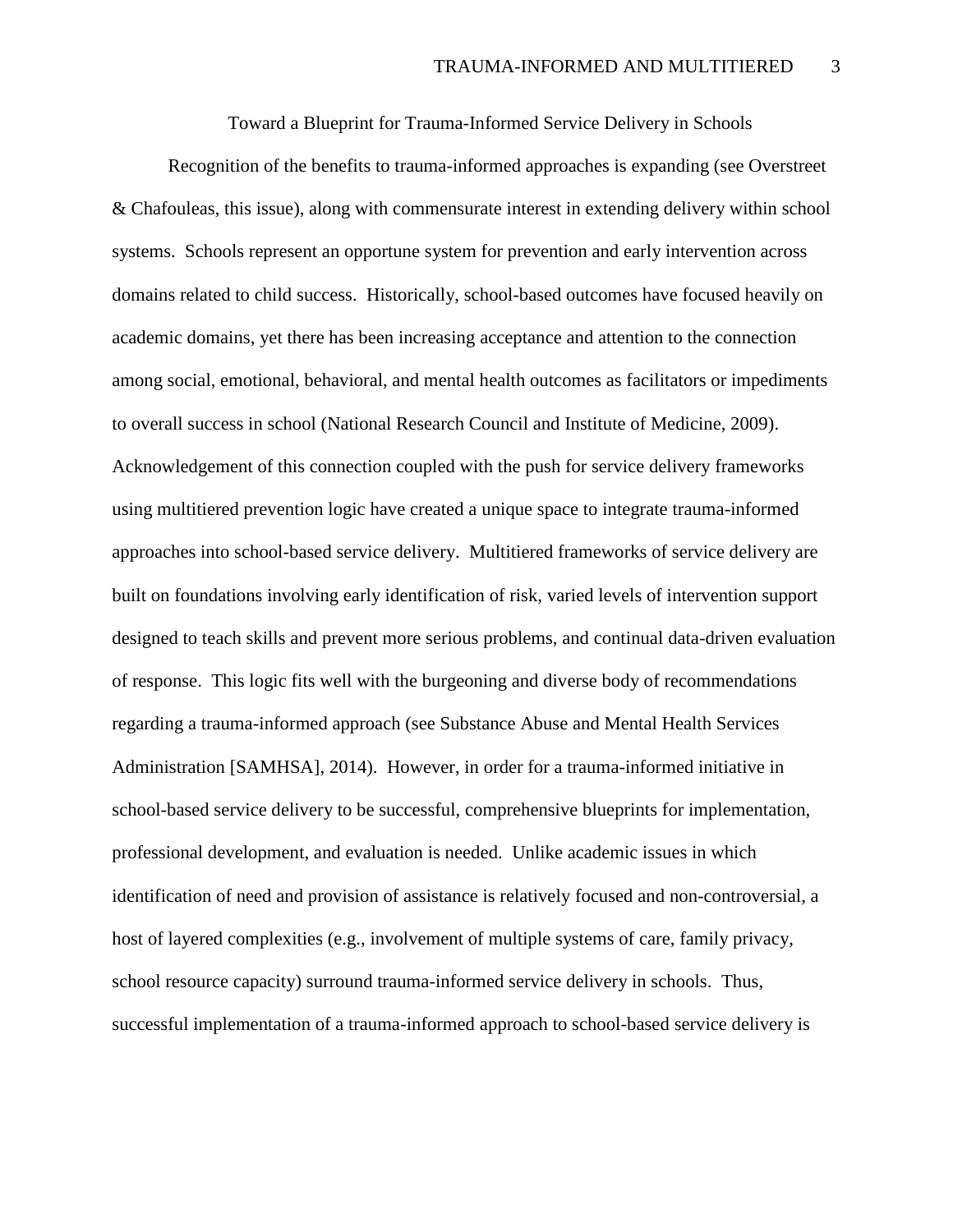dependent on identification of these complexities and alignment with careful planning and decision making.

The purpose of this paper is to connect the literatures on trauma-informed approaches and multitiered frameworks for school-based service delivery, particularly School-Wide Positive Behavior Interventions and Supports (SWPBIS: www.pbis.org), in order to facilitate an understanding of these connections towards building blueprints for a trauma-informed approach to school-based service delivery. The following sections elaborate upon critical issues, strategy recommendations, and directions for research. First, a brief history of multitiered prevention and intervention for emotional and behavioral outcomes is presented, setting the background for adding trauma-informed outcomes within these frameworks. Next, key considerations in building blueprints for trauma-informed service delivery in schools are presented. Structures for organizing content are heavily drawn from SWPBIS, a nationally-used framework for multitiered service delivery for behavior in schools. Although other theoretical and empirical work in the area of scale up of evidence-based preventive interventions (e.g., Communities that Care: [http://www.communitiesthatcare.net/\)](http://www.communitiesthatcare.net/) is acknowledged, we have chosen to use SWPBIS to illustrate our suggestions for trauma-informed delivery in schools given both the detailed framing within multitiered models and the wide-spread familiarity among educators. A tremendous volume of SWPBIS resources exists at national, state, and local levels, with the guiding blueprints offered by the OSEP Technical Assistance Center on Positive Behavioral Interventions and Supports providing a template to draw upon. Current knowledge about traumainformed approaches is organized around each of the SWPBIS blueprints (implementation, professional development, evaluation). Throughout the sections, focused content addresses why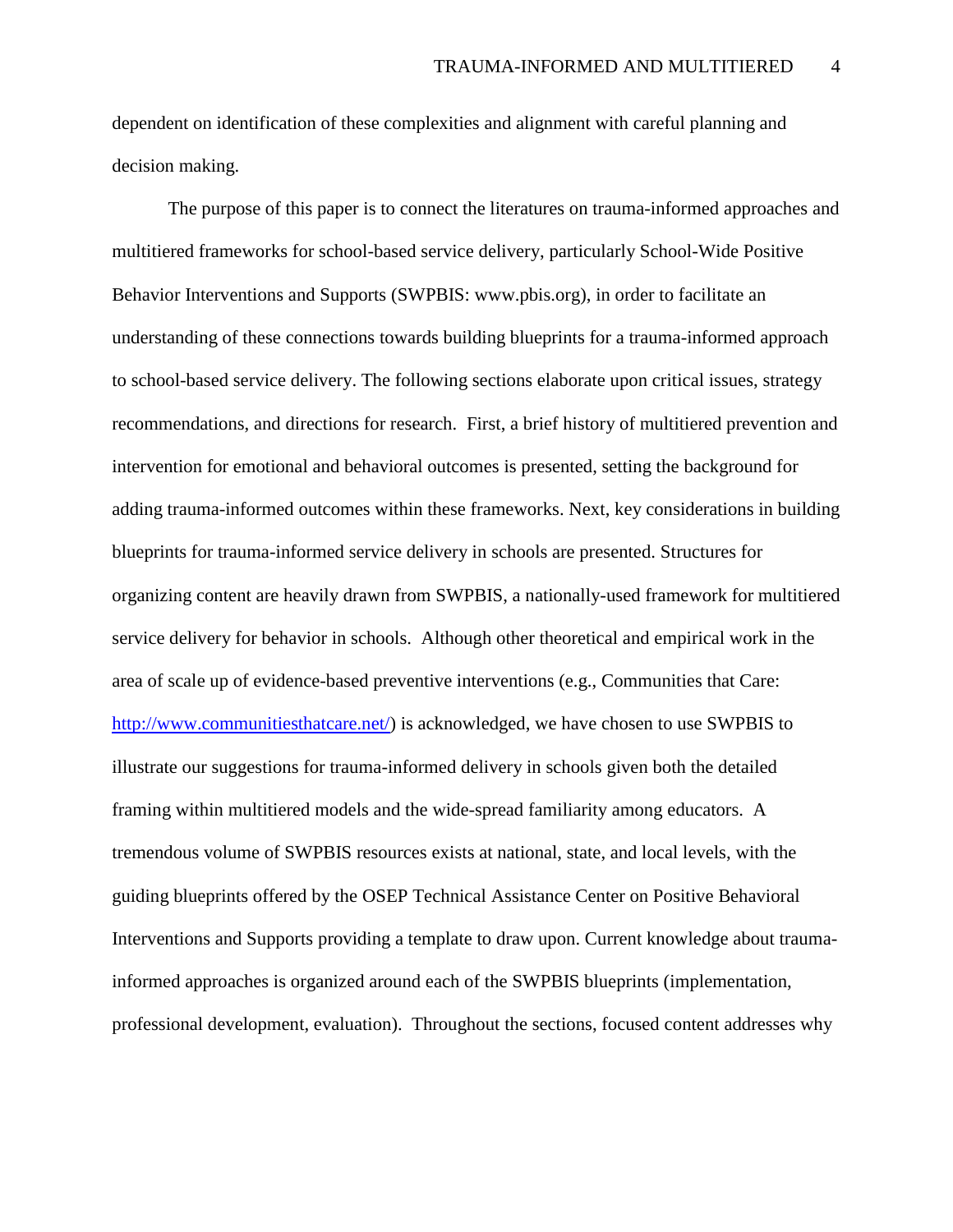it matters, what is known, and what needs to be done. Finally, concluding comments are provided to stimulate future discussions for research and practice agendas.

## **Multitiered prevention and intervention for emotional and behavioral outcomes**

Services for students with academic and behavioral challenges have historically been driven by a "refer-test-place" approach, wherein students who already exhibit challenges are "referred" for support of some type, "tested" for special education eligibility if that support does not result in improved outcomes, and if deemed eligible, "placed" in special education to provide access to more intensive supports (Gresham, 2007). Contemporary school-based efforts have moved away from these reactive approaches towards prevention-oriented models such as Response to Intervention (RTI) and SWPBIS in which data are routinely used to identify problems early and monitor response to increasingly intensive services to address needs. Such models may generally be referred to as "multitiered systems of support" or "multitiered prevention frameworks," with six core defining features: (a) the use of evidence-based practice when providing support to students, (b) tiered organization of supports with increasing intensity, (c) use of a data-based problem-solving framework for support decisions, (d) decision rules for evaluating student response to support and subsequent modifications, (e) measuring and maintaining treatment fidelity, and (f) identifying students who need support early (Sugai  $\&$ Horner, 2009). Models for multitiered prevention frameworks commonly share a three-tiered "triangle" approach, with Tiers 1, 2, and 3 referring to assessment and intervention for students provided at low, moderate, and high intensity respectively, and with data-based decision-making occurring at each tier.

Developments in prevention-focused services for children have spanned the last five decades. Although initially more widely researched and pushed in education settings around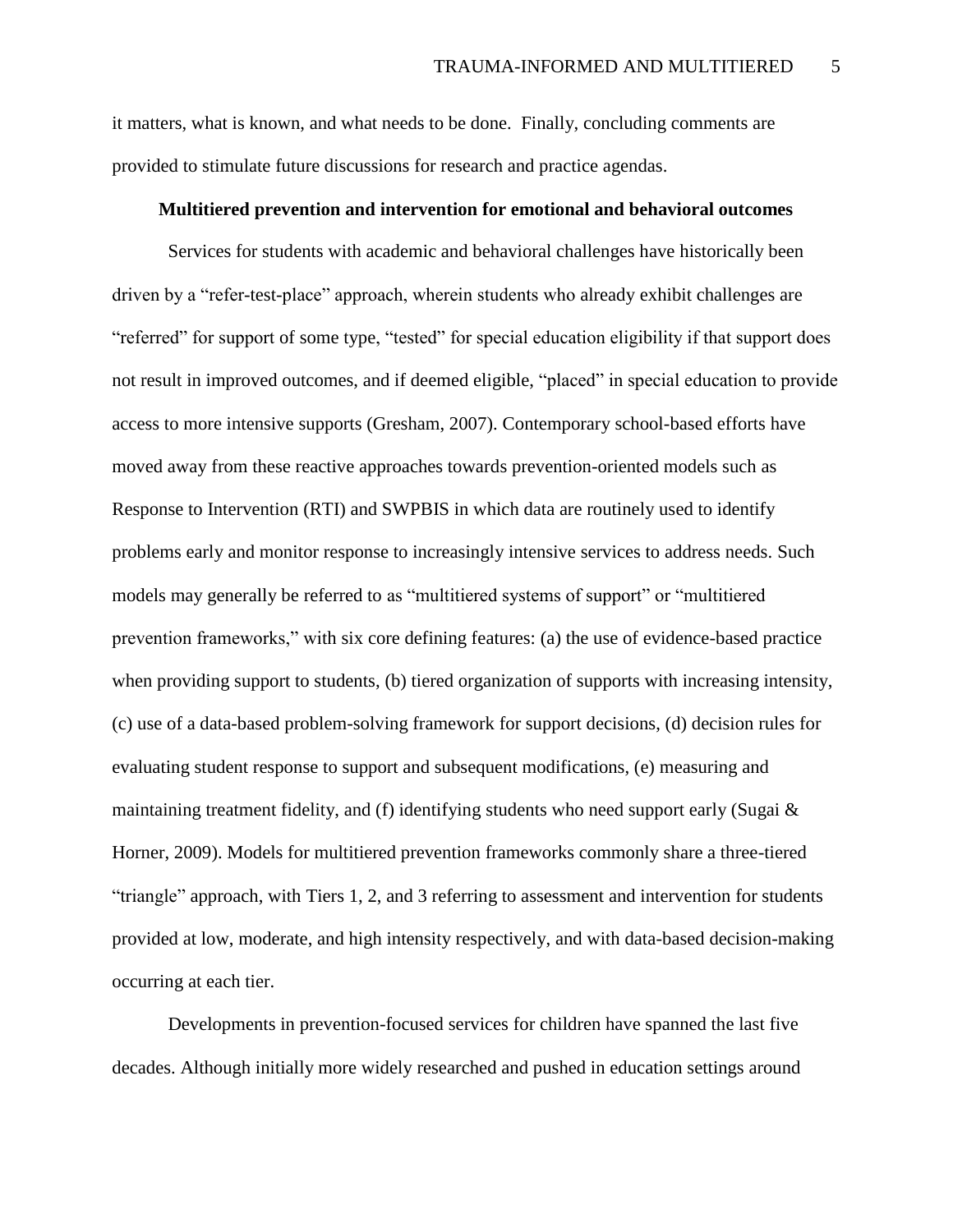academic domains and intervention supports, application of prevention-based logic to social, emotional, and behavioral domains was concurrently advocated (e.g. Walker et al., 1996). Related, it is likely a relevant reminder that the tenets of multitiered prevention frameworks began with focus on mental health domains (see Caplan, 1964). Recently, a joint report by the National Research Council and the Institute of Medicine provided a robust summary and extension of prevention-based logic for behavior and schools within an integrated model for the prevention and intervention of mental, emotional, and behavioral disorders (2009). In addition, frameworks like SWPBIS and the Interconnected System Frameworks have described critical roles for school-based systems in the prevention and intervention of mental, emotional, and behavioral-related challenges (Barrett, Eber, & Weist, 2013). Despite each of these advances, considerations around incorporating school mental health, specifically trauma and traumatic stress, have yet to be fully and systematically developed for multitiered prevention systems.

As the prevalence and impact of trauma and traumatic stress become increasingly understood (e.g., Felitti et al., 1998), the push for schools to provide trauma-informed interventions and services has correspondingly increased (SAMHSA, 2014). This demand is in part driven by burgeoning evidence demonstrating positive outcomes for school-based traumaspecific interventions on reduction of traumatic stress reactions (Rolfsnes & Idsoe, 2011). An additional driver may be the increased accessibility of social, emotional, and behavioral supports offered in schools. In general, referrals for school-based mental health services have been shown to be more successful than referrals to community agencies (Evans & Weist, 2004), and this trend appears to extend to trauma-specific interventions (Jaycox et al., 2010).

Despite their promise, isolated interventions and programs are difficult to sustain, even with high-quality, evidence-based programs (Cole, Eisner, Gregory, & Ristuccia, 2013;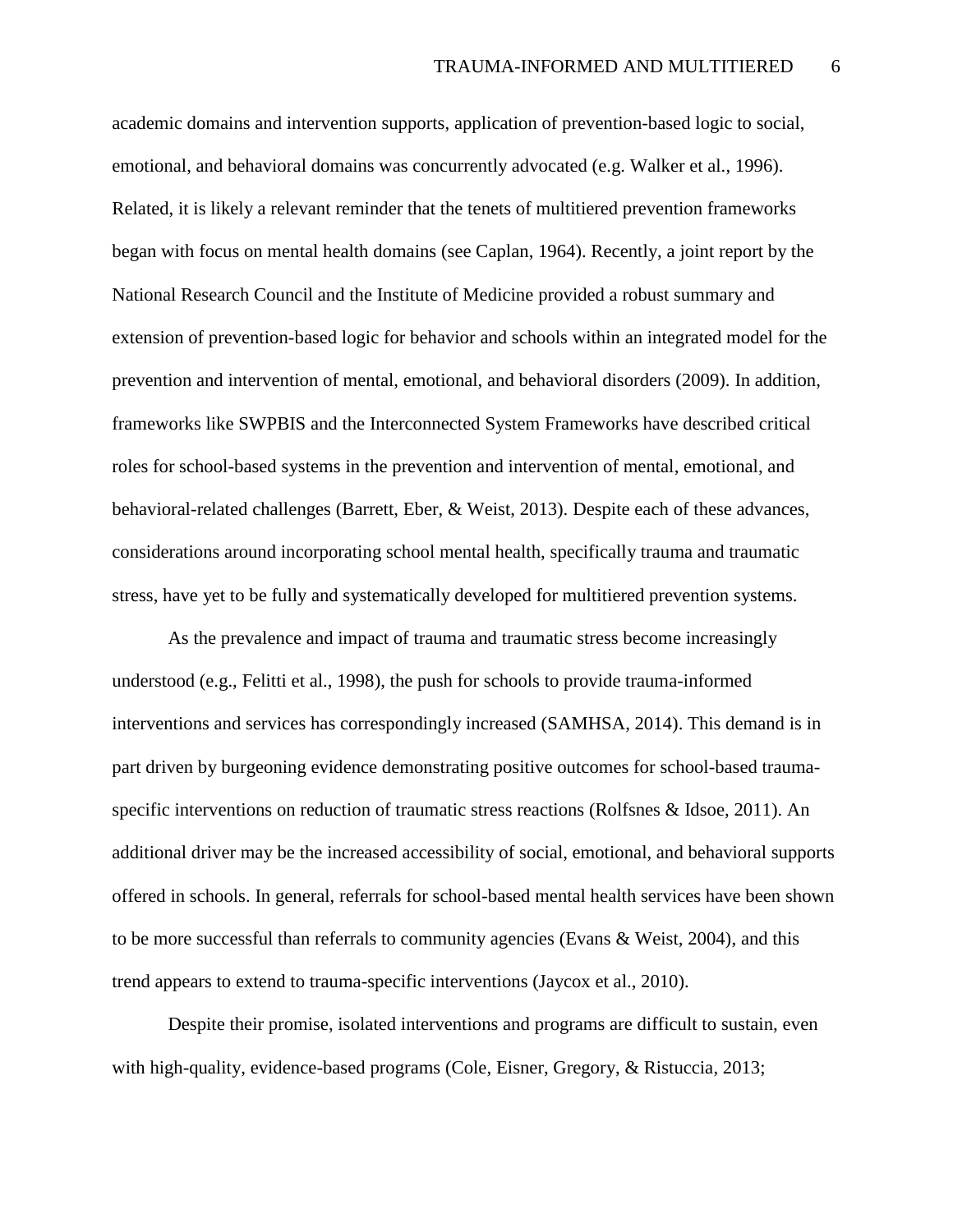Domitrovich et al., 2010; Flay et al., 2005). Interventions delivered in isolation of relevant systems may lack sufficient buy-in, and without a shared understanding of the problem being targeted, tensions can arise when schools attempt to integrate mental health programs into the educational environment (Cole et al., 2013; Evans, Stephan, & Sugai, 2014). Therefore, framing trauma-informed service delivery within a multitiered framework of school-based service delivery may be critical to success, yet requires attention to key considerations in building a blueprint to facilitate accuracy (use as expected), durability (maintained use), and scalability (expanded use as intended). To begin this work, current knowledge about trauma-informed approaches is reviewed while drawing on the organizational structures of the three SWPBIS blueprints involving (a) implementation, (b) professional development, and (c) evaluation.

# **Trauma-Informed Implementation Blueprint**

An implementation blueprint provides general guidelines regarding content knowledge, implementation features, and action planning (Technical Assistance Center on Positive Behavioral Interventions and Supports, 2010). Application of this blueprint to trauma-informed service delivery in schools is complicated because the description of trauma-informed care varies across the emerging literature generated from diverse child-serving systems, including human services, health care, child welfare, early childhood education settings, the foster care system, residential treatment settings, and the juvenile justice system (Baker, Brown, Wilcox, Overstreet, & Arora, this issue). For example, Baker et al. (this issue) identified 19 recent publications outlining trauma-informed frameworks, each emphasizing a range of essential content knowledge, implementation features, and action planning. Fortunately, a recent publication through SAMHSA's Trauma and Justice Strategic Initiative synthesized these disparate sources of information into a content knowledge framework defining trauma and the key components of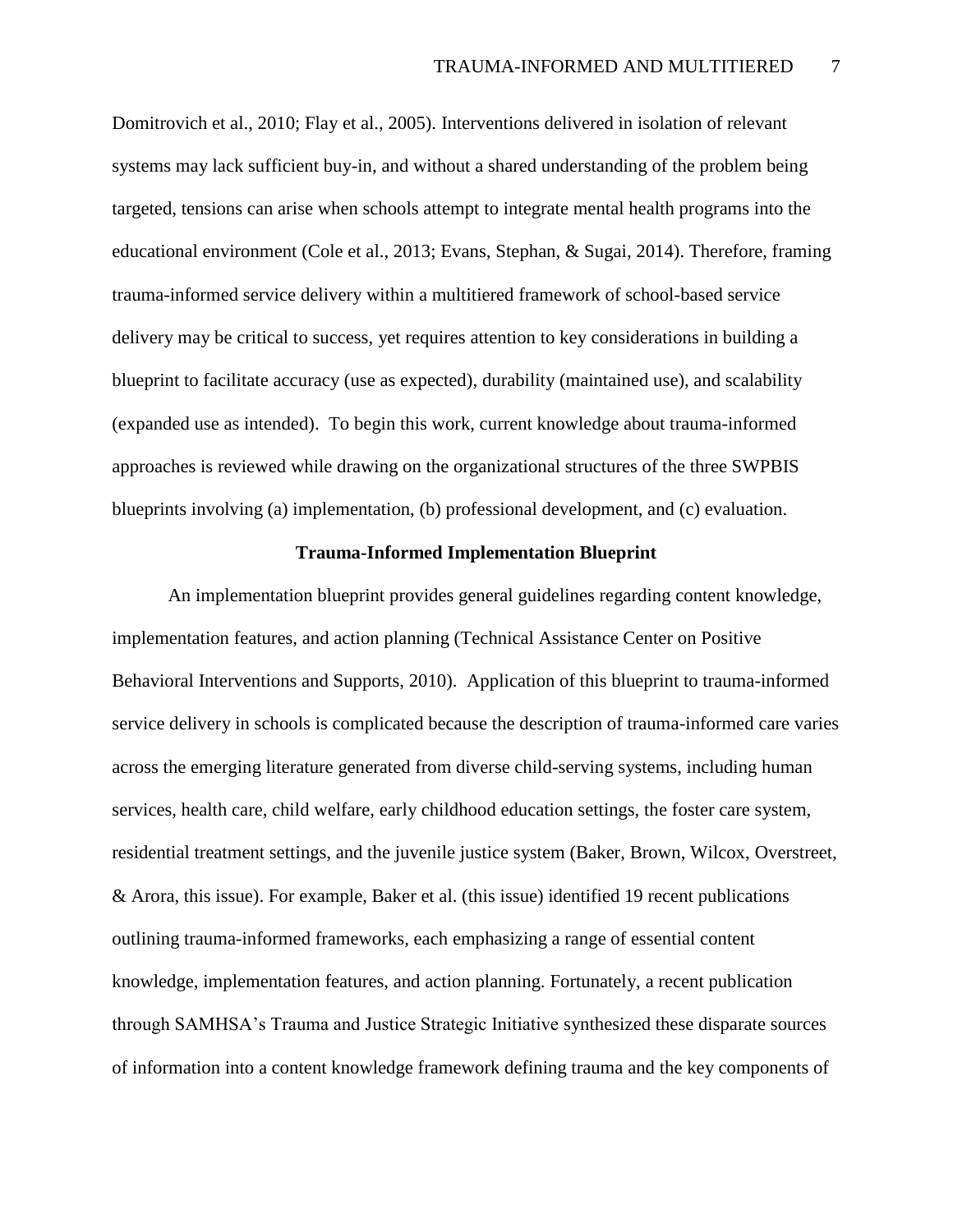a trauma-informed approach (SAMHSA, 2014). In addition to establishing defining features and components of a trauma-informed approach, a second yet equally-relevant focus for an implementation blueprint attends to the systems-level components of implementation with accuracy, durability, and scalability (Technical Assistance Center on Positive Behavioral Interventions and Supports, 2010). As discussed later, and as applied to a trauma-informed approach to service delivery in schools, concerted focus is needed around implementation considerations given greater complications associated with the multiple systems of care and stakeholders involved. Next, we review work by SAMHSA and integrate with other content knowledge to establish consensus around key features of trauma and trauma-informed care.

# **Content Knowledge: Establishing Consensus Around Core Features**

Establishing content knowledge about core features of trauma and trauma-informed care serves as an important initial step, and is often focused on information such as the prevalence and impact of trauma on student development and school functioning as well as developing an appreciation of the complexity of trauma exposure. In our review, trauma is often associated with the term "stress" along with related combinations including "toxic", "chronic", and "adverse". Regardless of the specific term, the features are consistent. SAMHSA's concept of trauma is defined as follows:

"*Individual trauma results from an event, series of events, or set of circumstances that is experienced by an individual as physically or emotionally harmful or life threatening and that has lasting adverse effects on the individuals' functioning and mental, physical, social, emotional, or spiritual well-being*" (p. 7, 2014).

Note the defining focus on the individual and consequences for the individual as a result of experiences. The individual serves as the central focus given recognition of the wide range of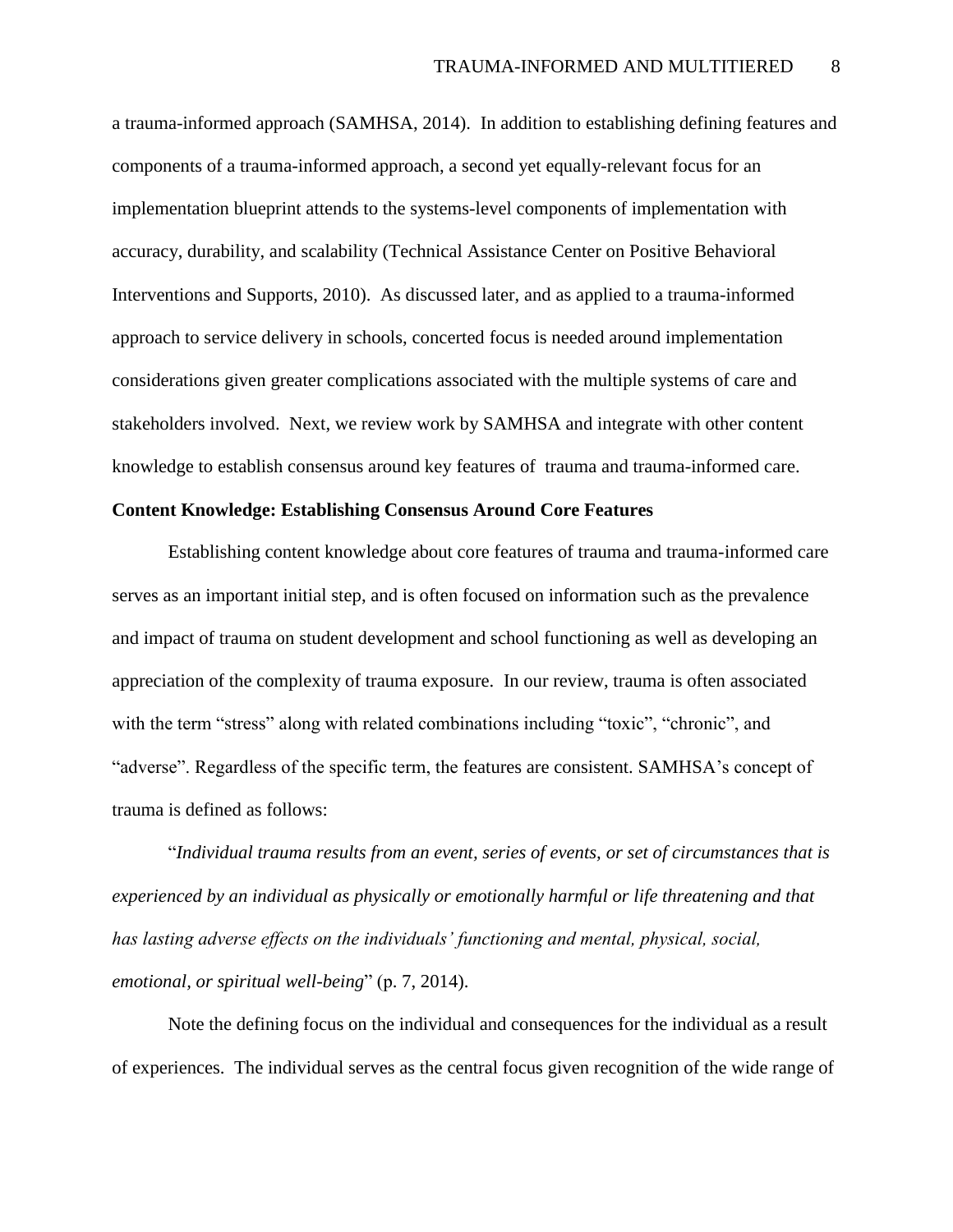individual responses to potentially traumatic events. The SAMHSA document (2014) goes further, expanding upon the definition through use of the three "E's" of trauma: event, experience, and effect. First, the event occurs, which may be a single occurrence or be repeated over time and may include actual or extreme threat of harm. However, it is the experience of the event by the individual that determines whether it is a traumatic event. Experience is defined by the individual, and varies widely. Many possible internal and external influences on the individual's experience exist, such as cultural beliefs, available social supports, and individual predispositions. In addition, characteristics of the event can influence the experience, including predictability, duration, consequences, and intensity (Brock et al., 2009). The individual's experience then influences the effect of the event, over the short to long term. Most typically, effects are described as occurring for the individual and involve self-regulation, or the ability to manage emotions, impulses, and behavior (Hamoudi, Murray, Serensen, & Fontaine, 2015). Examples of individual effects include hypervigilance, inability to cope with daily life, and disrupted cognitive functioning. Neurobiological explanations of adverse effects have been documented and further information continues to emerge, supporting theoretical bases for trauma within ecological, developmental, and biological perspectives (Hamoudi et al., 2015). In summary, although an event may be objectively measured within an individual's environment, the interpretation of the event is subjective based on an array of interacting ecological, developmental, and neurobiological factors, which produce changes in individual behavior and neurobiology that can persist over time.

Following understanding about defining features of trauma and the rationale for a traumainformed approach, content knowledge about the key principles to a trauma-informed approach is needed. See Table 1 for the key principles as defined by SAMHSA (2014). As discussed in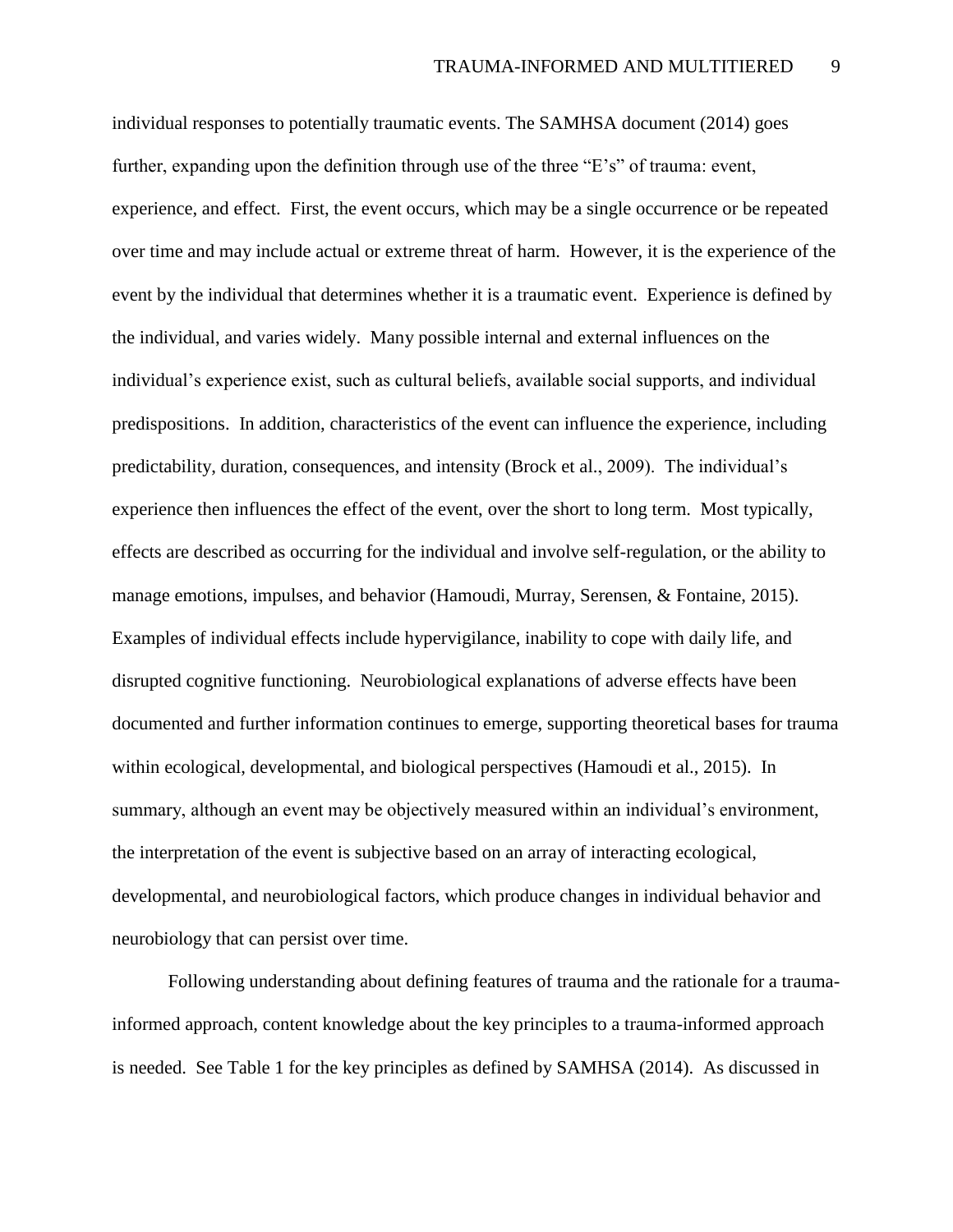the sections on implementation features and on building a professional development blueprint, connecting the key principles to specific skills in identification of trauma and choosing appropriate strategies for supporting all students frames a next essential piece to content knowledge about trauma-informed service delivery in schools.

To close this section on content knowledge through establishing consensus around core features, we conclude with brief comments regarding connections between the defining features of trauma-informed services and SWPBIS characteristics (preventive, instructionally oriented, culturally responsive, evidence based, function based, systems-implementation focused). The comparison provides opportunity to identify similarities across initiatives as well as gaps in knowledge, which informs both practice in relation to common language and understanding of initiatives as well as possibilities for further research. Comparisons of the core features draw many similarities, including goals to prevent the problem and engage cultural awareness, all of which is wrapped in a focus on the positive rather than the negative or reactive. The core features of SWPBIS are most heavily based within a behavioral theoretical framework, and thus, individual behavior is explained and modified primarily through external systems or environmental manipulations (e.g., teaching expected behavior, reinforcing displays of expected behavior, antecedent manipulations). In contrast, emphasis of prevention within a traumainformed approach is more strongly described with an intraindividual lens. That is, building selfregulation (resilience, coping) within the individual is emphasized, with external supports focused on creating safe environments and building positive connections and trusting relationships. A noted strength of SWPBIS is specific attention directed toward building capacity for systems implementation within schools. In contrast, a trauma-informed approach acknowledges the need for cross-systems collaboration, but core features provide less specificity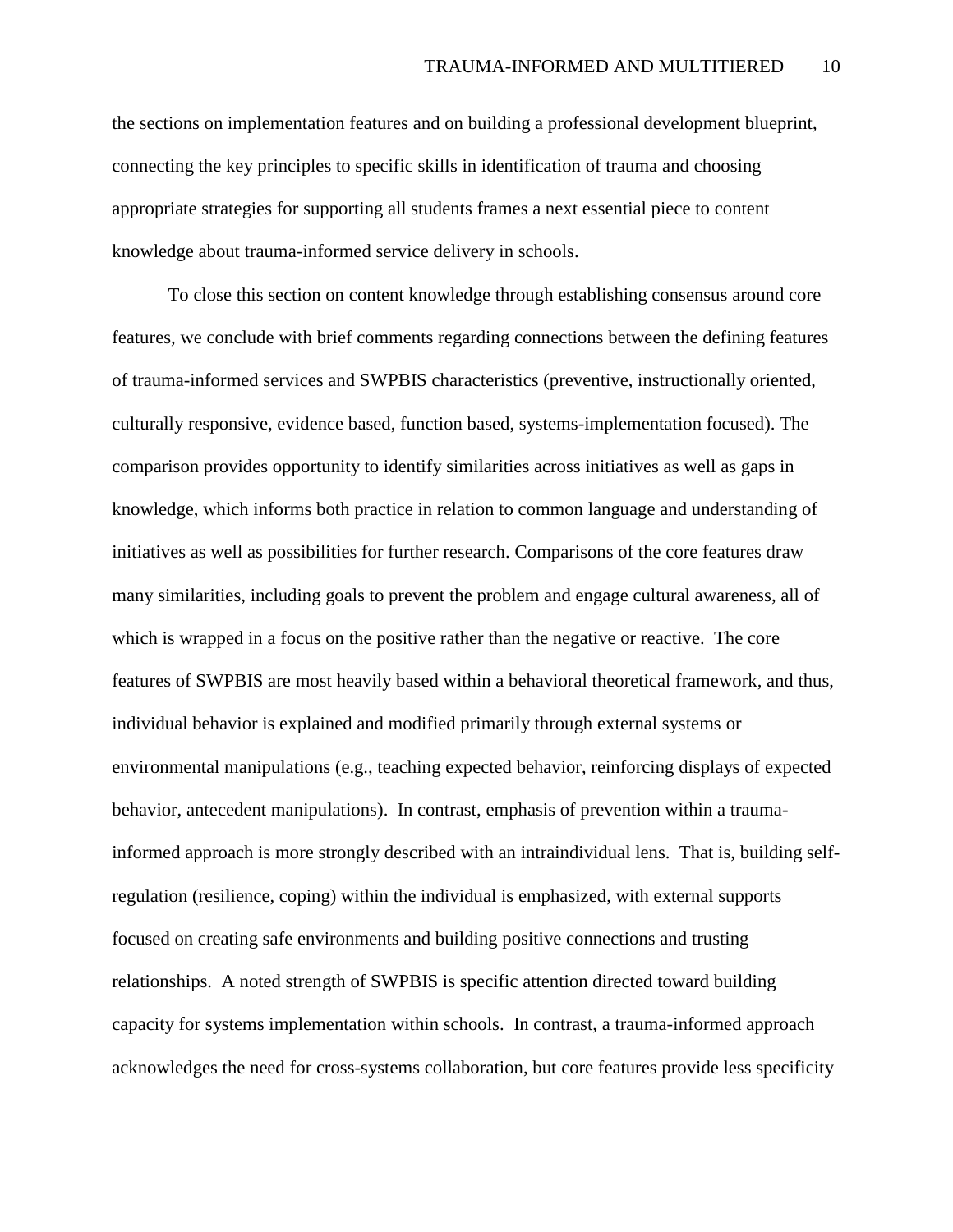as to how to accomplish implementation. Thus, one possible need related to a trauma-informed initiative is to attend to careful planning around the system implementation. In the next section, we expand on implementation features, particularly as centered within a multitiered framework for school-based service delivery.

# **Implementation Features within a Multitiered Framework**

Effective implementation is described as including four foundations that interact to enable ongoing monitoring, data-based decision making, and self-enhancement (Technical Assistance on Positive Behavioral Interventions and Supports, 2010). These four elements include: outcomes, practices, data, and systems. The elements work together to inform decisions within a multitiered framework of service delivery designed to meet the needs of all students.

*Outcomes*. As previously described, foundations for the defining features of trauma can be found in perspectives offered by Gerald Caplan in advocating for population-oriented prevention during the post-World War II period. Caplan (1964) stated that "every crisis presents both an opportunity for psychological growth and the danger of psychological deterioration" (p. 53). Thus, the strategies associated with defining crisis as an opportunity for psychological growth need to span a continuum of prevention through intensive intervention, and must include a multi-pronged approach in which every person has access to both the internal and external resources necessary to both reduce stressors and facilitate coping when experiencing stressors. Given these considerations, the intended outcomes of a trauma-informed approach can be defined as four-fold: (a) prevent adverse events and experiences from occurring, (b) build selfregulation capacity in individuals, (c) assist individuals exhibiting adverse effects in returning to prior functioning, and (d) avoid re-traumatizing individuals who have experienced adverse events (SAMHSA, 2014). These outcomes align with a multitiered framework in that the overall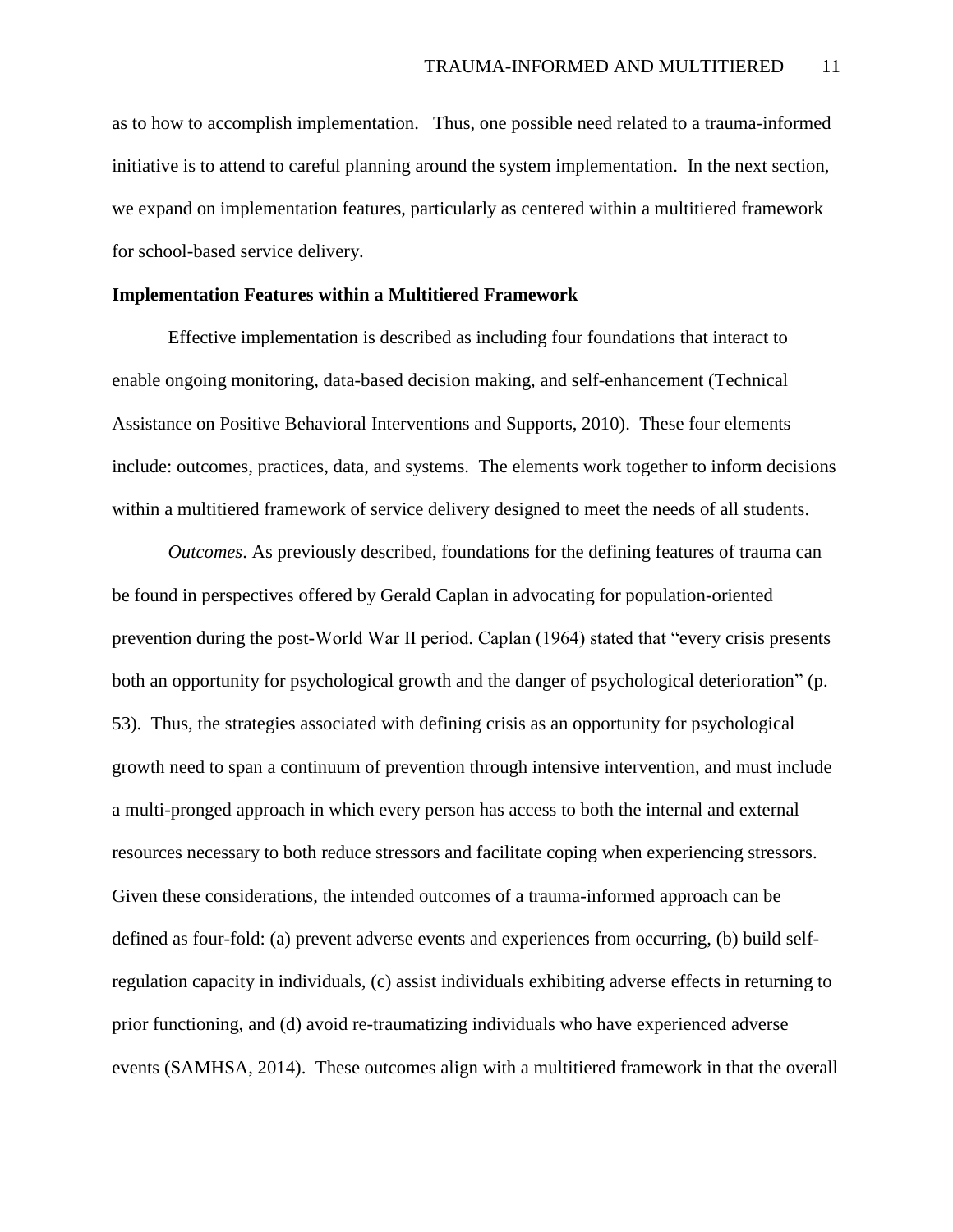goal is universal (Tier 1), or supporting all students through fostering a positive environment (point a above) and skill-building (point b) while acknowledging some students (Tiers 2 & 3) will experience challenges and need more intensive supports (points c and d). Similar to SWPBIS, implementation efforts to attain these outcomes must focus not only on supporting student needs but perhaps even more importantly on supporting adult behavior, with the overarching goal to ensure safe and supportive environments for all students. We expand on implementation features within a multitiered framework with regard to practices, data, and systems next.

*Practices.* Like multitiered service delivery, the practices associated with a traumaspecific approach to service delivery are varied across the continuum of prevention through intervention, yet the structure embedded across all practices should be grounded in what has been termed the four "R's" (SAMHSA, 2014). The four "R's" include (a) *realization* about trauma and its effects, (b) *recognition* of the signs of trauma, (c) *response* that appropriately embraces trauma understanding across tiers of service delivery, and (d) *resist* practices that could inadvertently re-traumatize. As shown in Figure 1, the four "R's" fit well within a multitiered framework to school-based service delivery. Within the green circle (representing universal or all students), the six principles to a trauma-informed approach encompass all practices directed toward creating a positive environment and promoting individual competence for each student – this represents the first "R", that is, realization about trauma and its effects. The principles then continue to envelop practices focused on recognition of those individuals at-risk for (representing targeted or some students) or already experiencing trauma and its effects (representing select or few students). This identification subsequently provides an opportunity for planning around appropriate levels of tiered service (*response*) for reducing the potential effect of experiences or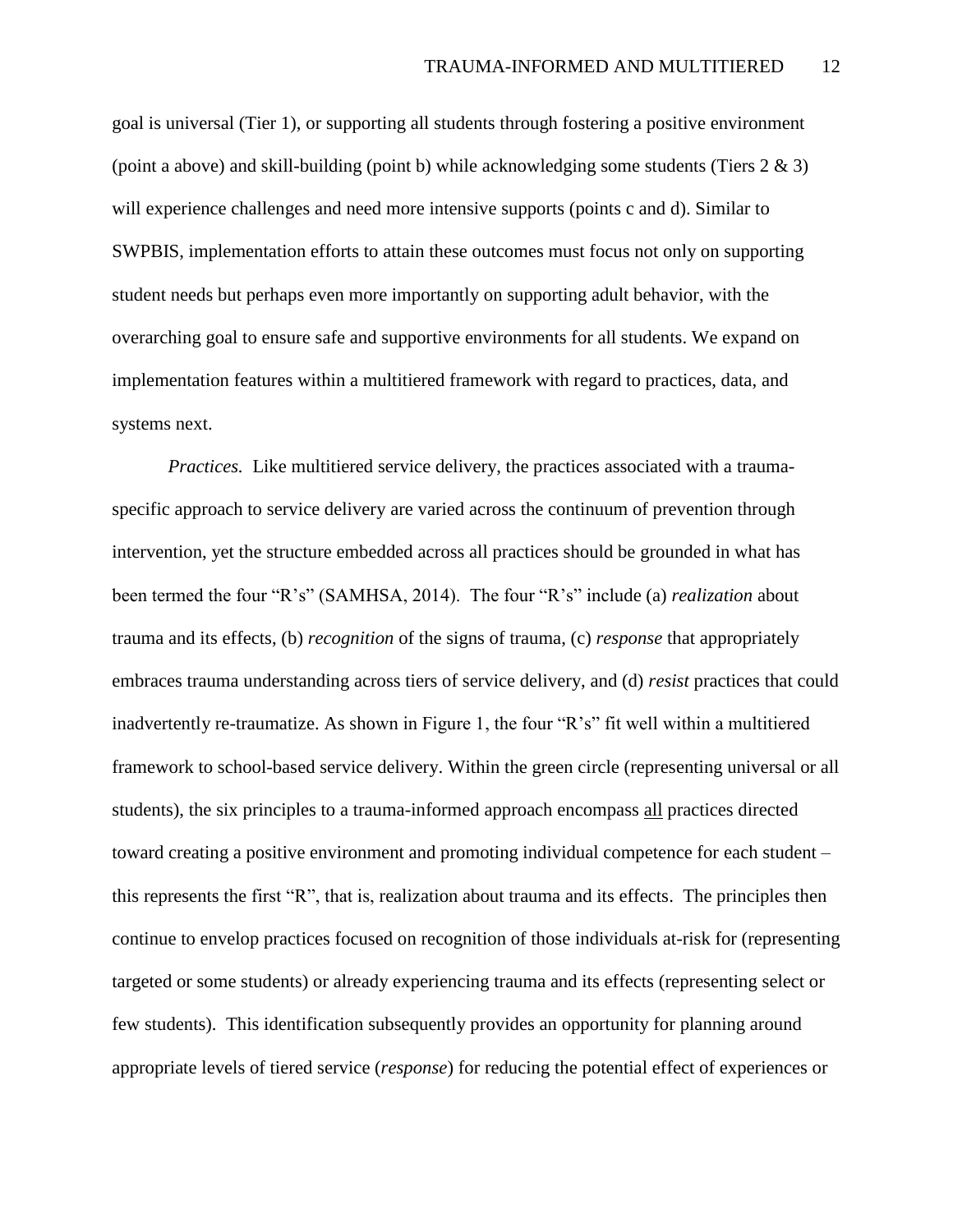remediating existing effects, and also includes both short- and long-term decision making to avoid re-traumatization (*resist*).

As previously stated, the four "R's" connect well with a multitiered framework to schoolbased service delivery given acknowledgement of a continuum of least to most intensive supports, which are identified through assessment practices allowing for early identification and ongoing monitoring. The continuum of least to most intensive supports represents practices that provide a positive environment (modifications that reduce adversity) and promote individual competence in self-regulation. In Figure 2, a multitiered service delivery framework is provided to represent trauma-informed practices that might be delivered universally to all students at Tier 1, targeted to at-risk students at Tier 2, and selected for those few students demonstrating most intensive needs at Tier 3. As depicted, practices have been grouped into general categories across tiers ranging from those applicable to all students (i.e. strategies to build positive adaptive skills) to those practices specifically addressing the range of needs presented by students exposed to trauma (i.e. psychoeducation through cognitive-behavioral therapies).

For universal (Tier 1) practices designed to build positive adaptive skills for all students, a number of strategies may be considered for adoption, including (a) the promotion of a positive educational climate and reduction of adverse environments, as emphasized within SWPBIS, and (b) the development of social problem-solving and coping skills as elaborated in socialemotional learning curricula. In connecting supports for positive climate promotion with specific SWPBIS components, school-wide expectations and systems for reinforcing behaviors consistent with those expectations might be explicitly incorporated into social-emotional learning curricula. At Tier 2, strategies to consider for at-risk students may include psychoeducation on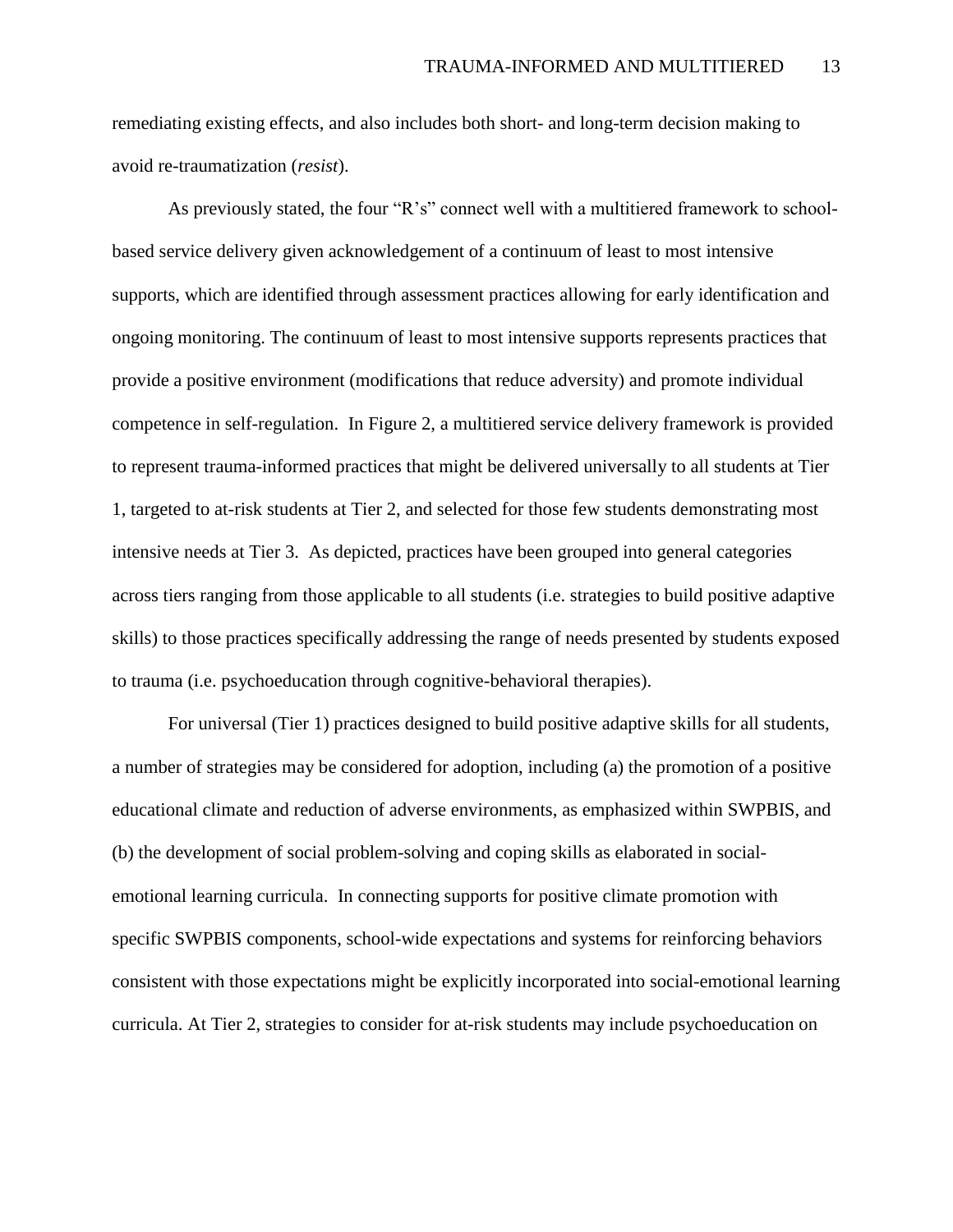recognition of trauma signs and impact, as well as specifically targeting the promotion of students' social support systems and the strengthening of self-regulation skills.

Moving toward more intensive practices at Tier 3, interventions that utilize cognitivebehavioral therapy (CBT) have generally been described as the gold standard of evidence-based treatment for trauma-related stress. The goal of CBT is to change thoughts and behaviors with the goal of ameliorating negative psychological symptoms. Cognitive-behavioral interventions can be advantageous for school-based delivery given that they are often time-limited, focus on teaching skills, are in part behaviorally-oriented, and are adaptable to groups. Further, schoolbased intervention programs that utilize CBT methods have demonstrated medium to large effect sizes in relation to ameliorating symptoms of PTSD (Rolfsnes & Idsoe, 2011). See Table 2 for a summary of CBT-based options. Additionally, practices serving intensive needs likely will require extensive connections with community partners to build capacity given limitations in scope and intensity of services that might be delivered through school providers alone, particularly in the event of a large-scale adverse event or chronic risk factors in the community or familial contexts.

Schools should be encouraged to build interconnected service delivery systems as part of a comprehensive service delivery plan, with the importance of such connections particularly emphasized for students with the highest level of need (i.e. Tier 3). For example, although over ten years old, data from a 2002-2003 study (Foster et al, 2005) suggest that only 49% of school districts had formal contracts or agreements with community mental health providers for the provision of student services. Whichever practices best fit the contextual needs of the school and community setting, it is an important reminder that practices must be anchored within an evidence base. Furthermore, the selection of practices alone is insufficient as use must be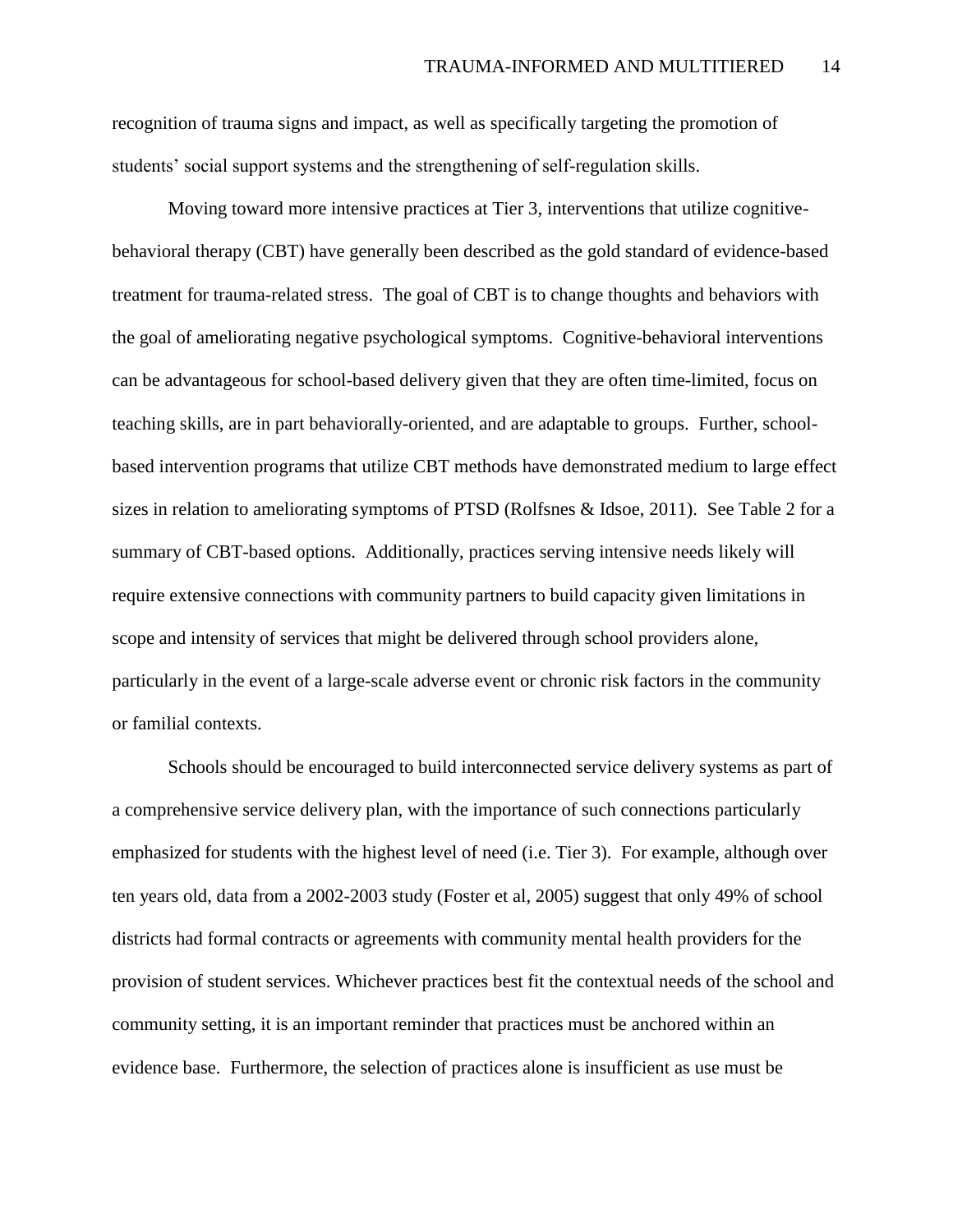supported by data to inform decisions about effectiveness as well as systems to support successful implementation.

*Data*. Without good data, decisions about practices and systems are not likely to successfully produce intended outcomes. As previously discussed under the second "R" of recognize, a key assessment strategy involves identification and progress monitoring of those students who have been exposed to adverse events and may be at-risk for or are already exhibiting effects of those experiences. Common universally-collected school-based indicators (e.g., attendance, disciplinary data, grades) are important in an overall assessment system that is trauma-informed, with these data examined through a trauma-informed lens (e.g., consideration of causes of attendance patterns, ecological influences upon behavior and grades). In addition, trauma-specific assessments may provide critical data needed in certain situations, representing targeted and select tiers and decisions surrounding those services. Trauma-specific assessments often evaluate either or both of two major components of trauma: (a) exposure to traumatic events, or (b) response to traumatic events (e.g., traumatic stress; Strand, Sarmiento, & Pasquale, 2005). Next, we briefly review examples of measures that assess each component. To date, it is unknown as to what constitutes best practices for assessment within different tiers and measurement questions (e.g., screening, progress monitoring). However, individuals interested in learning more about options in trauma-related assessment and screening tools that may be considered for adoption in school settings are directed to systematic reviews of these instruments (e.g., Hawkins & Radcliff, 2006; Ohan, Myers, & Collett, 2002; Strand, Sarmiento, & Pasquale, 2005), as well as the National Child Traumatic Stress Network's Measures Review (http://nctsn.org/resources/online-research/measures-review/overview).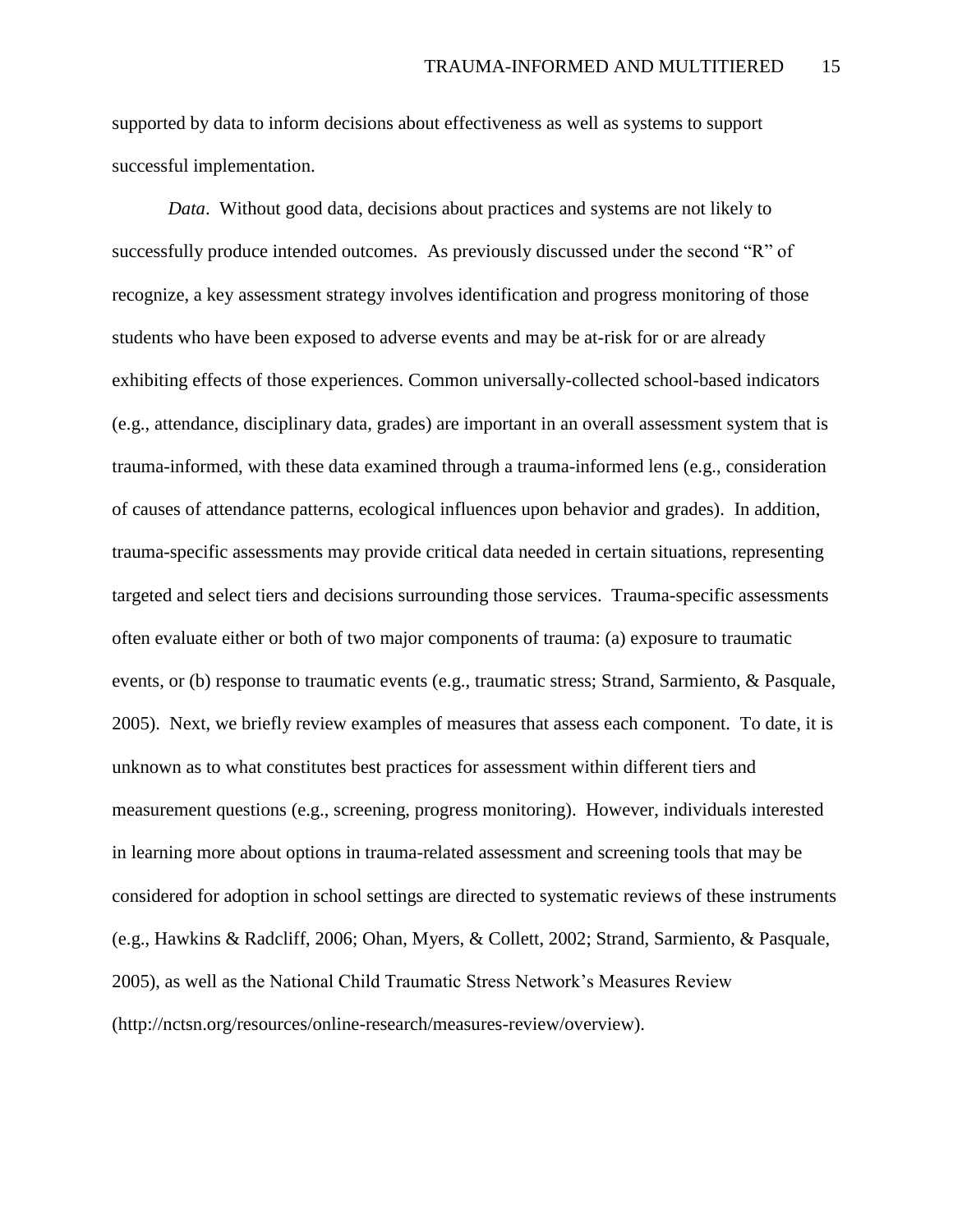*Trauma exposure*. Perhaps the most well-known measure of trauma exposure is the ACE Questionnaire, a retrospective survey initially designed for adults (Felitti et al., 1998). Child and adolescent-focused, rating-scale-based screeners for trauma exposure that may be amenable to school-based administration include the brief screening adaptation of the Childhood Trauma Questionnaire for adolescents and adults (CTQ; Bernstein et al., 2003), as well as novel screening procedures (see Gonzalez, Monzon, Solis, Jaycox, & Langley this issue). The Traumatic Events Screening Inventory for Children (TESI-C; National Center for PTSD, 2011) is an interview-based screener for traumatic exposure in children; although its administration format and requirements (i.e. relevant mental health licensure) may limit its efficient use with large populations of students in school settings, gated screening procedures (e.g. those starting with adult nomination) may make this instrument more amenable to school-based use.

*Response to traumatic events*. One example of a child- and trauma-specific measure that assesses response to traumatic events is the UCLA PTSD Reaction Index (PTSD-RI: DSM-V version), a 27-item self-report measure for school-age students (Steinberg, & Beyerlein, 2013). The PTSD-RI is based upon the Child Post-Traumatic Stress Disorder Reaction Index (Pynoos et al., 1987), which was indicated as the most frequently used measure of PTSD and posttraumatic stress symptoms across a review of five journals in a nearly-ten-year period (Hawkins & Radcliffe, 2006). The PTSD-RI is a well-researched measure which may be amenable for use as a measure in school-based settings due to efficient administration (e.g. use of rating scale format rather than interviews), brief completion time, and published psychometric properties. Responses are provided on a five-point Likert-type scale, indicating the degree to which symptoms of PTSD have been present over the past month. The symptom scale consists of a total score and four subscales aligning to DSM-V criteria for Intrusion, Avoidance, Negative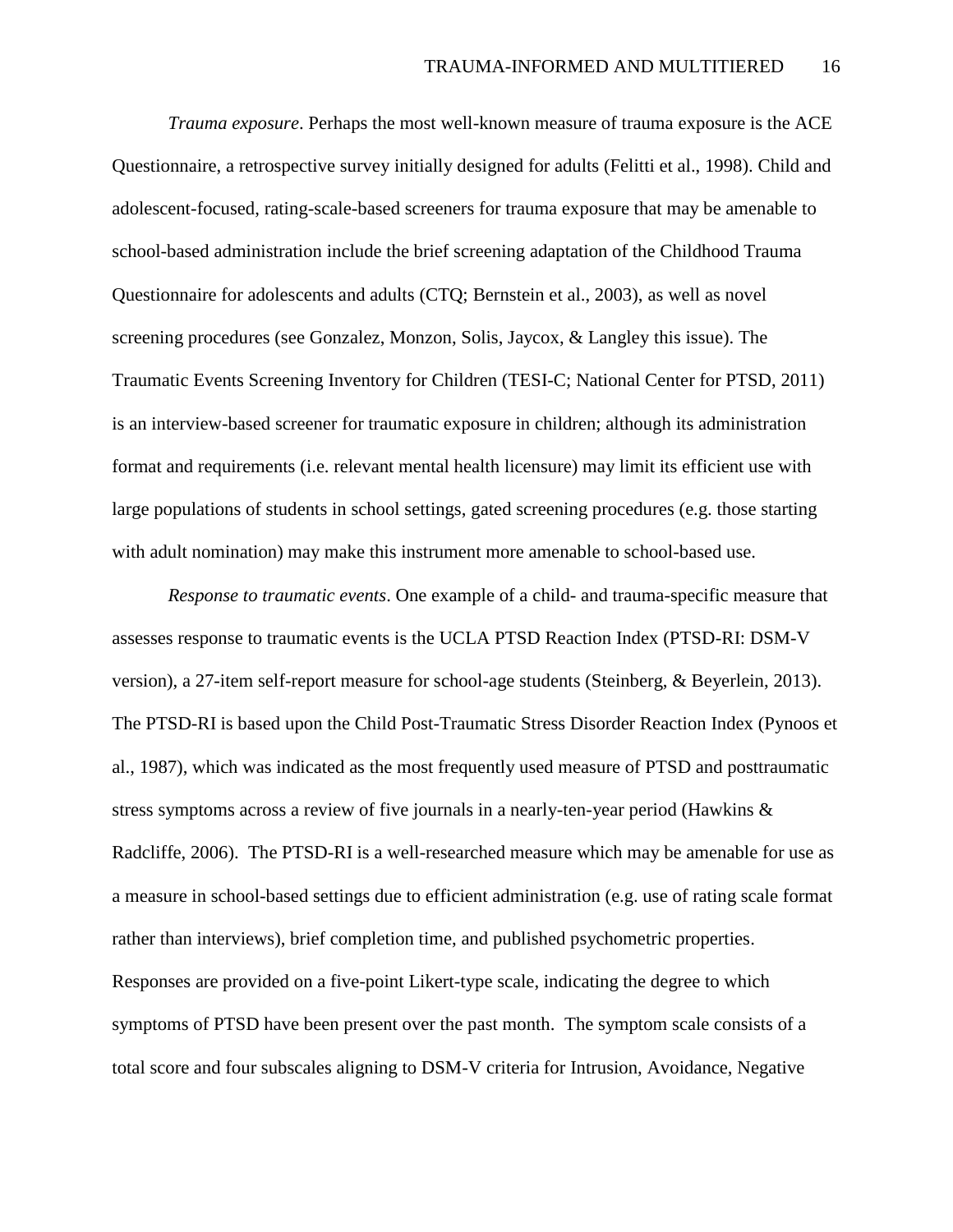Cognitions/Mood and Arousal/Reactivity. Large-scale analyses of data collected from 6,291 children ages 7 to 18 using the DSM-IV version of the instrument revealed adequate to good evidence for the reliability and validity of resulting data (Steinberg et al., 2013). In support of its specific use in screening, increases in PTSD-RI total scores have been associated with significant increases in the probability of endorsing other academic, social, emotional, and behavioral problems, including suicidality, self-injurious behavior, and alcohol and other substance use (Steinberg et al., 2013)

Although an emphasis on PTSD-based measurement may permit a more focused investigation and response, limiting data collection for screening or progress monitoring to strictly PTSD-based symptomology may restrict an understanding of trauma as a complex and ongoing process with ramifications across social, emotional, and behavioral domains (Fallot  $\&$ Harris, 2001). One method for moving away from a deficiency-based approach and towards a resilience-based approach might involve measuring characteristics of resiliency. In one study of Israeli adolescents (99% of whom had experienced at least one war-related traumatic event), students completed measures of three protective factors: self-efficacy, coping style relating to cognitive/emotional regulation, and flexibility to respond to trauma by focusing on both the event and current and future plans (Pat-Horenczyk, Kenan, Achituv, & Bachar, 2014). Results indicated a significant negative relationship between two protective factors (i.e., self-efficacy, flexibility) and severity of posttraumatic symptoms  $(r = -.27$  and  $-.23$ , respectively). Additionally, all three protective factors were significantly and negatively correlated with the degree of functional impairment experienced by students.

Decisions regarding the best options for foci and specific measures will be highly based on contextual need and individual measurement questions of interest. For example, in a recent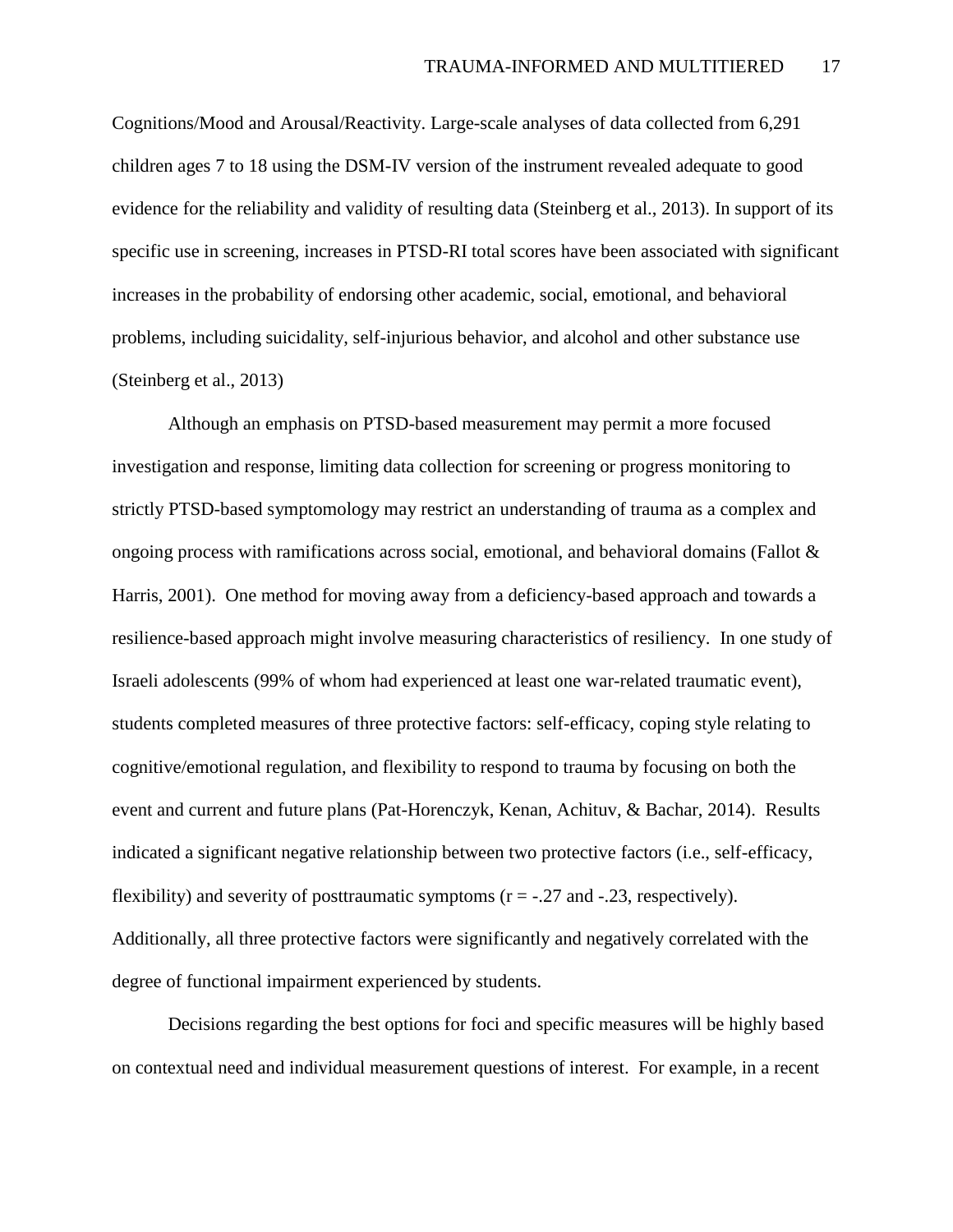study examining school- and classroom-based supports following the 2013 Boston Marathon bombing, teacher perceptions of student exposure were measured via a researcher-created assessment using indicators specific to the attack and manhunt whereas a combination of a researcher-created measure and a modified version of the Strengths and Difficulties Questionnaire was used to measure psychosocial functioning (Green et al., 2015). Irrespective of the particular context, it is important to remember that chosen assessments should be (a) appropriate for their intended use, (b) capable of producing psychometrically-defensible data, and (c) usable by their intended stakeholders (Glover & Albers, 2007). For instance, screening procedures in a trauma-informed system may focus on the identification of risk through trauma exposure (e.g., CTQ) or related responses (e.g., PTSD-RI). If those identified students are provided with a Tier 2 intervention focusing on building resilience, measures such as those utilized by Pat-Horenczyk et al. (2014) or more global measures of success (e.g., SDQ) may be used for progress monitoring, pending evaluation of these measures for use in this context.

In addition, it is highly relevant to remember that **e**xperiences of trauma and symptoms of trauma-related stress can be extremely sensitive issues in any context, and particularly for schools given the complex and ultimately political contexts within which schools operate (Burke & Stephan, 2008; Chafouleas, Kilgus, & Wallach, 2010). With these considerations in mind, we next consider issues related to the implementation of trauma-informed systems in schools.

*Systems.* The identification of practices for assessment and intervention at each tier is critical to the development of multitiered frameworks; however, the determination of norms and practices that span tiers and inform how the overall system will function are equally critical. An effective overall systems approach for SWPBIS is defined by three basic features that include common language, common experience, and common vision (Technical Assistance Center on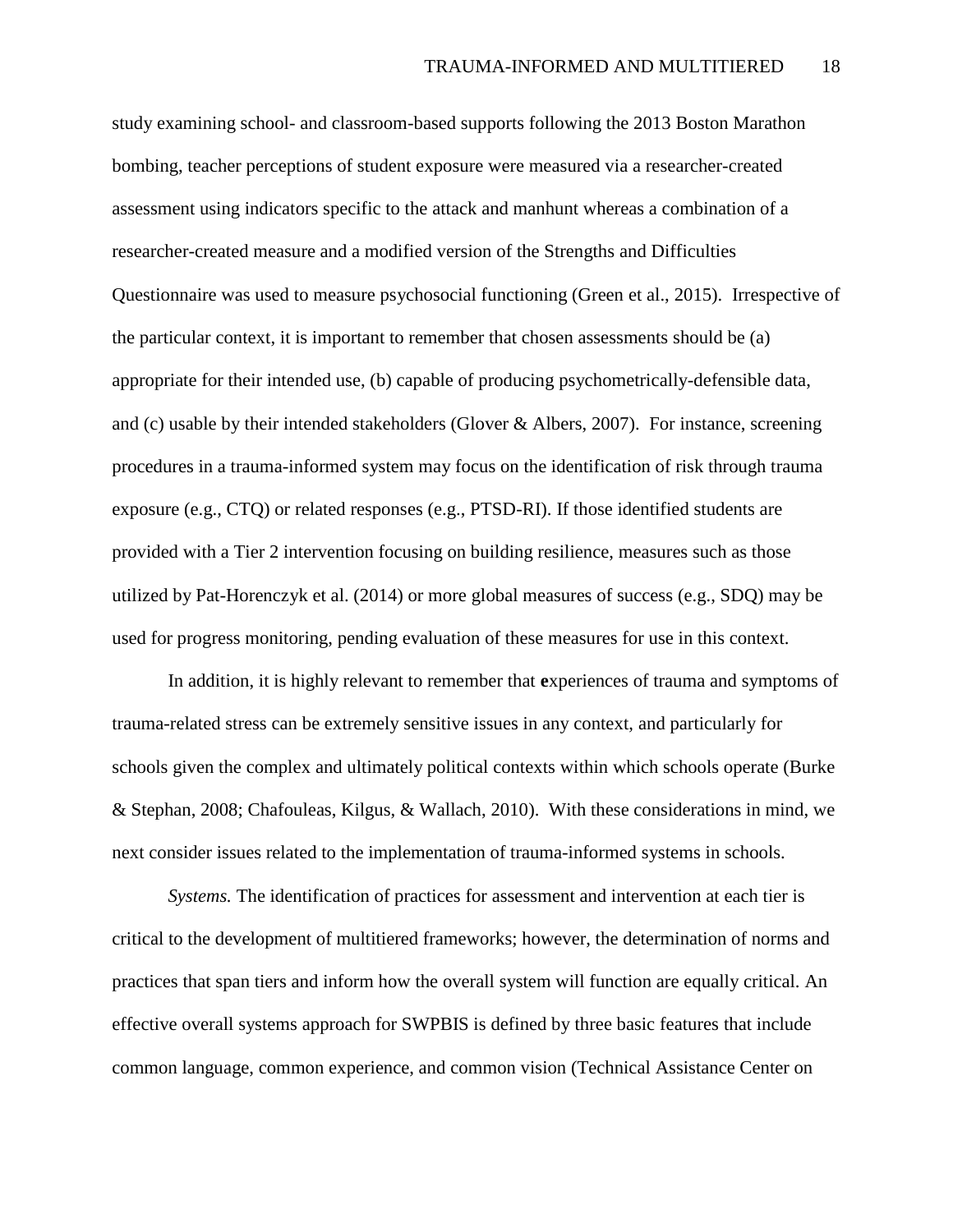Positive Behavioral Interventions and Supports, 2010). To actualize these features for a traumainformed approach requires substantial efforts given the multiple systems and stakeholders outside of the school context, yet all must interact toward facilitating clear messages for policy and practice. The need for a multi-pronged, multi-agency public health approach to addressing trauma has been acknowledged (SAMHSA, 2014), with the organizing document on the concept of trauma and a trauma-informed approach providing the initiative toward common language (e.g., four "R's"). However, accurate and durable trauma-informed school systems will require more than common language across agencies. Champions within the school in the form of a leadership team capable of engaging in team-based strategic action planning are necessary to coordinate across agencies and perhaps most importantly, engage in efforts to facilitate buy-in within the school system. A primary challenge that may be faced relates to the existing organizational culture of schools, in which a "that's not the way we do things here" perspective could be a barrier to incorporating a trauma-informed approach. Perhaps most importantly, adhering to the six key principles of a trauma-informed approach emphasizes the necessity of the family as a critical stakeholder. As previously noted under the data section, ethical concerns with respect to trauma-related screenings may arise around sensitive issues (e.g. family privacy) and must be addressed during planning, and certainly prior to attempts at implementation. Substantial efforts to engage different stakeholders may be a necessary initial step to laying the foundation for the implementation of trauma-informed multitiered systems.

In addition, the implementation of a systems-level trauma-informed approach means that community and school partnerships are critical. Cross-systems partnerships are collaborative relationships between school stakeholders and the surrounding community including organizations, clinicians, researchers, and school personnel. The Cognitive-Behavioral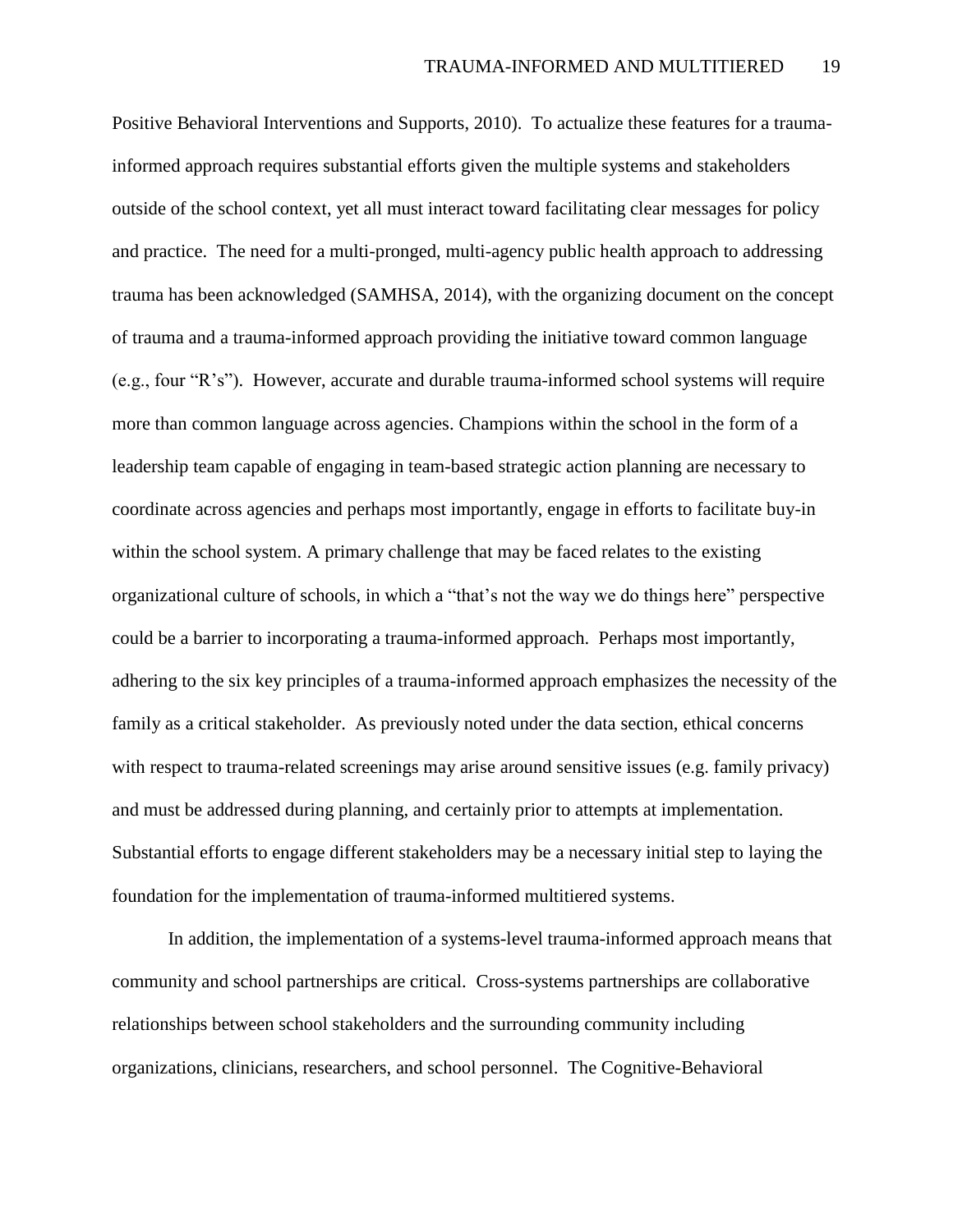Intervention for Trauma in Schools Program (CBITS) is one such example, and was developed out of a community-partnered participation research model proposed by Wells and colleagues (2006) for the mental health field. In brief, cross-systems partnerships start with joint negotiation of health improvement across relevant partners, and then match community needs and resources with evidence-based interventions. In the example of CBITS, partnerships with community agencies were an important macro-level factor for the intervention's successful implementation (Nadeem, Jaycox, Kataoka, Langley, & Stein, 2011).

Actualization of the systems needed for effective data and practice implementation in a trauma-informed approach will require action planning that embraces the reality that efforts occur in stages, and that continuous self-assessment will be needed to support sustainable implementation. We review self-assessment later under the evaluation blueprint, but turn now to summarizing issues around action planning to implementation.

# **Action Planning to Implementation**

Developing an organizational trauma-informed approach requires action planning to address change across multiple levels, with suggested domains of organizational change relevant to a trauma-informed approach identified including: (a) governance and leadership, (b) policy, (c) physical environment, (d) engagement and involvement, (e) cross sector collaboration, (f) screening, assessment, and treatment services, (g) training and workforce development, (h) progress monitoring and quality assurance, (i) financing, and (j) evaluation (SAMHSA, 2014). These implementation domains are recognized as relevant to organizational change as a whole, and in fact, closely model the features described within the SWPBIS implementation blueprint. Their uniqueness relates to the combination of key principles to a trauma-informed approach and trauma-specific content (SAMHSA, 2014).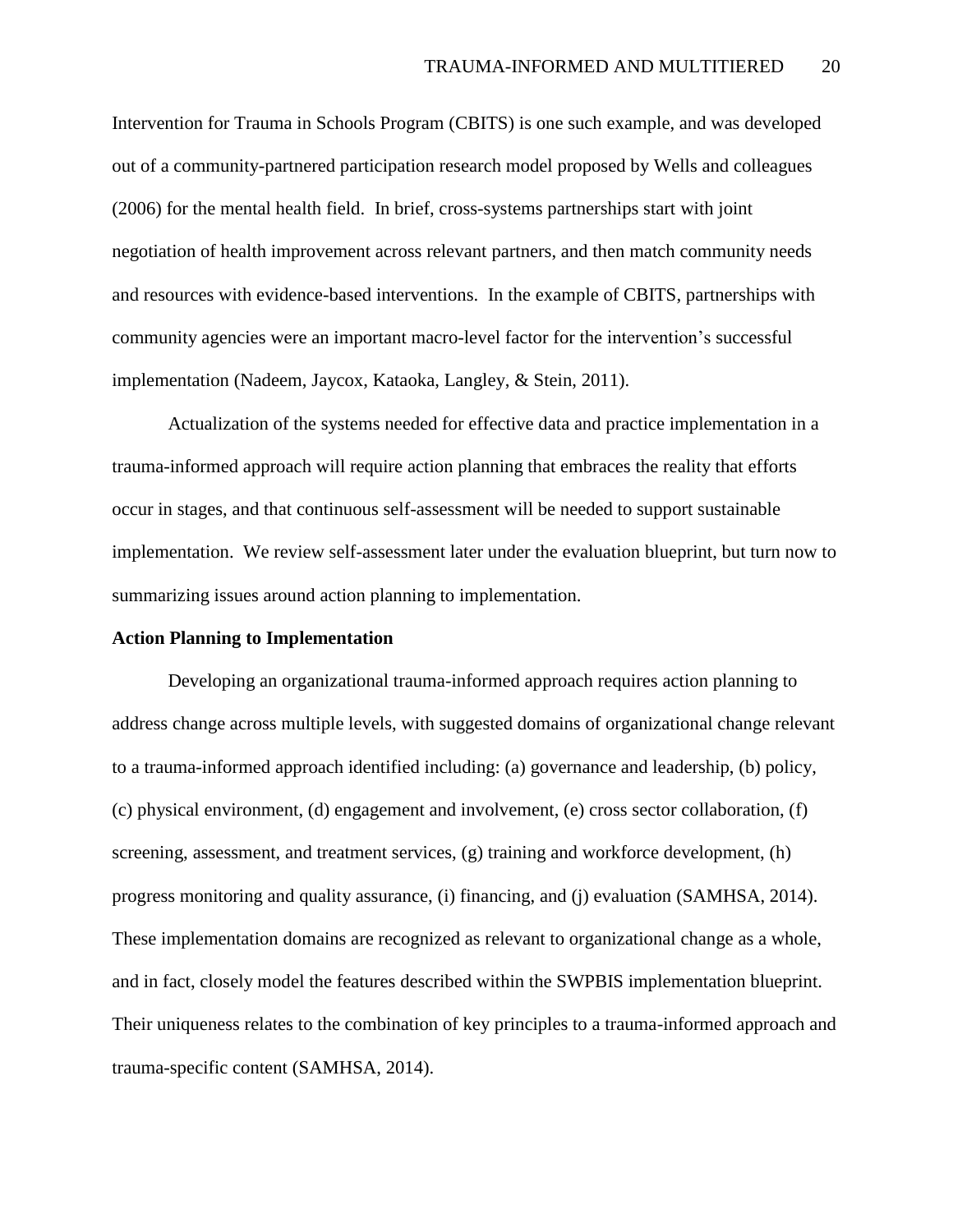With regard to basic action planning around these domains, guidance is provided within the SWPBIS implementation blueprint as including the following steps: align with district goals, focus on measurable outcomes, make decisions based on data and local context characteristics, prioritize evidence-based practices, invest in building sustainable implementation supports, and formally assess implementation integrity. In general, specific action planning appears to represent the least developed area for a trauma-informed blueprint, yet is likely a critical contributor to the success of trauma-informed multitiered system implementation. One example of a closely articulated action planning process for the initial creation of a trauma-sensitive school is available for download through the Trauma and Learning Policy Initiative (www.traumasensitiveschools.org). In their second volume, a process involving four questions and supporting activities are provided. The questions include: (a) Why do we feel an urgency to become a trauma-sensitive school?, (b) How do we know we are ready to create a traumasensitive school?, (c) What actions will address staff priorities and help us become a traumasensitive school?, and (d) How do we know we are becoming a trauma-sensitive school? (Cole et al., 2013). A flexible framework around action planning is recommended, in which the local context drives decisions and actions. This flexible framework coupled with questions and supporting activities provide good parallels across SWPBIS and SAMHSA action planning as a starting point to implementation guidelines. However, expansion to consider planning to build internal capacity (local expertise, coaching) as well as processes for continuous regeneration and fit within other related initiatives would further strengthen an implementation blueprint.

#### **Summary and Considerations: Implementation Blueprint**

Substantial work is needed to move trauma-informed approaches forward for sustainable implementation in schools. The key implementation domains available within the SAMHSA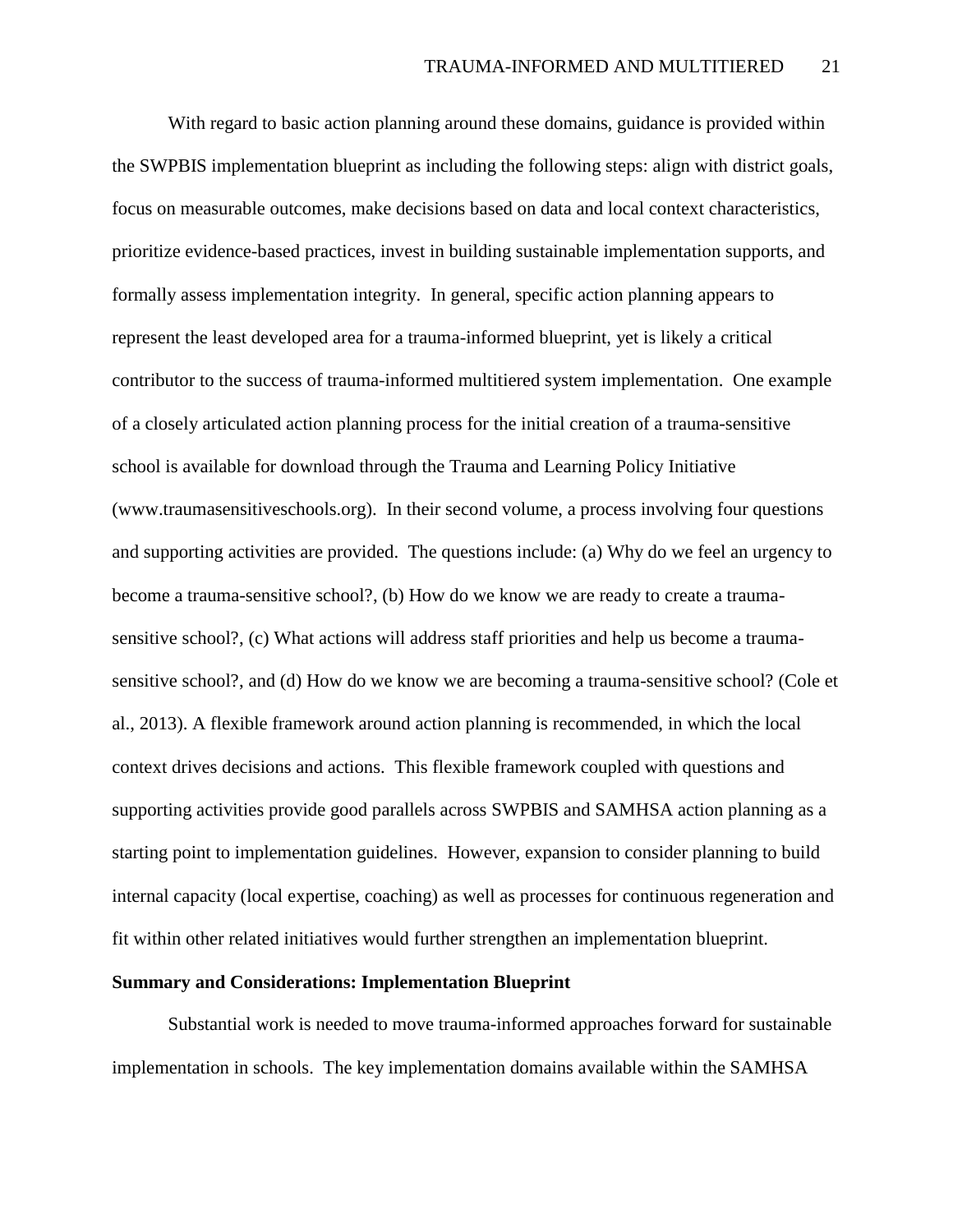(2014) document must be fully developed within a blueprint that guides efforts within school contexts. For example, although training and workforce development may be relatively easy to accomplish in the short-term, sustainability will require, among other features, commitment to cross-sector collaboration, building coaching capacity, and engagement of key stakeholders willing to embrace a trauma-informed approach and negotiate to find appropriate fit for the context. Guiding questions borrowed from implementation science and adapted to support an interconnected systems framework for mental health and SWPBIS may assist in furthering a trauma-informed implementation blueprint, asking if (a) needed and intended outcomes are specified, (b) appropriate evidence-based practices are selected, (c) practices are adaptable to local context and culture, (d) support for local implementation exists, and (e) system-level progress monitoring and planning procedures are in place (Sugai & Stephan, 2013).

Some evidence of willingness to embrace a trauma-informed approach in schools has begun to appear at larger scale through legislative actions to shift state funds and leadership support toward related school-based practices. In West Virginia, the State Attorney's office has initiated the Defending Childhood Initiative, which promotes increased connections between law enforcement and schools (Speciale, 2015). Additionally, Iowa's Senate Education Subcommittee recently passed a \$2.5 million proposal to provide resources towards school-based mental health screening and counseling, as well as support for referrals to community supports (Phillips, 2015). Future research will be needed to evaluate the extent to which district and school administrators, support staff, teachers, parents, and students consider trauma a relevant, durable, and sustainable direction for school-based service delivery.

# **Trauma-Informed Professional Development Blueprint**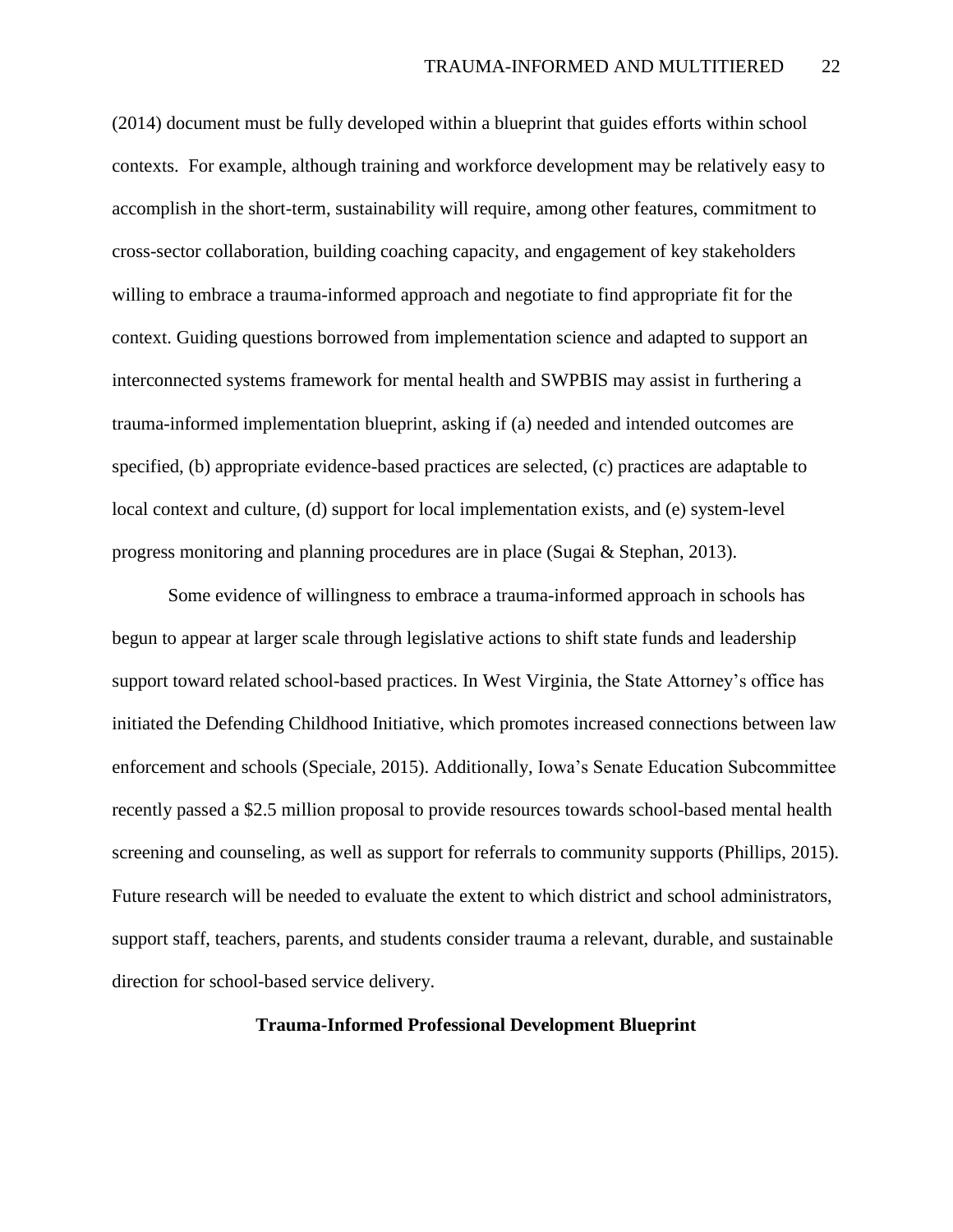SWPBIS emphasizes that the key elements of capacity building necessary to achieve effective, school-wide implementation include training, coaching, and behavioral expertise. These components are even more important for trauma-informed service delivery models because most educators and school-based mental health professionals have not received training in trauma or trauma-informed approaches (Splett, Fowler, Weist, McDaniel, & Dvorsky, 2013; U.S. Attorney General, 2013). Adoption of universal (Tier 1) approaches to trauma requires an educational workforce that is knowledgeable about trauma and its impact on development, and can employ skills and strategies that prevent, reduce, and ameliorate its effect on children. Without such knowledge and training, school personnel may not identify or understand the connection between a child's presentation, behaviors, and symptoms and exposure to trauma. For example, school staff may misunderstand trauma-related behavioral reactions as oppositional or defiant behavior, inadvertently use discipline strategies that can serve as triggers for traumatized students, and miss opportunities to support social, emotional, and academic growth. In addition, the ability of schools to provide more intensive (Tier 2 and 3) interventions requires a mental health workforce with the expertise to provide such services to children exposed to trauma. In this section, we review current knowledge and provide recommendations for future directions regarding a professional development blueprint to trauma-informed service delivery in schools.

# **Professional Development for Educational Staff**

Professional development is an important foundational component of trauma-informed schools because it can help build consensus for and competence in trauma-informed approaches. Findings from the field of implementation science indicate that there must be consensus within the school in order to successfully adopt and implement innovative models of practice, such as trauma-informed approaches (Metz, Naoom, Halle, & Bartley, 2015). Thus, an important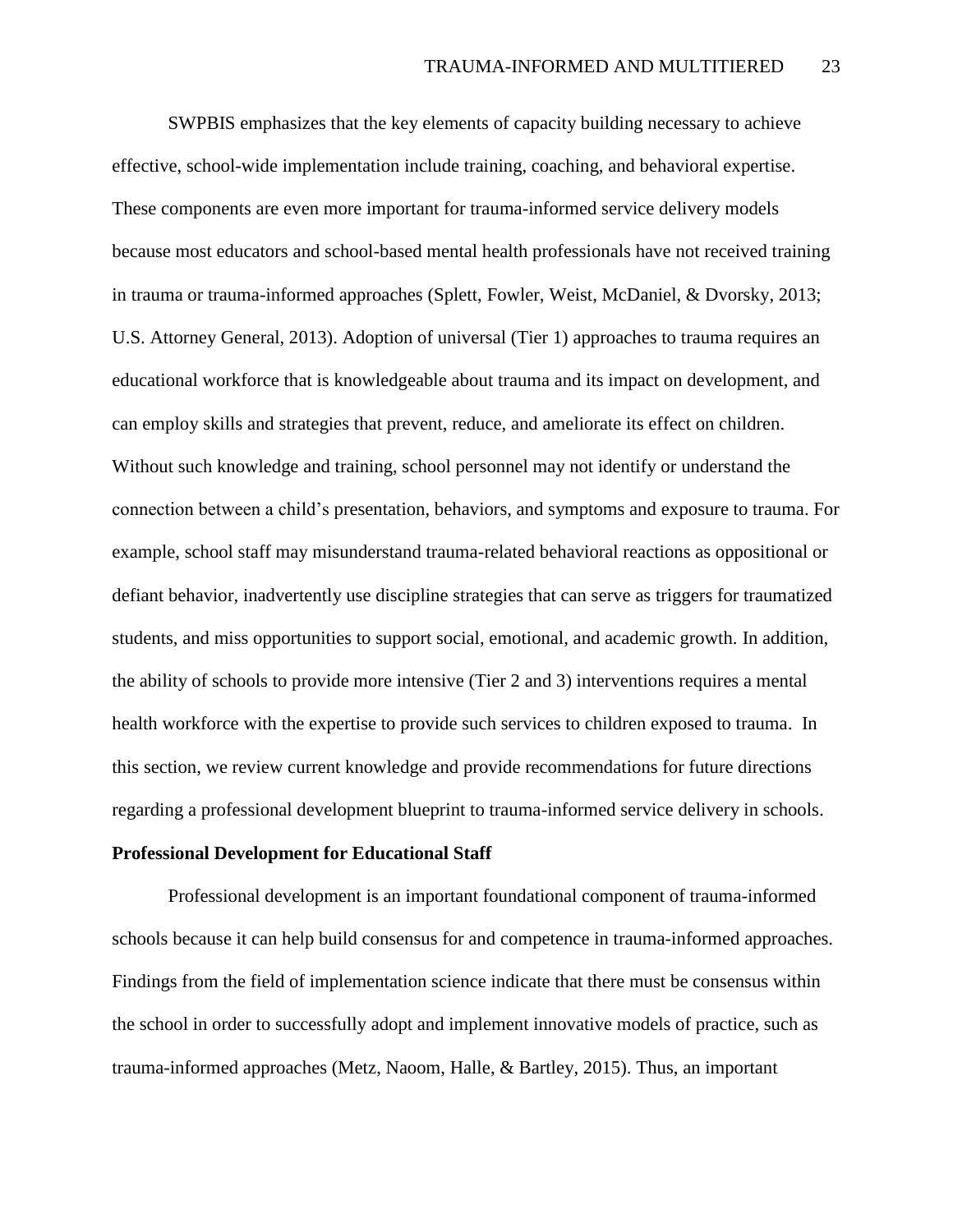foundational component of trauma-informed schools is professional development training, which ensures that all school personnel realize the impact of trauma, recognize the need for traumainformed care, and develop the skills to create an environment that is responsive to the needs of trauma-exposed students. This type of trauma-focused professional development training has been demonstrated to build knowledge, change attitudes, and develop practices favorable to trauma-informed approaches when delivered to service providers in clinical settings (Brown, Baker, & Wilcox, 2012; Green et al., 2015). When delivered in school settings, teachers report an increase in their knowledge about trauma and trauma-sensitive practices as well as their understanding of how to help trauma-exposed students in schools following trauma-focused professional development (Dorado, Martinez, McArthur, & Liebovitz, this issue). However, longitudinal studies are needed to demonstrate whether trauma-focused training truly builds consensus for and competence in trauma-informed care in educational environments.

Many resources exist to help develop content critical to professional development training in trauma and trauma-informed care (see Table 3). As highlighted by two articles in this issue (Dorado et al., this issue; Perry, Daniels, Scery, & Filipi, this issue), core areas of content tend to include the basics of trauma prevalence and impact, with a focus on the neurobiological impact of chronic trauma exposure (often referred to as "Trauma 101"), de-escalation strategies to avoid re-traumatization of students, and staff self-care, with a focus on vicarious traumatization. This foundational training in trauma and trauma-informed care is designed to build the knowledge, skills, and motivation required for the adoption of trauma-informed approaches. Although necessary, this training alone is not sufficient to ensure effective and efficient implementation of trauma-informed approaches (Dorado et al., this issue; Metz et al., 2015).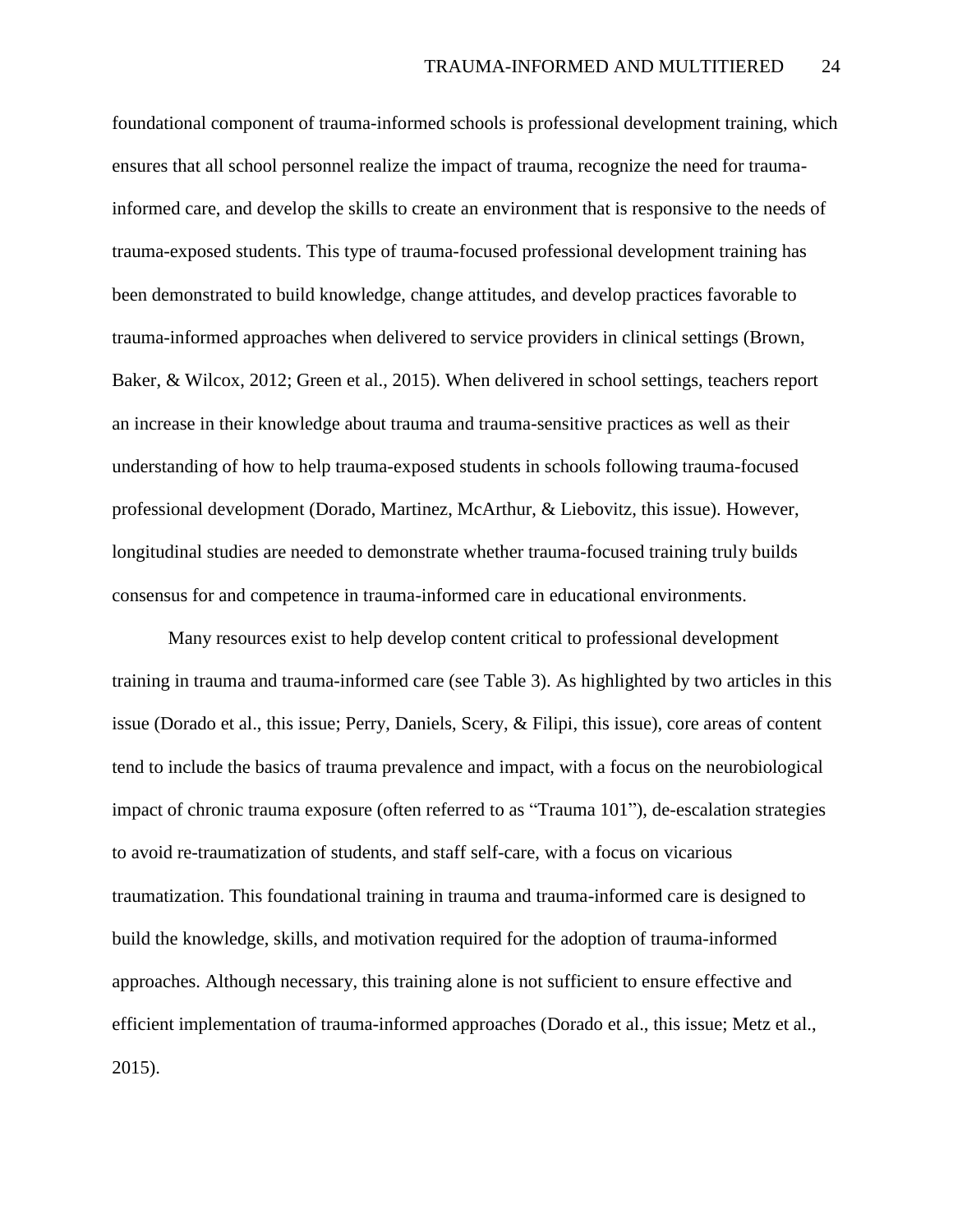To be effective, the foundational training must be augmented and deepened through more intensive trainings that focus on specific trauma-informed classroom strategies and through coaching of teachers to increase their capacity to use trauma-informed skills and strategies (Dorado et al., this issue; Fixsen, Blase, Naoom, & Wallace, 2009; Metz et al., 2015). Specific competencies considered central to most models of trauma-informed care include establishing safe environments that foster connected relationships in which the teacher knows how to prevent and respond to student triggers that can lead to behavioral escalation and re-victimization (e.g., Cole et al., 2013; Multiplying Connections Initiative, 2008; Wolpow, Johnson, Hertel, & Kincaid, 2011). Such trainings should be paired with teacher coaching as a way to increase the effectiveness and sustainability of the training (Fixsen et al., 2009; Garet, Porter, Desimone, Birman, & Yoon, 2001) and teachers' use of specific skills in their classrooms (Hershfeldt, Pell, Sechrest, Pas, & Bradshaw, 2012; Noell et al., 2005). Coaching is particularly effective when the target skills involve relational behavior (Stormont, Reinke, Newcomer, Marchese, & Lewis, 2015) and positive classroom management techniques (Hershfeldt et al., 2012).

Professional development and coaching for teachers builds individual-level competencies in trauma-informed care. However, organizational competencies and supporting infrastructure must also be built if school-wide trauma-informed approaches are to be adopted and implemented effectively (Metz et al., 2015). Creating a capable and committed context is critical in order for systems to adopt an innovation and implement it efficiently and effectively (Fixsen et al., 2009; Nutt, 2001). School administrators and leaders may require technical support to provide the structure and tools for school-wide thinking and planning and engage in data-based decision making for the system-wide adoption and monitoring of trauma-informed approaches. Several resources for such technical support are described in Table 3.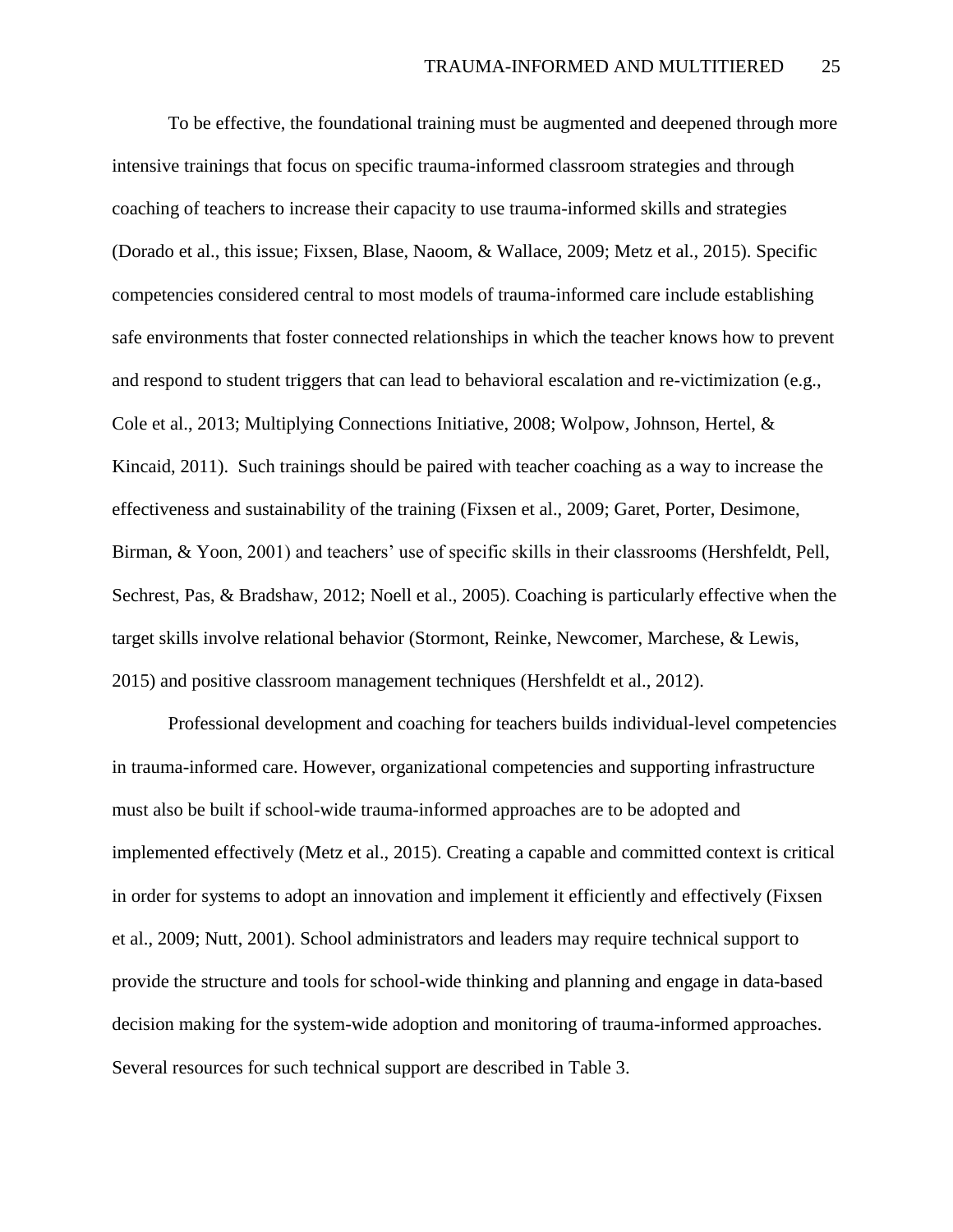# **Training for Mental Health Service Providers**

The U.S. Attorney General's National Task Force on Children Exposed to Violence noted that the greatest challenge to trauma-informed service delivery models is the lack of professionals who have the expertise to provide trauma-specific treatment services to children exposed to trauma (2013). School mental health professionals, in particular, often lack expertise in evidence-based trauma treatments (Jaycox et al., 2007; Splett et al., 2013). However, they can begin to develop their expertise by accessing several high-quality training resources developed specifically to enhance the competencies of mental health service providers in trauma-informed care. For example, as part of the National Child Traumatic Stress Network Center (NCTSN), the Learning Center for Child and Adolescent Trauma offers free web-based continuing education and access to online webinars with trauma experts (see Table 3). In addition, SAMHSA has funded the development of online training modules in several evidence-based trauma interventions, including Cognitive Behavioral Intervention for Trauma in Schools [\(https://cbitsprogram.org/\)](https://cbitsprogram.org/), Support for Students Exposed to Trauma [\(http://ssetprogram.org/\)](http://ssetprogram.org/) and Trauma-Focused Cognitive Behavioral Therapy [\(http://tfcbt.musc.edu/credits.php\)](http://tfcbt.musc.edu/credits.php). For mental health professionals with no prior training in trauma or trauma treatments, such online training should be supplemented with consultation and supervision by colleagues with expertise in trauma. More intensive support for professionals and school systems may also be obtained through the NCTSN's Training and Implementation Program, which provides linkages to experts, consultation on training and implementation initiatives, and training resources on child trauma.

Despite the strength of training resources to develop and enhance the competencies of the existing workforce in trauma-informed care, many argue that such training needs to begin earlier.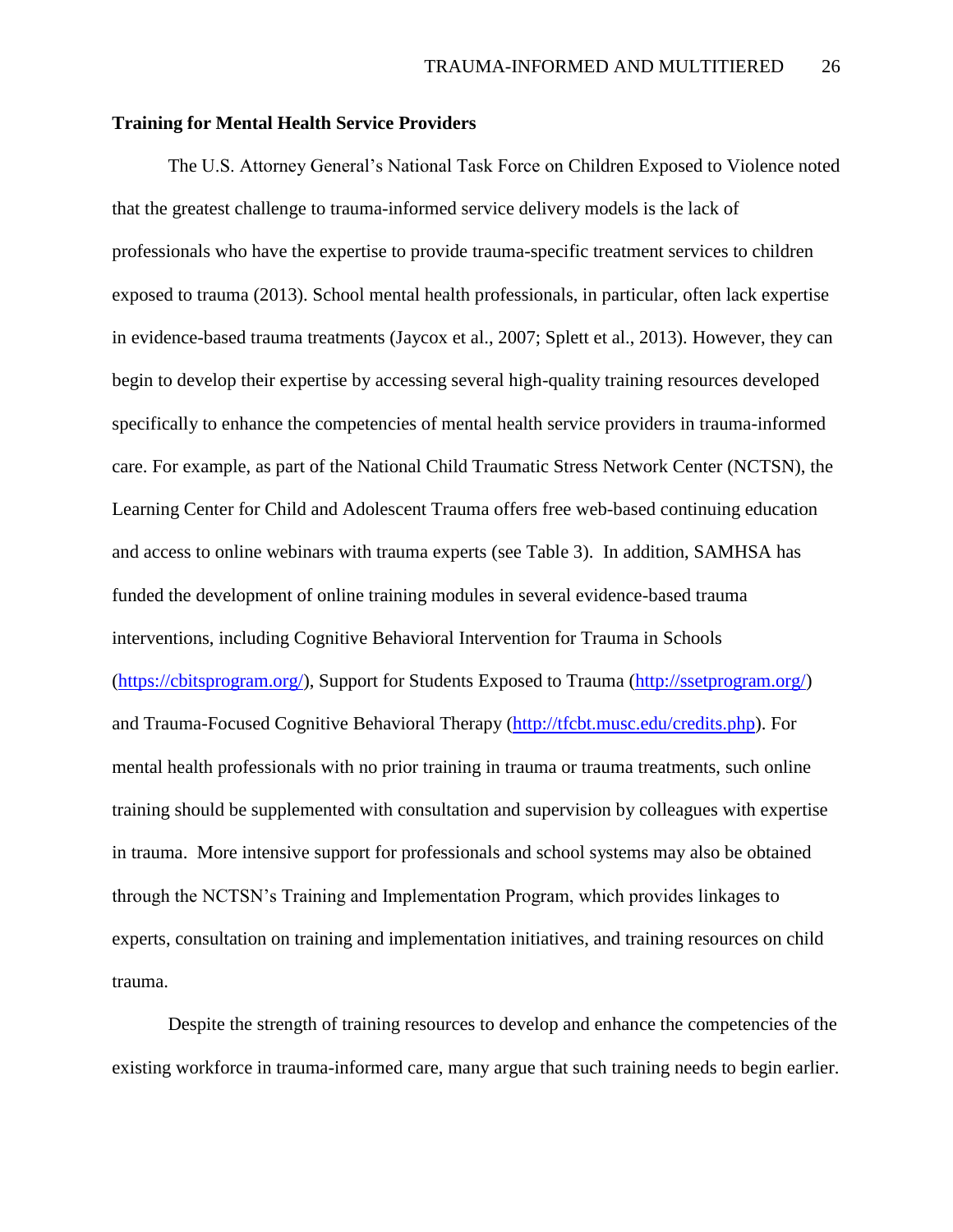The U.S. Attorney General (2012) and others (Courtois & Gold, 2009; Layne et al., 2011; Little & Akin-Little, 2013) have identified pre-service training of mental health professionals as a critical need and have lobbied for the inclusion of required courses in trauma-informed approaches and trauma-specific treatments for all programs and all students in mental health disciplines. Layne and colleagues (2011) noted that standard graduate training in mental health disciplines does not prepare students to work effectively with youth experiencing complex trauma reactions. However, positive developments in this direction have been noted by Division 56 of the American Psychological Association, which reported an increase in opportunities in psychology curricula for specialized trauma training (2007). In addition, the National Child Traumatic Stress Network has developed the Core Curriculum on Childhood Trauma (CCCT) to "promote the development of a trauma-informed mental health workforce by providing a sound foundational understanding of psychological trauma" (Layne et al., 2011, p. 244). In a pilot study of the CCCT as a pre-service training tool for graduate students in social work, Layne and colleagues (2011) found that the CCCT increased their self-efficacy for working with traumaexposed youth.

Foundational courses and training experiences in the core concepts related to trauma present major advances toward creating a trauma-informed workforce. However, these training experiences are not typically part of a more comprehensive core curriculum that is necessary to prepare future professionals to effectively and fully address the needs of trauma-exposed youth (Layne et al., 2011; Little & Akin-Little, 2013). Within the field of school psychology, only one APA-accredited doctoral program offers a subspecialization in trauma-focused school psychology (i.e., Tulane University; Little & Akin-Little, 2013). The movement toward specifying core competencies for trauma-related psychological practice (Cook & Newman,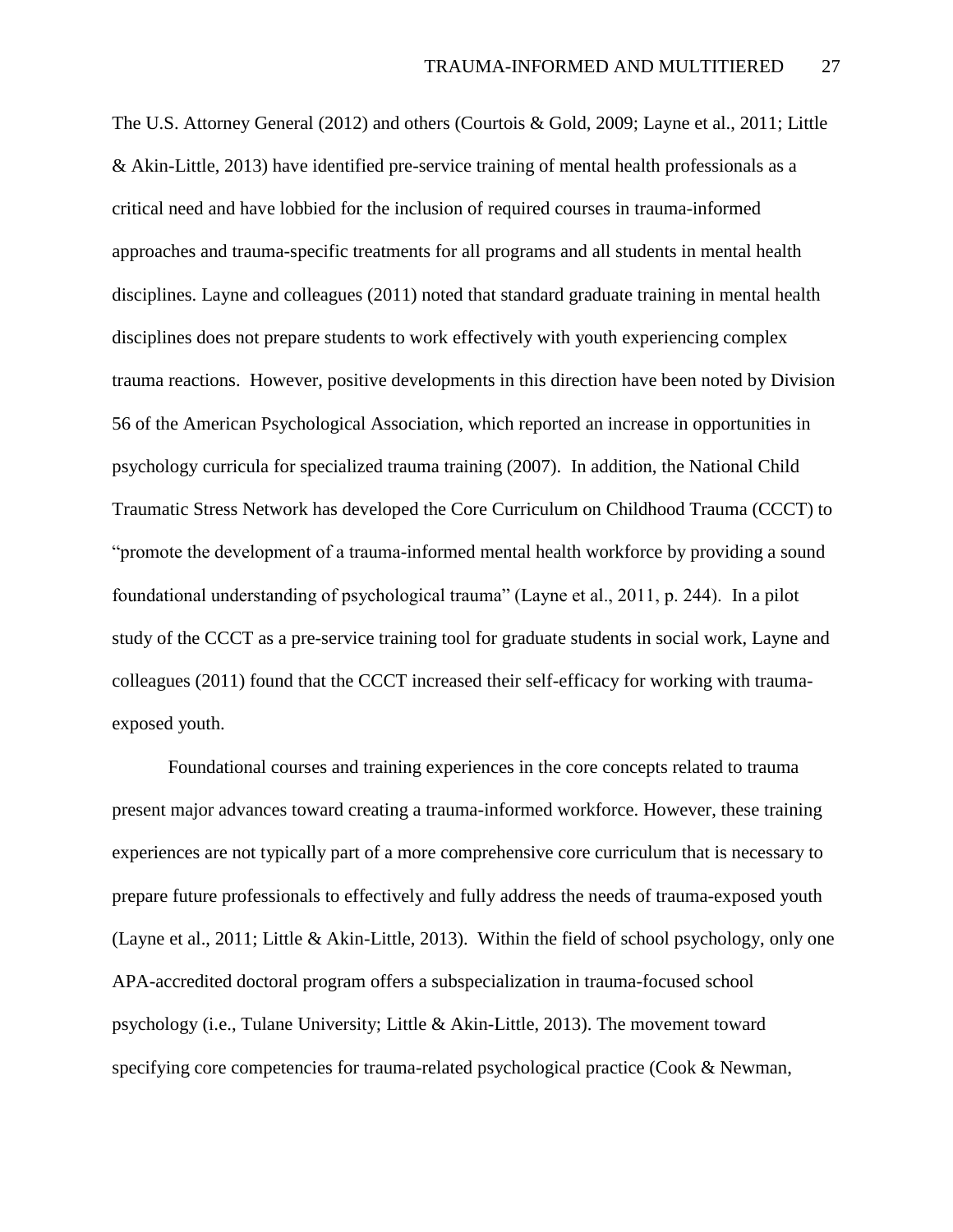2014) will undoubtedly continue to advance our efforts to create training programs to produce a workforce ready to implement trauma-informed approaches and treatments.

#### **Summary and Considerations: Professional Development Blueprint**

There has been tremendous growth in the resources available to train educational and school mental health personnel in trauma-informed care, including tool kits, training curricula, service delivery models, and trauma-specific treatments (see Table 3). However, rigorous evaluation of these strategies as effective tools to build individual- and organizational-level capacity for the implementation of trauma-informed schools does not exist (Baker et al., this issue; Layne et al., 2011). Progress has been limited by (a) a lack of specificity in learning objectives, (b) a lack of measurement techniques which produce psychometrically-sound data to evaluate the process and outcomes of training experiences, and (c) little attention regarding the transfer of knowledge to day-to-day practice in school settings. The development and adoption of trauma competencies alongside the larger competency movement in psychology holds great potential to advance our ability to identify and systematically assess core competency benchmarks in trauma-focused practice (Cook & Newman, 2014). Similarly, the growing movement in education towards the provision of learning supports to create safe and supportive schools (Cowan, Vaillancourt, Rossen, & Pollitt, 2013) may also serve as an impetus to develop preservice training programs for teachers in trauma-informed approaches.

#### **Trauma-Informed Evaluation Blueprint**

As trauma-informed systems of service delivery are planned, implemented, and integrated into educational practice, data should be collected to inform if and how processes and outcomes are changing as intended. The larger trauma-informed care movement has demonstrated some success—clients in trauma-informed systems have been shown to have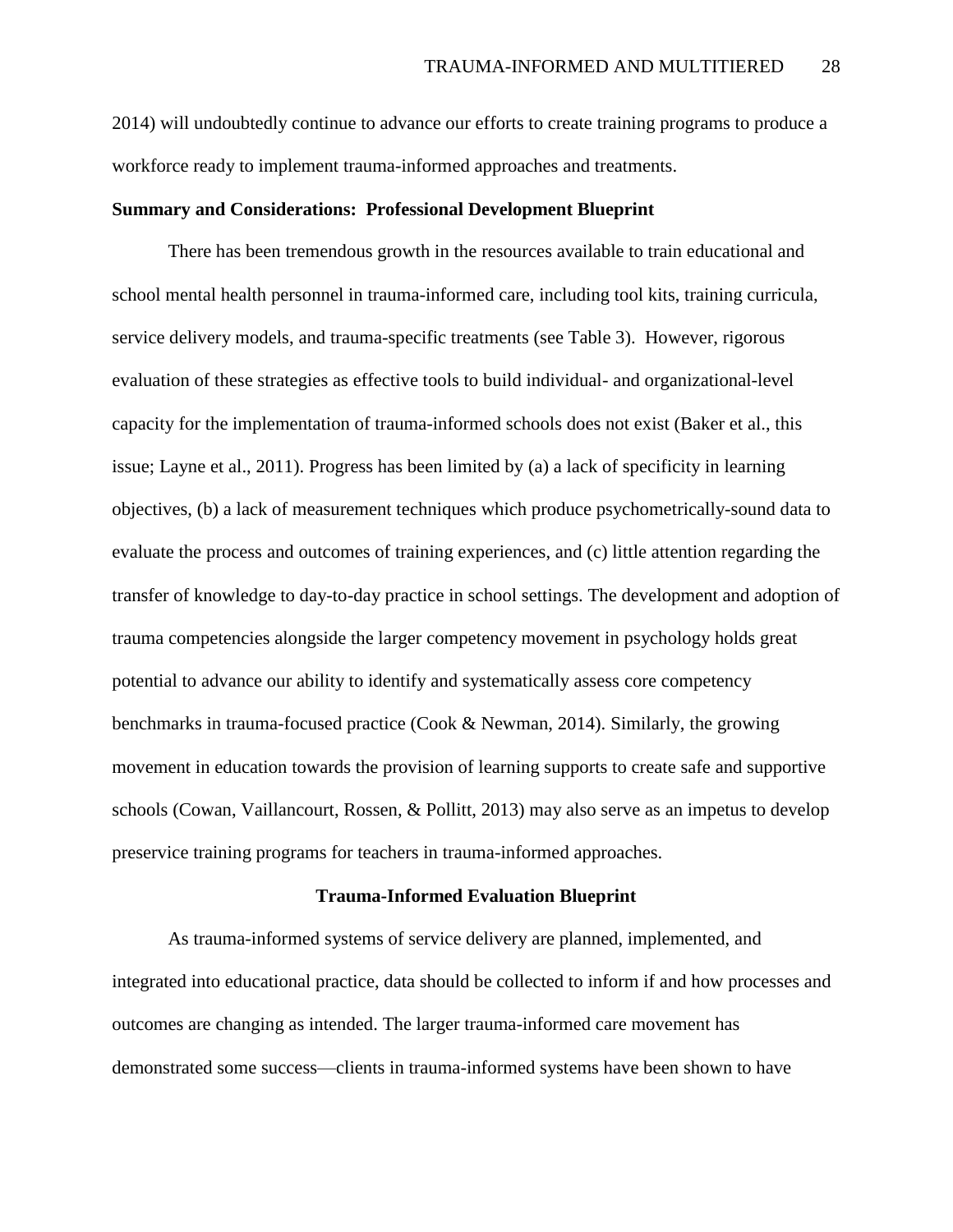greater symptom reduction, reduced time in treatment prior to discharge, and improved rates of discharge to a lower level of care (Greenwald et al., 2012; Hodgdon, Kenniburgh, Gabowitz, Blaustein, & Spinazzola, 2013). In one controlled study examining trauma-informed care approaches with youth, implementation of the Sanctuary Model in residential treatment settings was associated with more autonomous, supportive, and safe treatment and greater client gains in coping skills and feelings of control, in comparison to treatment as usual (Rivard, Bloom, McCorkle, & Abramovitz, 2005).

These positive findings from a non-educational setting have been bolstered by findings from uncontrolled program evaluations of trauma-informed schools. For example, following implementation of trauma-informed approaches, schools have reported 30% to 90% reductions in suspensions (Stevens, 2012; 2013a) and between 20% to 44% reductions in office referrals (Stevens, 2013a; 2013b). Dorado and colleagues (this issue) reported a 32% decrease in total office disciplinary referrals and a 42.5% decrease in referrals involving physical aggression after one year of implementing trauma-informed approaches in five schools in the San Francisco area. Although initial findings are promising, the validation of educational innovations and the selection of educational practices demand decision making grounded in rigorous and comprehensive data (Coalition for Evidence-Based Policy, 2003).

Advance planning for evaluation can address this need, with logic models providing one option for structuring and visualizing planning (W. K. Kellogg Foundation, 2004). Rigorous program evaluation first involves determining what form indicators of both procedural and outcome-based success may take (e.g., impact of professional development, lower symptoms of trauma-related stress, increased school safety). With respect to multitiered systems of support, data may be collected pertaining to four major characteristics (Algozzine et al., 2010). These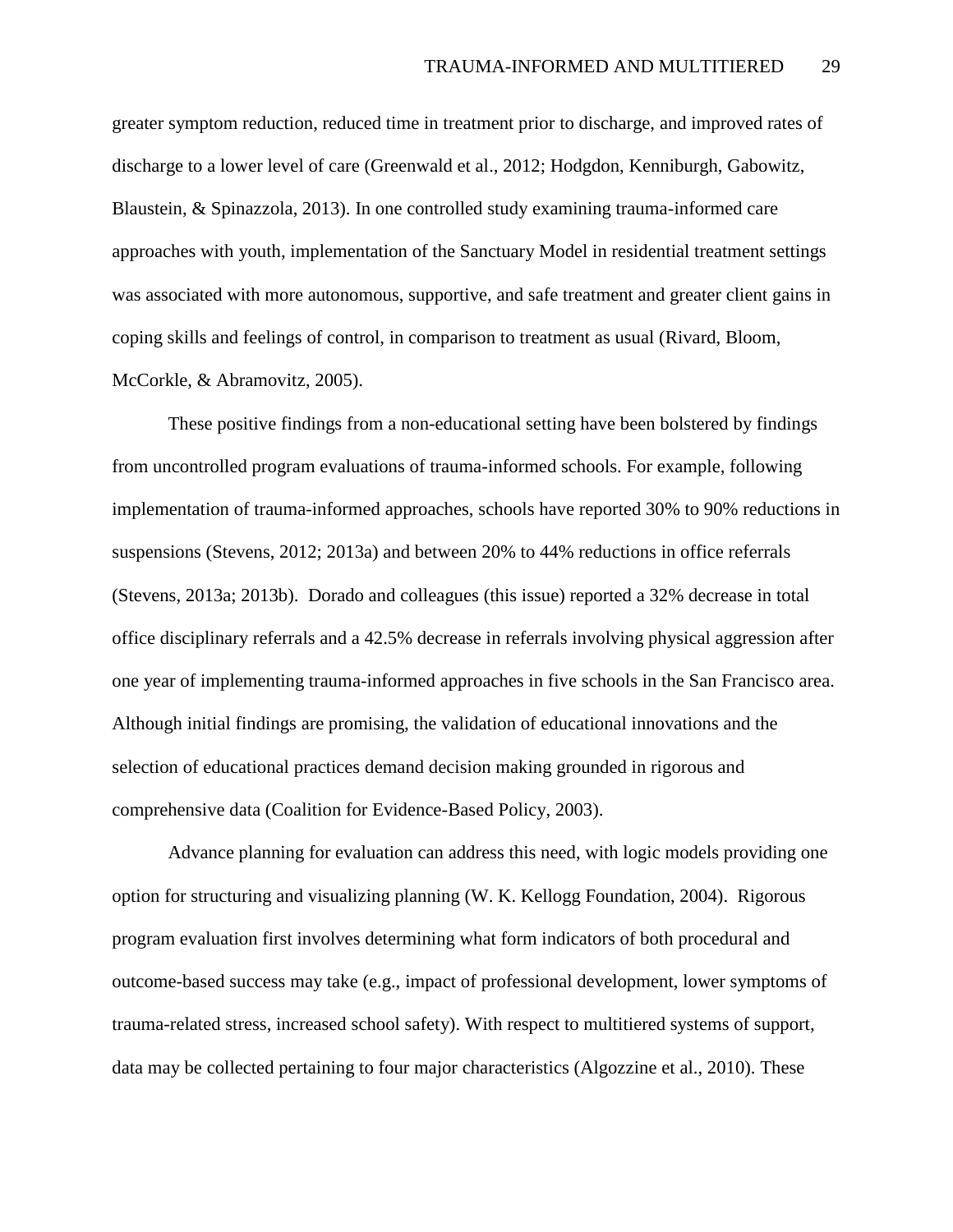four indicator types may be subsequently categorized into two major types: those associated with the processes needed to implement trauma-informed systems (*context*, *input*, and *fidelity*), and those associated with the outcomes targeted for prevention and intervention (*impact*).

# **Context**

First, indicators should be identified regarding the *context* within which trauma-informed services are delivered. These indicators pertain to identifying (a) the goals and objectives of the trauma-informed system, as well as who will (b) provide and (c) receive implementation support (Algozzine et al., 2010). In one conceptualization, the goals and objectives of a trauma-informed educational system may be derived from staff survey results and/or whole-school discussion following a faculty meeting or professional development on issues in trauma and traumatic stress (Cole, Eisner, Gregory, & Ristuccia, 2013). These goals and objectives should be written with an eye towards developing measurable and obtainable *outcomes* later in evaluation planning (e.g., "SMART" goals).

Individual and organizational resources for support should also be identified, along with the individuals and organizations who will receive support (Algozzine et al., 2010). The provision and reception of implementation support will likely depend not only on the perceived support required, but the alignment of this need with the resources available to the educational system and the partnerships established with local and national service providers, as discussed earlier in this article. If initial evaluation planning reveals a gap between resources needed to sustain implementation and those that are available, it may be critical to evaluate the feasibility of the implementation plan, given research suggesting general trends towards decreasing implementation after initial training (e.g. Noell et al., 2005).

# **Inputs**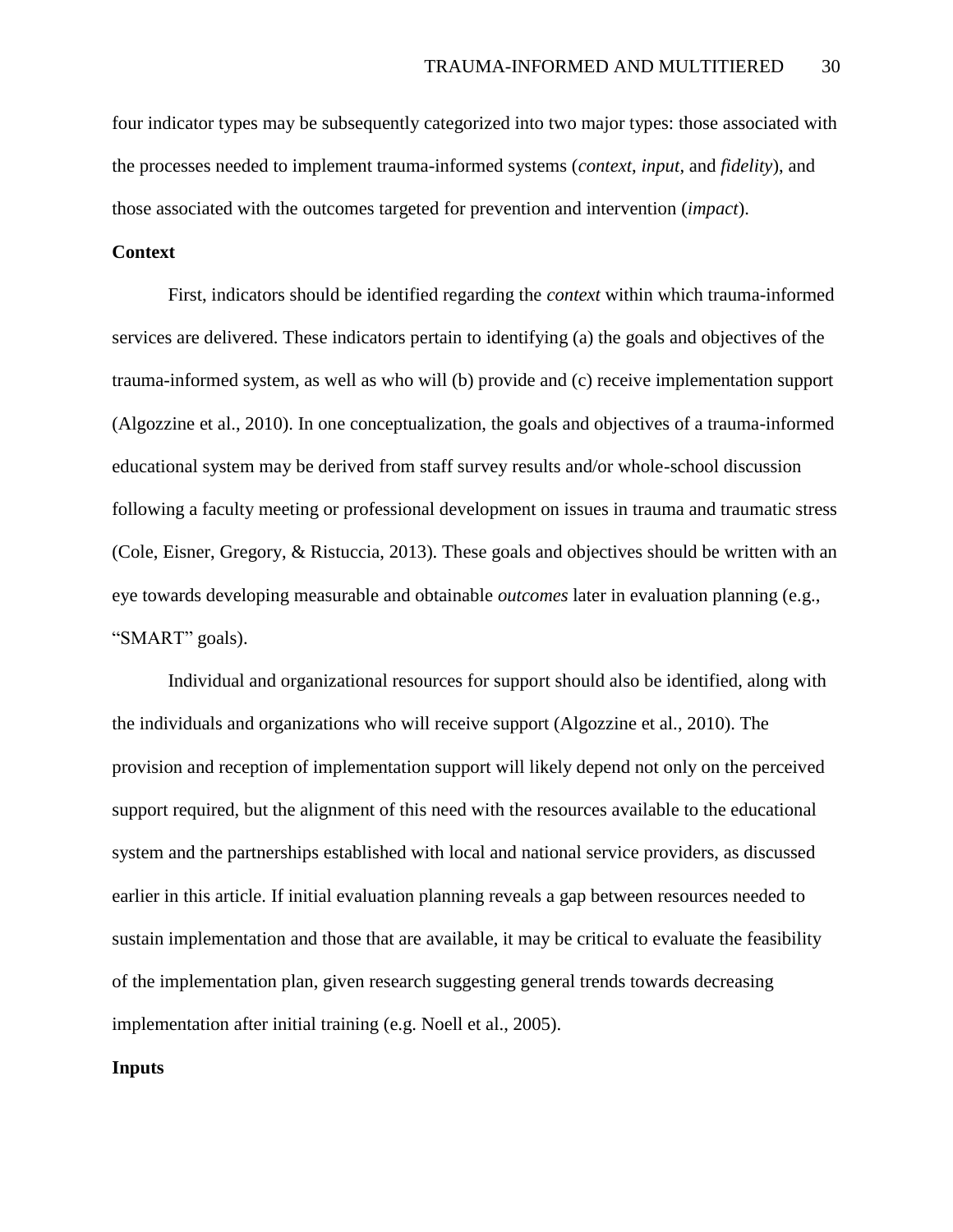Many implementation plans will likely include initial professional development and coaching, as well as ongoing coaching to support implementation. As a result, indicators related to the *inputs* needed for system implementation should be identified, specifically (a) what professional development will occur, (b) who participated, and (c) associated outcomes with participation (Algozinne et al., 2010). When developing indicators for system implementation inputs, varying methods of evaluation should be considered based on their relative efficiency and whether the data collected require high or low amounts of inference to their target construct. For instance, although attendance at workshops may be simple to record and interpret (e.g. 82% of staff attended the professional development presentation), data regarding knowledge gained during that workshop in the form of a pre/post-test or measurement of the ongoing use of this information (e.g., through a quarterly online survey) may provide more actionable information. **Fidelity**

Ongoing measurement of trauma-informed system *fidelity* is a critical component of evaluation, especially when considering assessment and intervention practices implemented across tiers. Numerous methods for measuring the fidelity of SWPBIS implementation have been developed, like the Schoolwide Evaluation Tool (SET; Horner et al., 2004). Given the lack of standard implementation guidelines for trauma-informed education systems (and corresponding pre-constructed measures of implementation integrity), fidelity measures for trauma-informed systems will likely be constructed ad hoc, and in response to the specific assessment and intervention practices within each system. Although general guidelines exist for the construction of treatment integrity measures (e.g., Sanetti, Fallon, & Collier-Meek, 2011), some components of a trauma-informed system such as the CBITS program may have pre-existing fidelity measures and recommendations.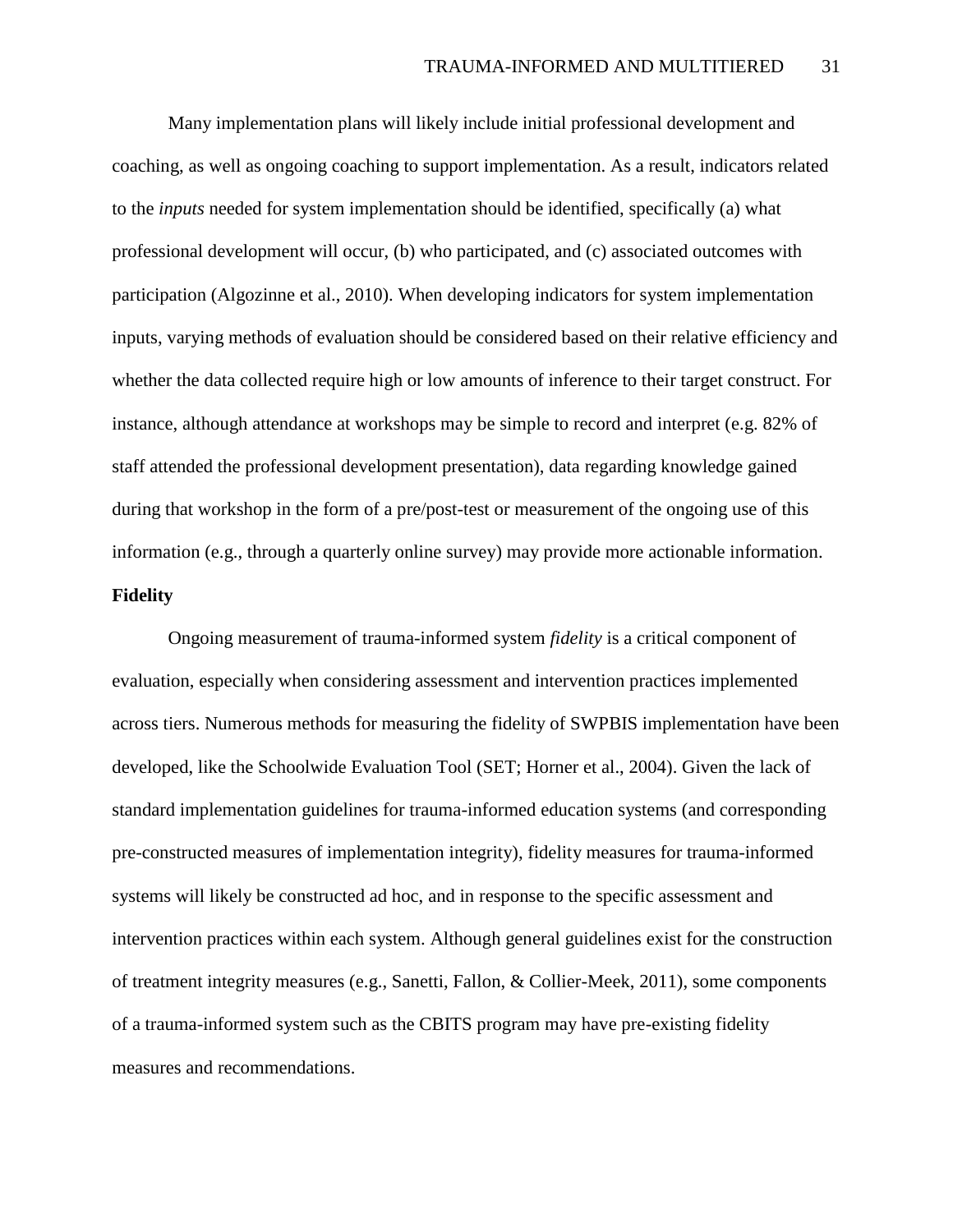Similar to the multi-trait, multi-method, multi-setting, and multi-source assessment strategies suggested for use in student evaluations, fidelity assessment plans may similarly require multiple sources of data in order to collect usable and meaningful information for subsequent decision-making. Multiple traits or dimensions of fidelity should be considered; for instance, if Tier 1 practices include regular staff communication with community supports, yearly student screening and subsequent referral to a support team, and student participation in resiliency training, then fidelity measures may be developed, administered, and evaluated for each of these program components. Following the logic of multitiered systems of support, in the absence of implementation of these components with fidelity, the identification of students who are not responding to intervention and require additional supports may be erroneous and result in inefficient and unnecessary service delivery (Jimerson, Burns, & VanDerHeyden, 2007). Multiple methods of fidelity assessment for trauma-informed systems may include checklists of implementation, interviews, and observations, which could be completed by multiple informants such as teachers, students, and external personnel.

# **Outcomes**

Finally, evaluation plans for *outcomes* should also be made. Resources for measures of trauma exposure and symptomology have been reviewed in this article for use across tiers. However, some system-wide intervention programming (e.g. CBITS) may include recommended assessments. Furthermore, whether outcomes are proximal or distal (or short-, medium-, or longterm) may be considered when evaluating system effectiveness. For instance, if short-term decreases in trauma-related symptomology are expected to result in improved attendance and reduced office discipline referrals, data regarding these distal outcomes should be evaluated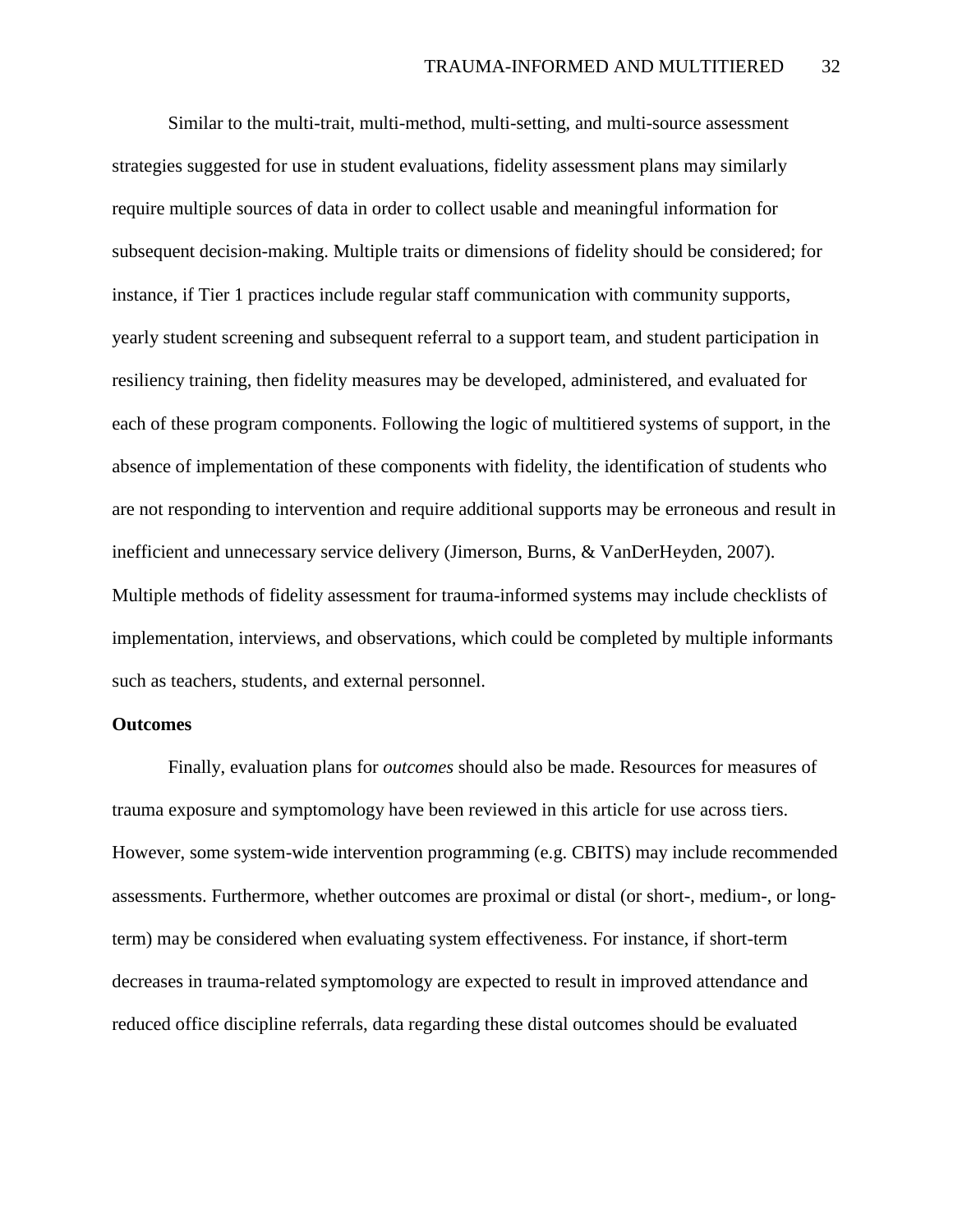along with their proximal precursors. Construction of a logic model for system implementation may facilitate the identification of these outcomes (W. K. Kellogg Foundation, 2004).

# **Summary and Considerations: Evaluation Blueprint**

With increased recognition of the critical role treatment integrity plays in the implementation of systems and interventions, it is critical to consider this component in the context of trauma-informed systems. Although general recommendations from SWPBIS closely fit trauma-informed systems, as described above, additional research is required in order to evaluate which and how components of intervention at each tier should be measured. This may be facilitated by consideration of interventions with accompanying treatment integrity measures, such as CBITS, as well as the use of logic models to explicitly delineate expected outcomes.

# **Considerations and Directions for Research and Practice Agendas**

Schools across the country are working to integrate trauma-informed approaches as part of initiatives that promote safe and supportive environments for all students. The success of trauma-informed approaches may be enhanced when incorporated into a multitiered framework of effective practices, interventions, and systems-change strategies focused on building a school culture and learning environment that is responsive to the needs of trauma-exposed students while at the same time benefiting all students (Cole et al., 2013). However, additional work is needed to provide guidance regarding this integration, including multiple demonstrations that model adoption and scale up to sustained implementation. Because this process is complex and likely to occur in stages across multiple years (Metz et al., 2015), guiding blueprints may be valuable to monitor progress towards goals and to assess overall impact on intended outcomes. In addition, guiding blueprints can assist in setting the agendas for future research as there are many unanswered questions with regard to trauma-informed service delivery in schools.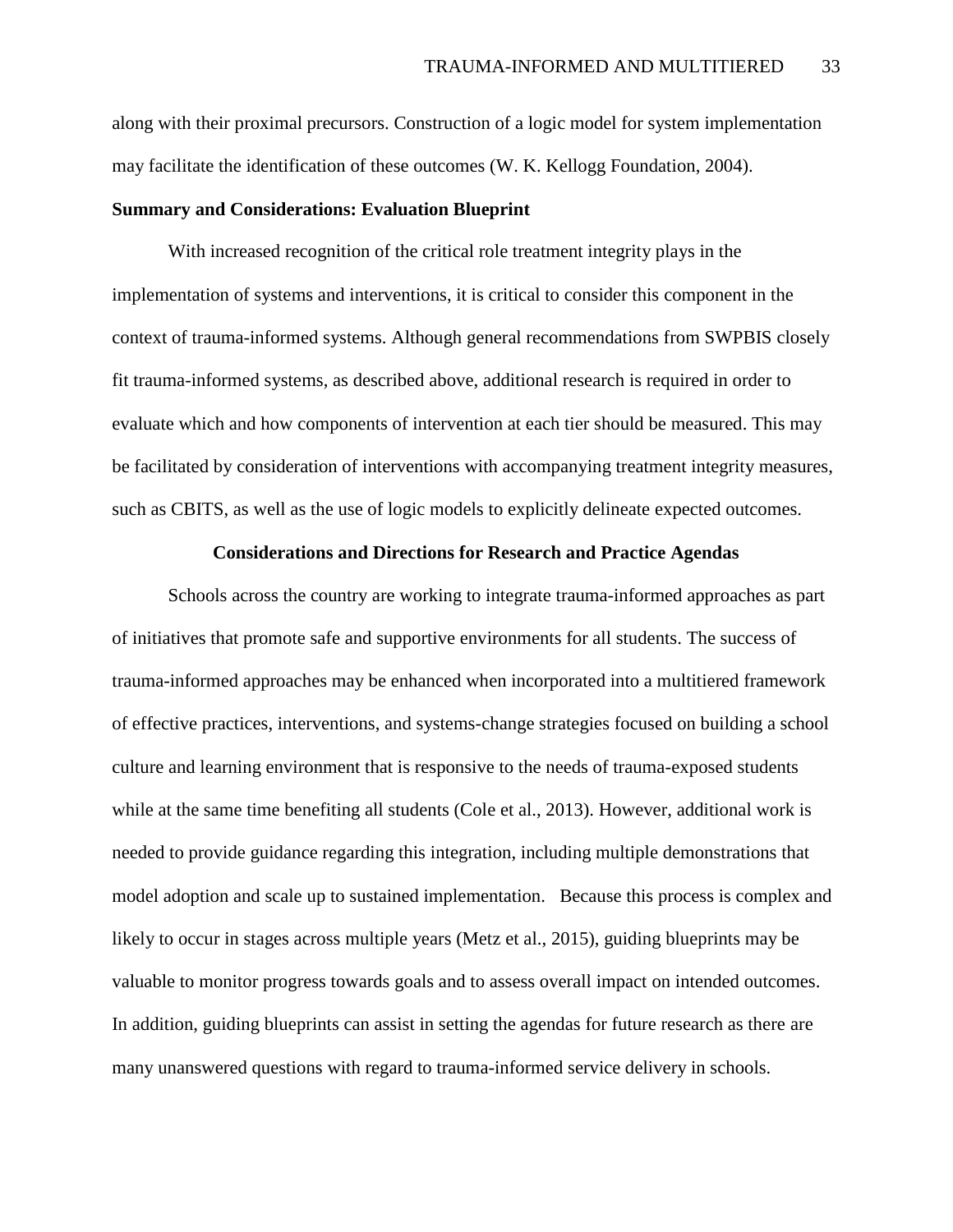Early stages of implementation involve building consensus for trauma-informed approaches, developing staff competencies in trauma-informed care, and establishing organizational capacity and commitment. However, controlled studies have not yet demonstrated whether professional development and training and organizational support build consensus or competence in trauma-informed approaches. Future research is needed to develop psychometrically sound tools to evaluate whether training and support increase staff understanding of trauma-informed approaches, foster positive attitudes toward trauma-informed approaches, result in the use of explicit trauma-informed strategies that facilitate student engagement and classroom management, and bolster organizational capacity to implement trauma-informed approaches. And, more information is needed to understand how traumainformed approaches framed within a multitiered model may differ by context, such as developmental stages or socio-geographical-cultural settings.

Throughout installation stages of implementation, outcomes- and process-based data collection are critical. Although the construction of treatment integrity measures for traumainformed systems are dependent on first identifying the shape and scope of these systems, initial work towards understanding system readiness (Trauma Informed Care Project, n.d.) and implementation of specific system components (e.g., CBITS) is already underway. Future research should consider multiple formats for collecting data on all relevant components of a trauma-informed system of care, and the actions that will most effectively support implementation as a result of those data. Data collection instruments for screening and progress monitoring also exist, yet must be clearly mapped to align with outcomes of interest to school settings and within a multitiered framework to assist in decision making. Most often, utilized measures have exclusively focus on psychopathological symptomology. As noted previously,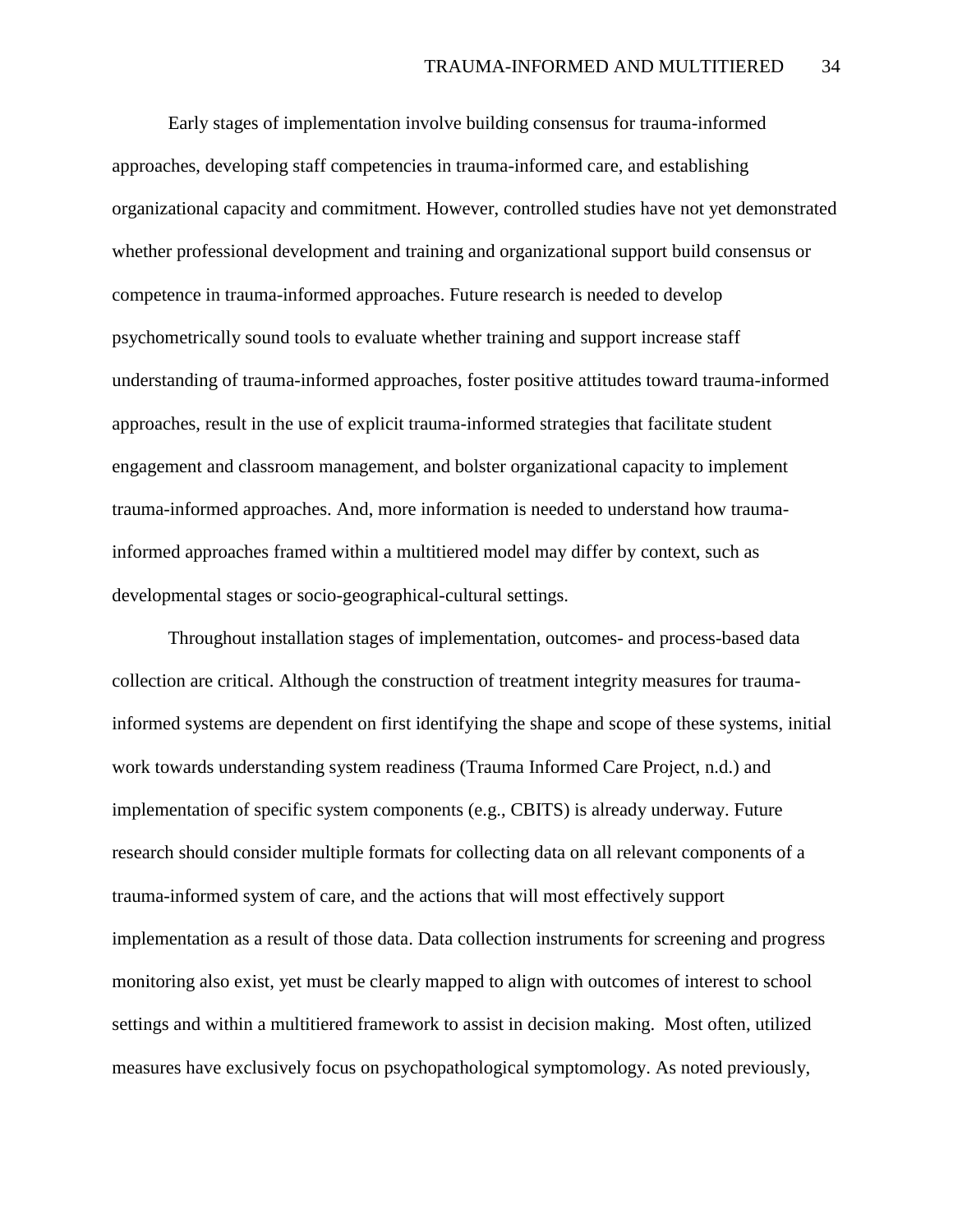there is also need to develop better understanding of screening systems that fit varied contexts (see for example, papers addressing developmental contexts: Woodbridge et al., this issue; Gonzalez, et al., this issue).

During the initial and full implementation stages, it will be essential to evaluate the impact of trauma-informed approaches on a range of student and school outcomes, including student behavioral and mental health functioning and school climate and safety. Current knowledge regarding the impact of trauma-informed approaches is limited to uncontrolled demonstration projects and program evaluations, and may be primarily focused on intensive tiers within a multitiered framework. Although randomized controlled trials are considered the goldstandard to provide evidence of an intervention's effectiveness (Coalition for Evidence-Based Policy, 2003), one potentially-beneficial experimental approach worth exploring may be through single subject methodology, such as multiple baseline designs (MBD). MBDs are particularly appropriate for initial evaluations of school-based interventions given their capacity to provide strong control over extraneous variables and demonstrate the extent to which intervention effects can be replicated across multiple schools (Biglan, Ary, & Wagenaar, 2000; Farrell, Henry, Bradshaw, & Reischl, in press). Future research is encouraged to consider multiple approaches to establishing an evidence base behind trauma-informed service delivery in schools.

In summary, there is strong potential for a trauma-informed approach to contribute to actualizing safe and supportive environments for all students. However, this potential will only be realized through thoughtful efforts that create research and practice agendas to support accurate, durable, and scalable implementation in schools. As supported through this paper, a viable option for moving forward these agendas is through building blueprints for a trauma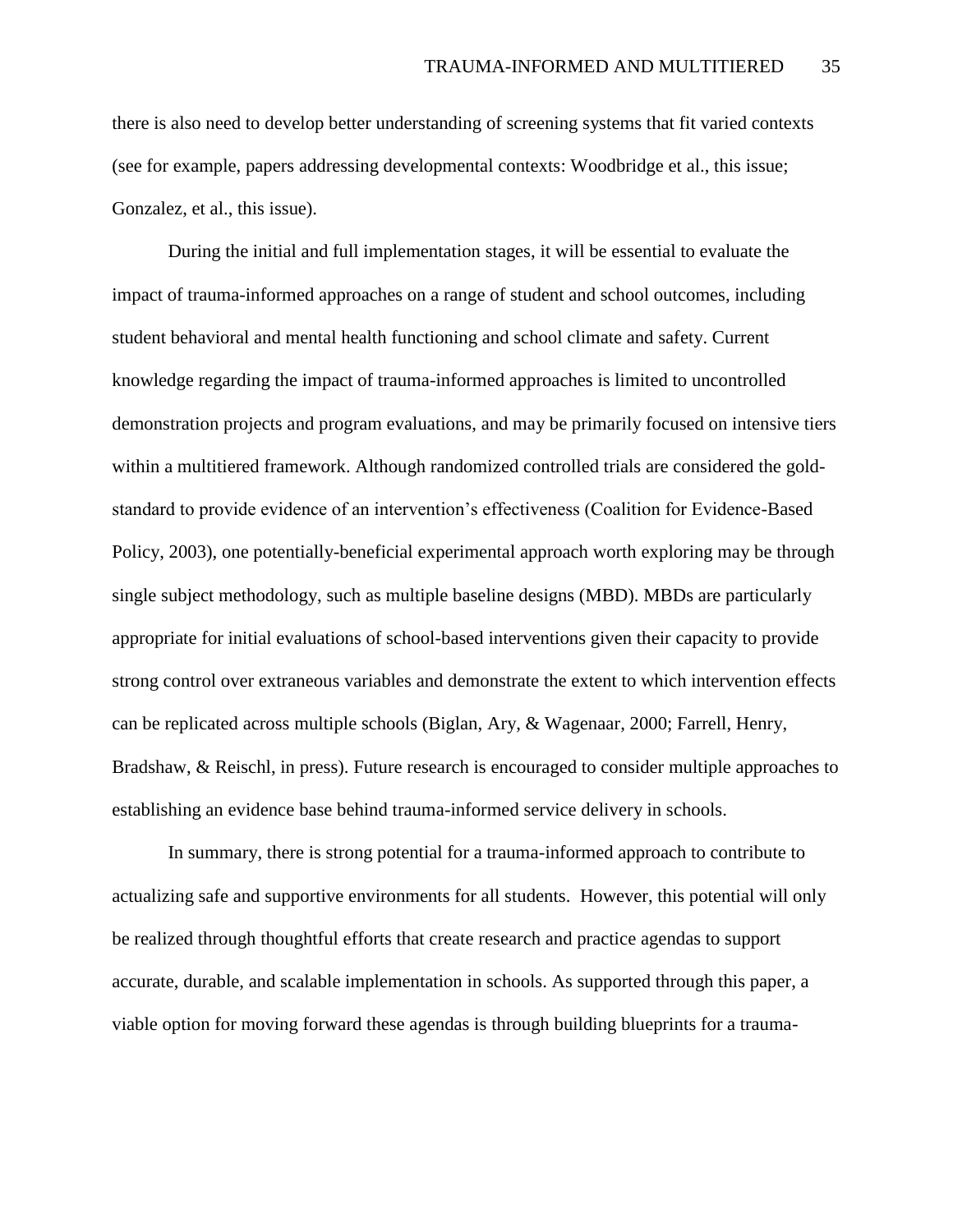informed approach to school-based service delivery that address implementation, professional development, and evaluation.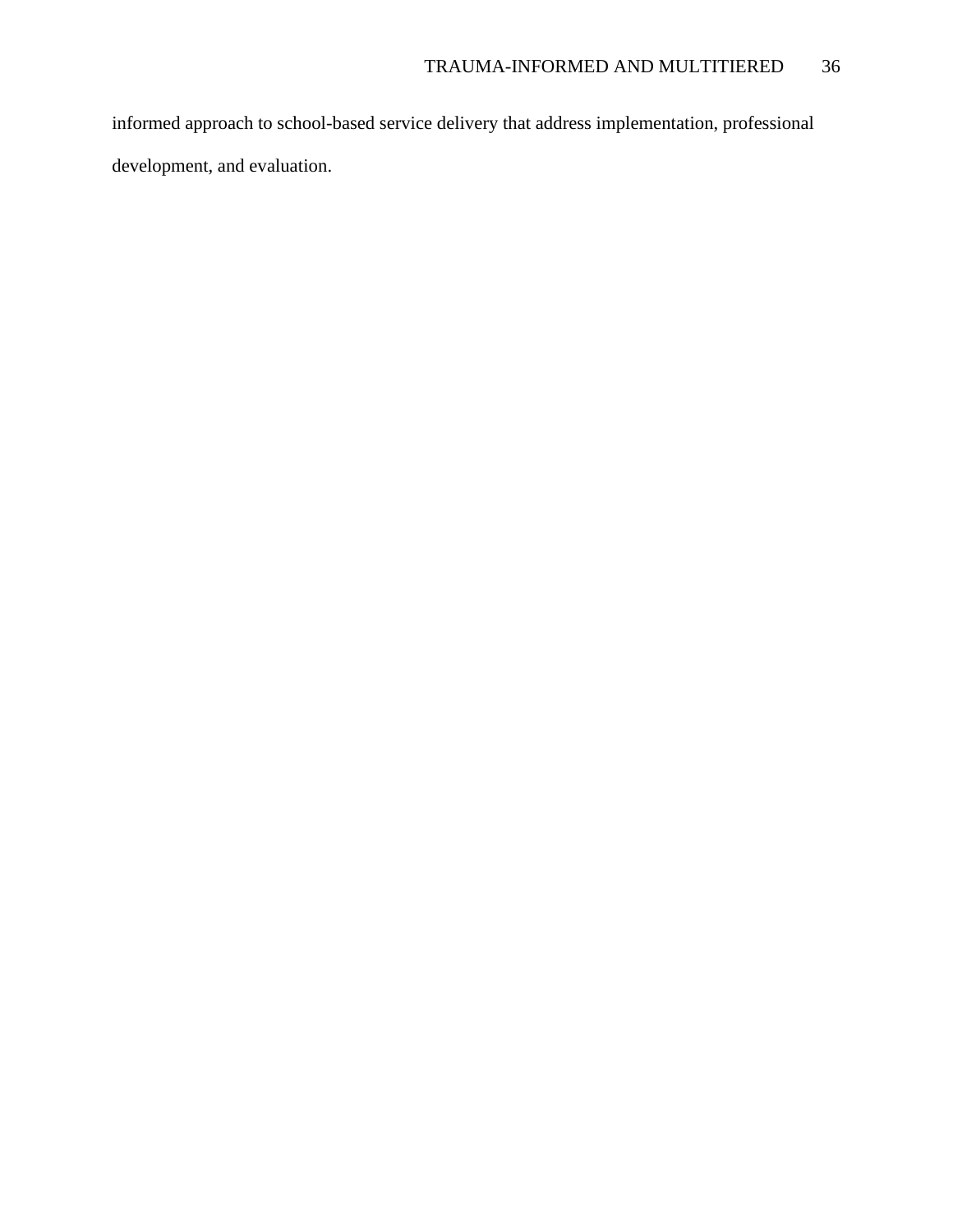Preparation of this manuscript was supported in part by funding provided by the Institute for Education Sciences, U.S. Department of Education (R305A140543). Opinions expressed herein do not necessarily reflect the position of the U.S. Department of Education, and such endorsements should not be inferred.

This article does not contain any studies with human participants or animals performed by any of the authors.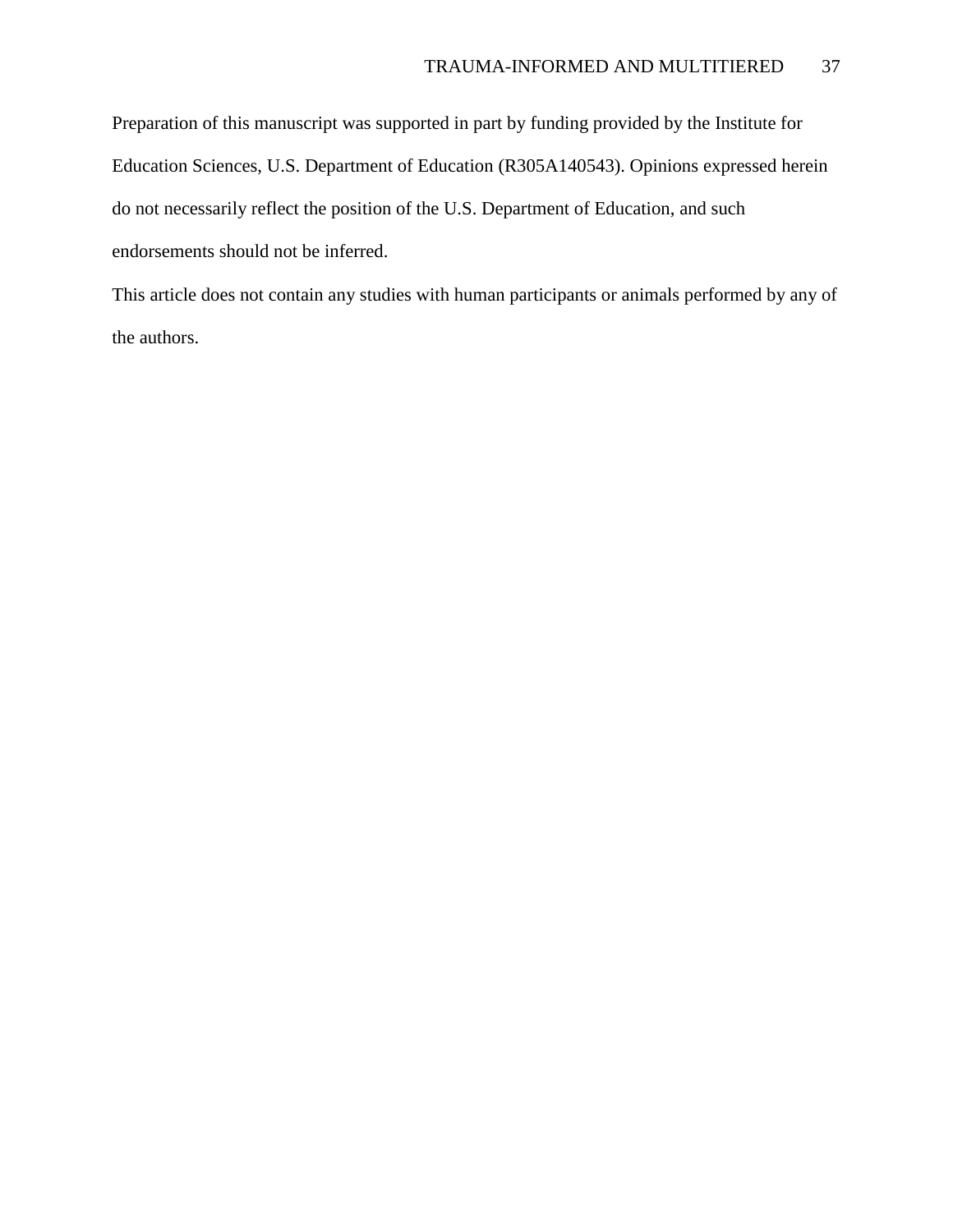# References

- Algozzine, B., Horner, R. H., Sugai, G., Barrett, S., Dickey, S. R., Eber, L., . . . Tobin, T. (2010). *Evaluation blueprint for school-wide positive behavior support*. Eugene, OR: National Technical Assistance Center on Positive Behavior Interventions and Support. Retrieved from www.pbis.org
- Amaya-Jackson, L., Reynolds, V., Murray, M. C., McCarthy, G., Nelson, A., Cherney, M. S., & March, J. S. (2003). Cognitive behavioral treatment for pediatric posttraumatic stress disorder: Protocol and application in school and community settings. *Cognitive and Behavioral Practice, 10*, 204-213.
- American Psychological Association Division 56 Education/Training Committee Report (June, 2007). *Undergraduate and graduate training in trauma psychology*. Washington, DC: Author.
- Baker, C. N., Brown, S., Wilcox, P., Overstreet, S., & Arora, P. (2016). The Attitudes Related To Trauma-Informed Care (ARTIC) scale: Examining the psychometrics of a scale that evaluates the trauma-informed care attitudes of service providers and educators. *School Mental Health*, *X*, XXX-XXX.
- Barrett, S., Eber, L., & Weist, M. (Eds.) (2013). *Advancing educational effectiveness: Interconnecting school mental health and School-wide Positive Behavior Support*. Retrieved from http://www.pbis.org/common/cms/files/Current%20Topics/Final-Monograph.pdf
- Bernstein, D. P., Stein, J. A., Newcomb, M. D., Walker, E., Pogge, D., Ahluvalia, T, . . . Zule, W. (2003). Development and validation of a brief screening version of the Childhood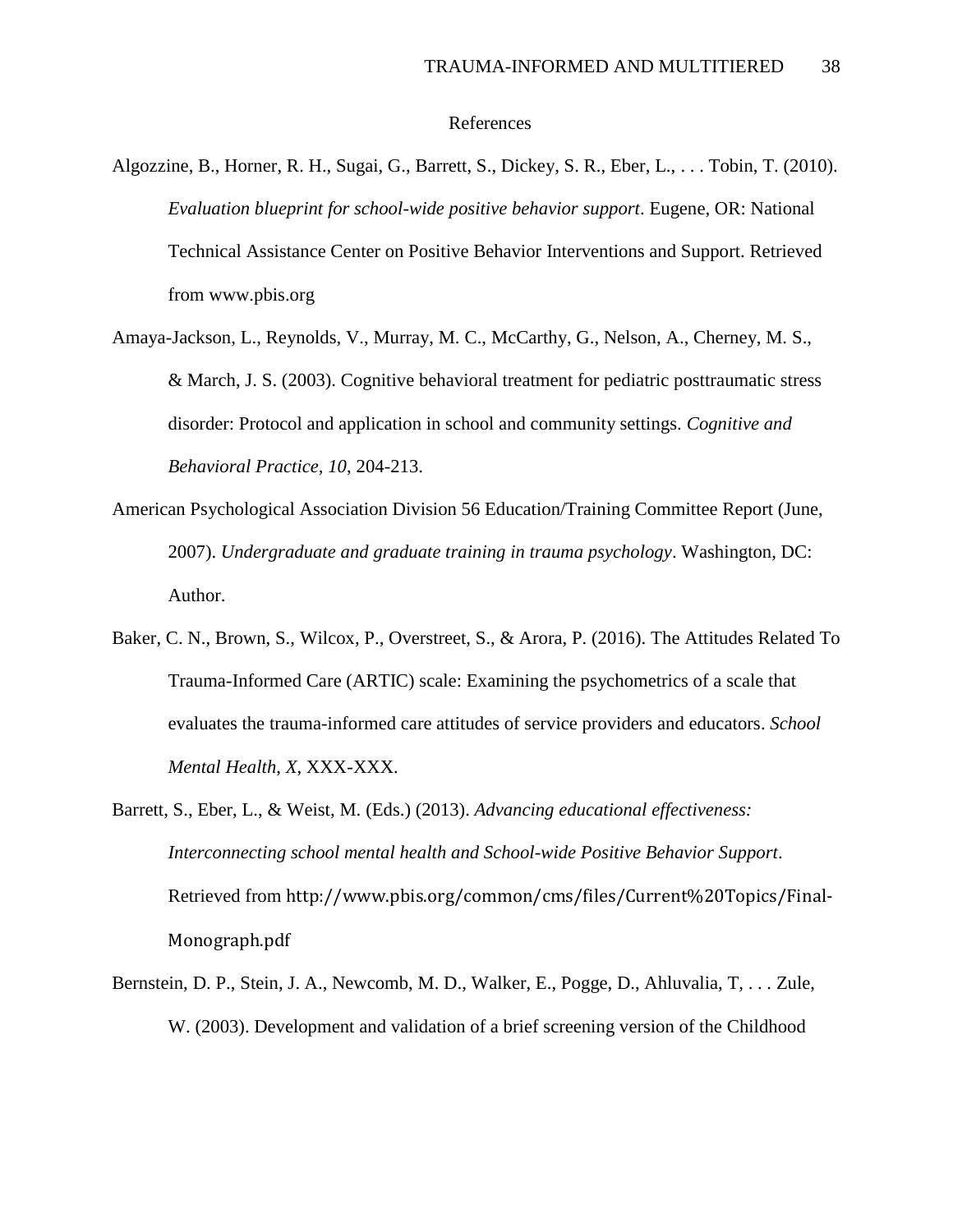Trauma Questionnaire. *Child Abuse & Neglect*, *27*, 169-190. doi: 10.1016/S0145- 2134(02)00541-0

- Biglan, A., Ary, D., & Wagenaar, A. (2000). The value of interrupted time-series experiments for community intervention research. *Prevention Science, 1*, 31-49.
- Brock, S. E., Nickerson, A. B., Reeves, M. A., Jimerson, S. R., Lieberman, R. A, & Feinberg, T. A. (2009). *School crisis prevention and intervention: The PREPaRE model*. Bethesda, MD: National Association of School Psychologists.
- Brown, S. M., Baker, C. N., & Wilcox, P. (2011). Risking Connection Trauma Training: A pathway toward trauma-informed care in child congregate care settings. *Psychological Trauma: Theory, Research, Practice, and Policy*, *4*, 507-515. doi: 10.1037/a0025269
- Burke, R. W., & Stephan, S. H. (2008). Contextual features of public schools in the United States as settings for mental health promotion. *Advances in School Mental Health Promotion*, *1*, 52–60.
- Caplan. G. (1964) *Principles of Preventive Psychiatry*. New York: Basic Books.
- Cary, C. E. & McMillen, C. (2012). The data behind the dissemination: A systematic review of trauma-focused cognitive behavioral therapy for use with children and youth. *Children and Youth Services Review, 34*, 748-757. doi: 10.1016/j.childyouth.2012.01.003
- Chafouleas, S. M., Kilgus, S. P., & Wallach, N. (2010). Ethical dilemmas in school-based behavioral screening. *Assessment for Effective Intervention*, 35, 245-252.
- Coalition for Evidence-Based Policy (2003). *Identifying and implementing educational practices supported by rigorous evidence: A user friendly guide*. U.S. Department of Education Institute of Education Sciences National Center for Education Evaluation and Regional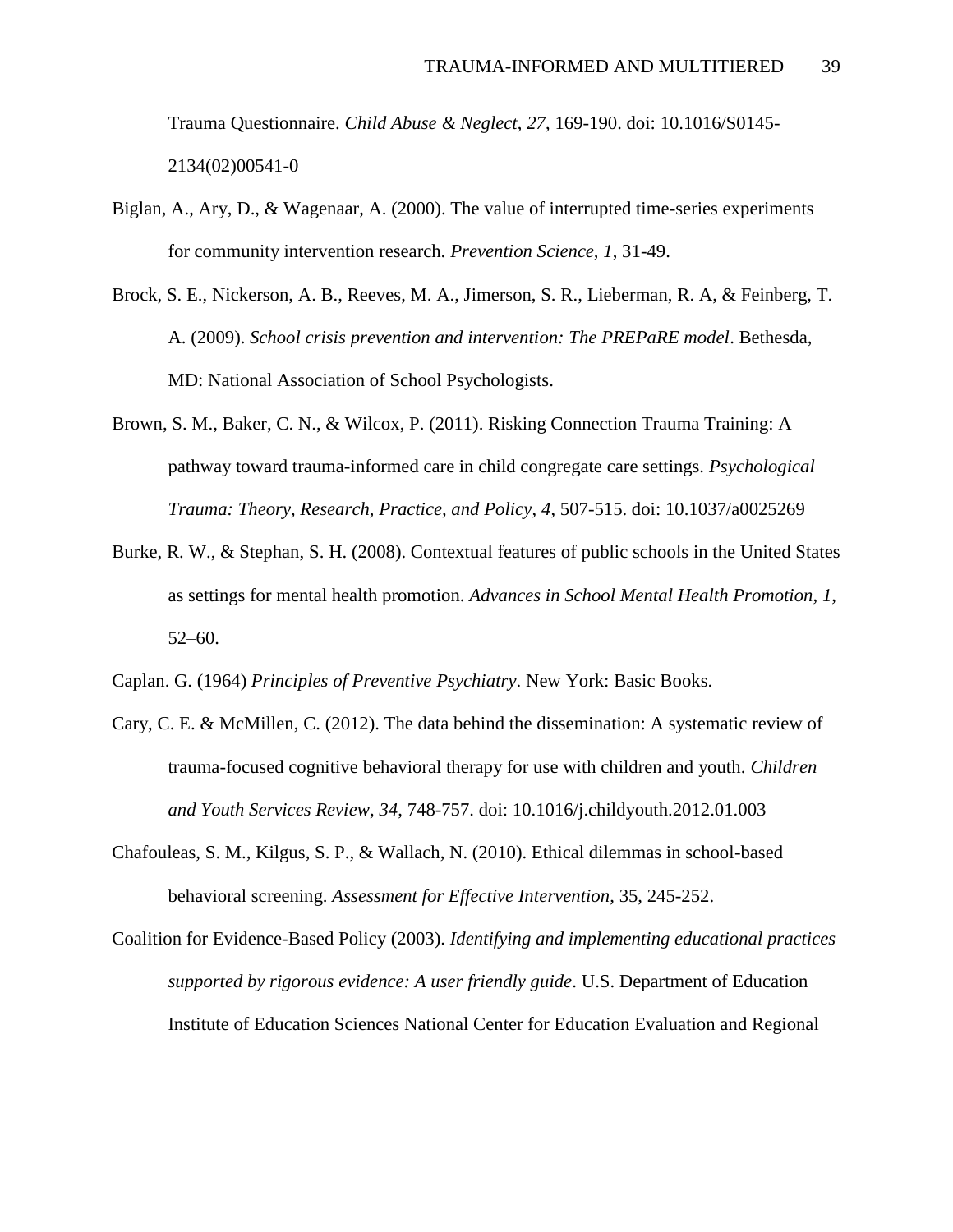Assistance. Retrieved from http://coalition4evidence.org/wpcontent/uploads/2012/12/PublicationUserFriendlyGuide03.pdf

- Cohen, J.A., Mannarino, A.P., Deblinger, E. (2006). *Treating Trauma and Traumatic Grief in Children.* New York: Guilford Press.
- Cohen, J. A., Mannarino, A. P., & Iyengar, S. (2011). Community treatment of posttraumatic stress disorder for children exposed to intimate partner violence: A randomized controlled tria*l. Archives of Pediatrics & Adolescent Medicine, 165*, 16–21. doi: 10.1001/archpediatrics.2010.247
- Cohen, J. A., Mannarino, A. P., & Murray, L. K. (2011). Trauma-focused CBT for youth who experience ongoing traumas. *Child Abuse & Neglect, 35*, 637–646. doi: 10.1016/j.chiabu.2011.05.002
- Cole, S. F., Eisner, A., Gregory, M., & Ristuccia, J. (2013). *Creating and advocating for trauma-sensitive schools*. Massachusetts Advocates for Children. Retrieved from http://www.traumasensitiveschools.com
- Cook, J. M., & Newman, E. (2014). A consensus statement on trauma mental health: The New Haven Competency Conference process and major findings. *Psychological Trauma: Theory, Research, Practice, and Policy, 6*, 300-307. doi: 10.1037/a0036747
- Courtois, C. A., & Gold, S. (2009). The need for inclusion of psychological trauma in the professional curriculum*. Psychological Trauma*, *1*, 3-23. doi: 10.1037/a0015224
- Cowan, K. C., Vaillancourt, K., Rossen, E., & Pollitt, K. (2013). *A framework for safe and successful schools* [Brief]. Bethesda, MD: National Association of School Psychologists.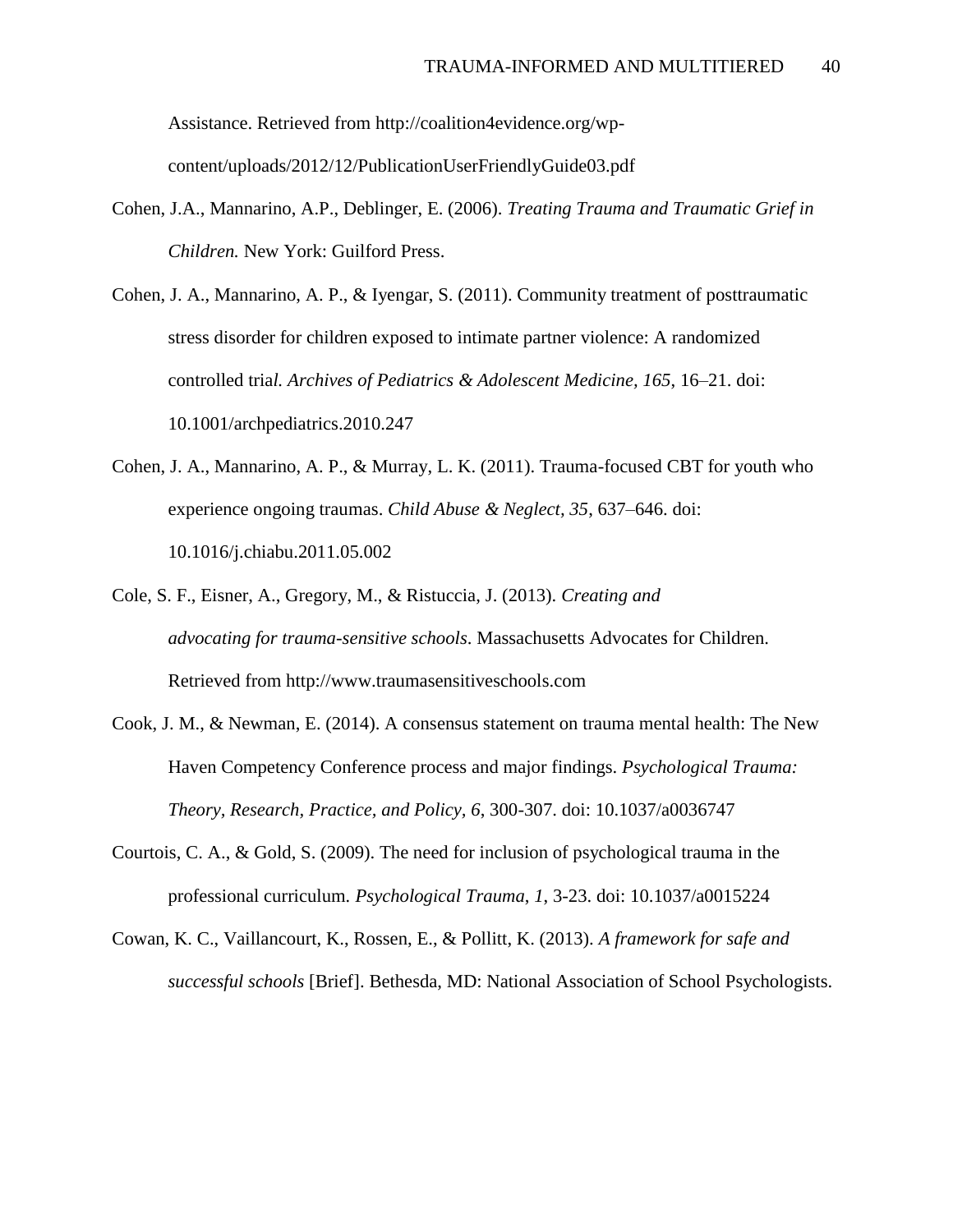- Domitrovich, C., Bradshaw, C., Greenberg, M., Embry, D., Poduska, J., & Ialongo, N. (2010). Integrated models of school-based prevention: Logic and theory. *Psychology in the Schools, 47*, 71-88. doi: 10.1002/pits.20452
- Dorado, J. S., Martinez, M., McArthur, L. E., & Liebovitz, T. (2015). Healthy Environments and Response to Trauma in Schools (HEARTS): A school-based, multi-level comprehensive prevention and intervention program for creating trauma-informed, safe and supportive schools. *School Mental Heath*, *X*, XXX-XXX.
- Evans, S. W., Stephan, S. H., & Sugai, G. (2014). Advancing research in school mental health: Introduction of a special issue on key issues in research. *School Mental Health, 6*, 63-67. doi: 10.1007/s12310-014-9126-8
- Evans, S. W., & Weist, M. D. (2004). Implementing empirically supported treatments in the schools: What are we asking? *Clinical Child and Family Psychology Review, 7*, 263-267.
- Fallot, R. D., & Harris, M. (2001). A trauma-informed approach to screening and assessment*. New Directions for Mental Health Services, 89*, 23–31. doi: 10.1002/yd.23320018904
- Farrell, A., Henry, D., Bradshaw, C., & Reischl, T. (in press). Designs for evaluating the community-level impact of comprehensive prevention programs: Examples from the CDC Centers of Excellence in Youth Violence Prevention. *Journal of Primary Prevention*.
- Felitti, V. J., Anda, R. F., Nordenberg, D., Williamson, D. F., Spitz, A. M., Edwards, V., & Marks, J. S. (1998). Relationship of childhood abuse and household dysfunction to many of the leading causes of death in adults: The Adverse Childhood Experiences (ACE) Study. *American Journal of Preventive Medicine*, *14*, 245-258. doi:10.1016/S0749- 3797(98)00017-8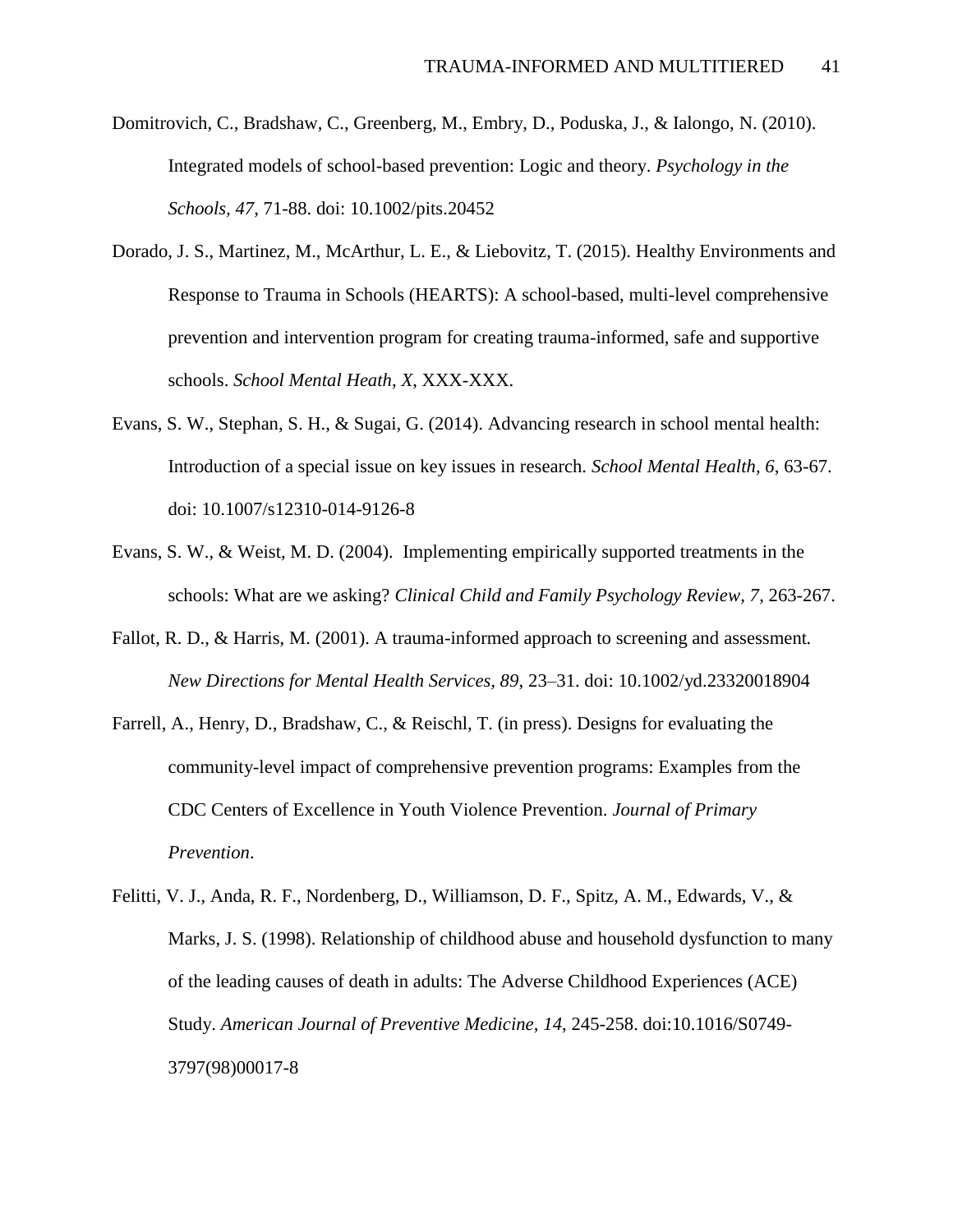Fixsen, D. L., Blase, K. A., Naoom, S. F., & Wallace, F. (2009). Core implementation components. *Research on Social Work Practice*, *19*, 531-540. doi: 10.1177/1049731509335549

- Flay, B. R., Biglan, A., Boruch, R. F., Gonzalez Castro, F., Gottfredson, D., Kellam, S., . . . Ji, P. (2005). Standards of evidence: Criteria for efficacy, effectiveness, and dissemination. *Prevention Science, 6*, 151-175. doi: 10.1007/s11121-005-5553-y
- Foster, S., Rollefson, M., Doksum, T., Noonan, D., Robinson, G., & Teich, J. (2005). *School Mental Health Services in the United States, 2002-2003*. SAMHSA's National Clearinghouse for Alcohol and Drug Information (NCADI). Retrieved from http://eric.ed.gov/?id=ED499056
- Garet, M. S., Porter, A. C., Desimone, L., Birman, B. F., & Yoon, K. S. (2001). What makes professional development effective? Results from a national sample of teachers. *American Education Research Journal, 38*, 915-945. doi: 10.3102/00028312038004915
- Gonzalez, A., Monzon, N., Solis, D., Jaycox, L., Langley, A. (2016). Trauma exposure in elementary school children: Description of screening procedures, prevalence of exposure, and posttraumatic stress symptoms. *School Mental Heath*, *X*, XXX-XXX.
- Glover, T. A., & Albers, C. A. (2007). Considerations for evaluating universal screening assessments. *Journal of School Psychology, 45*, 117–135. doi: 10.1016/j.jsp.2006.05.005
- Green, J. G., Holt, M. K., Kwon, L., Reid, G., Xuan, Z., & Comer, J. S. (2015). School- and classroom-based supports for children following the 2013 Boston Marathon attack and manhunt. *School Mental Health*, *7*, 81-91. doi: 10.1007/s12310-014-9140-x.
- Greenwald, R., Siradas, L., Schmitt, T. A., Reslan, S., Fierle, J., & Sande, B. (2012). Implementing trauma-informed treatment for youth in a residential facility: First-year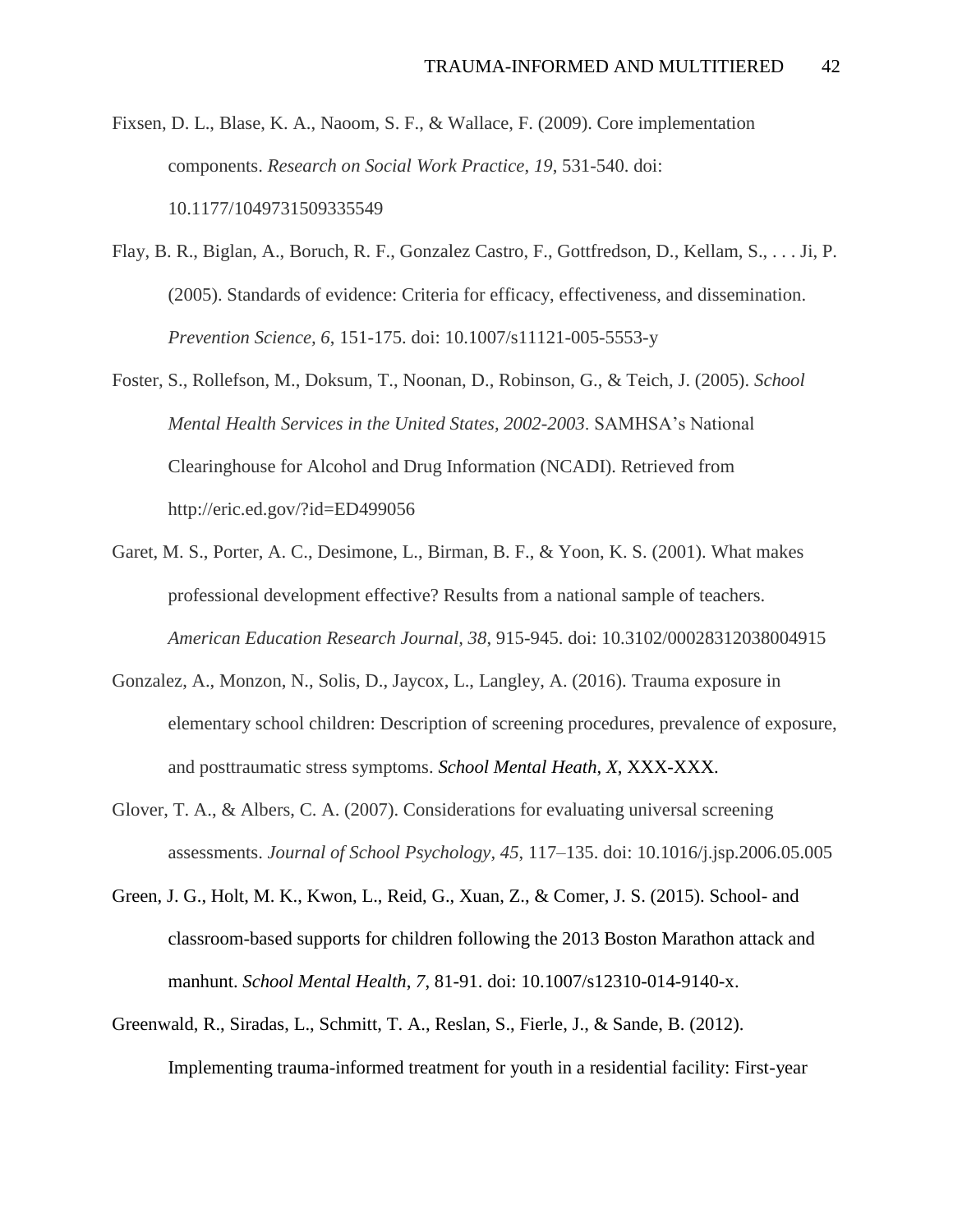outcomes. *Residential Treatment for Children & Youth*, *29*, 141-153. doi:10.1080/0886571X.2012.676525

- Gresham, F. M. (2007). Evolution of the response-to-intervention concept: Empirical foundations and recent developments. In S. R. Jimerson, M. K. Burns, & A. VanDerHayden (Eds.), *Handbook of Response to Intervention: The science and practice of assessment and intervention* (pp. 10-24). New York, NY: Springer.
- Hamoudi, A., Murray, D. W., Sorensen, L, & Fontaine, A. (2015). *Self-regulation and toxic stress: A review of ecological, biological, and developmental studies of self-regulation and stress*. OPRE Report # 2015-30, Washington, DC: Office of Planning, Research and Evaluation, Administration for Children and Families, U. S. Department of Health and Human Services.
- Hawkins, S. S., & Radcliffe, J. (2005). Current measures of PTSD for children and adolescents. *Journal of Pediatric Psychology, 31*, 420–430. doi: 10.1093/jpepsy/jsj039
- Hershfeldt, P., Pell, K., Sechrest, R., Pas, E., & Bradshaw, C. (2012). Lessons learned coaching teachers in behavior management: The PBISplus coaching model. *Journal of Educational and Psychological Consulting, 22*, 280-299. doi: 10.1080/10474412.2012.731293
- Hodgdon, H. B., Kinniburgh, K., Gabowitz, D., Blaustein, M. E., & Spinazzola, J. (2013). Development and implementation of trauma-informed programming in youth residential treatment centers using the ARC framework. *Journal of Family Violence*, *28*, 679-692. doi:10.1007/s10896-013-9531-z
- Horner, R.H., Todd, A.W., Lewis-Palmer, T., Irvin, L. K., Sugai, G., & Boland, J. B. (2004). The School-wide Evaluation Tool (SET): A research instrument for assessing school-wide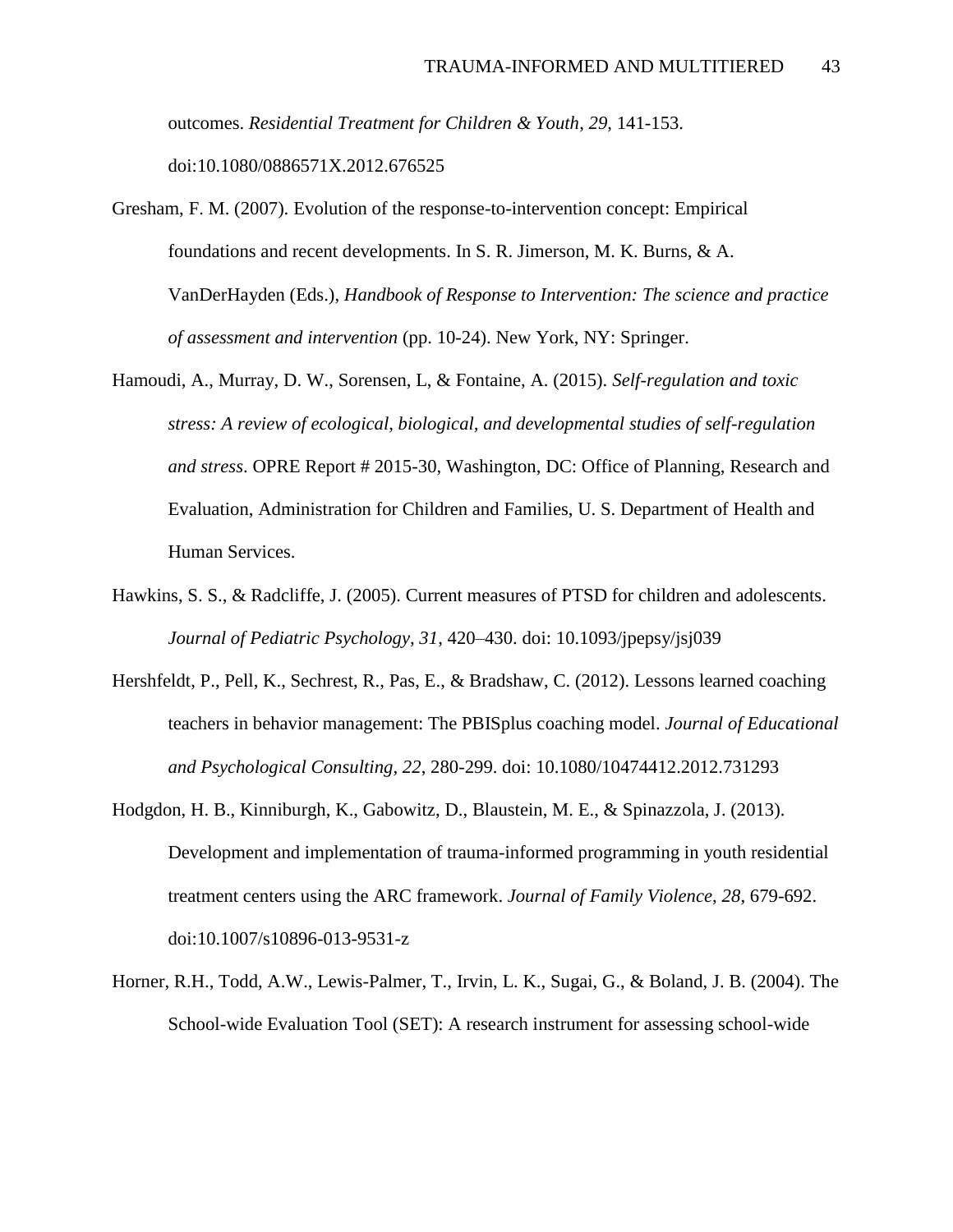positive behavior support. *Journal of Positive Behavior Interventions*, *6*, 3-12. doi: 10.1177/10983007040060010201

- Jaycox, L. H., Cohen, J. A., Mannarino, A. P., Walker, D. W., Langley, A. K., Gegenheimer, K., . . . Schonlau, M. (2010). Children's mental health care following Hurricane Katrina: A field trial of trauma-focused psychotherapies. *Journal of Traumatic Stress, 23*, 223-231. doi: 10.1002/jts.20518
- Jimerson, S. R., Burns, M. K., & VanDerHayden, A. M. (2007). Response to intervention at school: The science and practice of assessment and intervention. In S. R. Jimerson, M. K. Burns, & A. VanDerHayden (Eds.), *Handbook of Response to Intervention: The science and practice of assessment and intervention* (pp. 3-9). New York, NY: Springer.
- Kataoka, S.H., Stein, B. D., Jaycox, L. H., Wong, M., Escudero, P., Tu, W., Zaragoza, C., & Fink, A. (2003). A school-based mental health program for traumatized Latino immigrant children. Journal of the American Academy of Child and Adolescent Psychiatry, *42*, 311 – 318.
- Layne, C. M., Ippen, C. G., Strand, V., Stuber, M., Abramovitz, R., Reyes, G., . . . Pynoos, R. (2011). The Core Curriculum on Childhood Trauma: A tool for training a traumainformed workforce. *Psychological Trauma: Theory, Research, Practice, and Policy, 3*, 243-252. doi: 10.1037/a0025039

Little, S.G., Akin-Little, A., & Gutierrez, G. (2009). Children and traumatic events: Therapeutic

Little, S. G. & Akin-Little, A. (2013) Trauma in children: A call to action in School Psychology. *Journal of Applied School Psychology, 29*, 375-388. doi: 10.1080/15377903.2012.695769.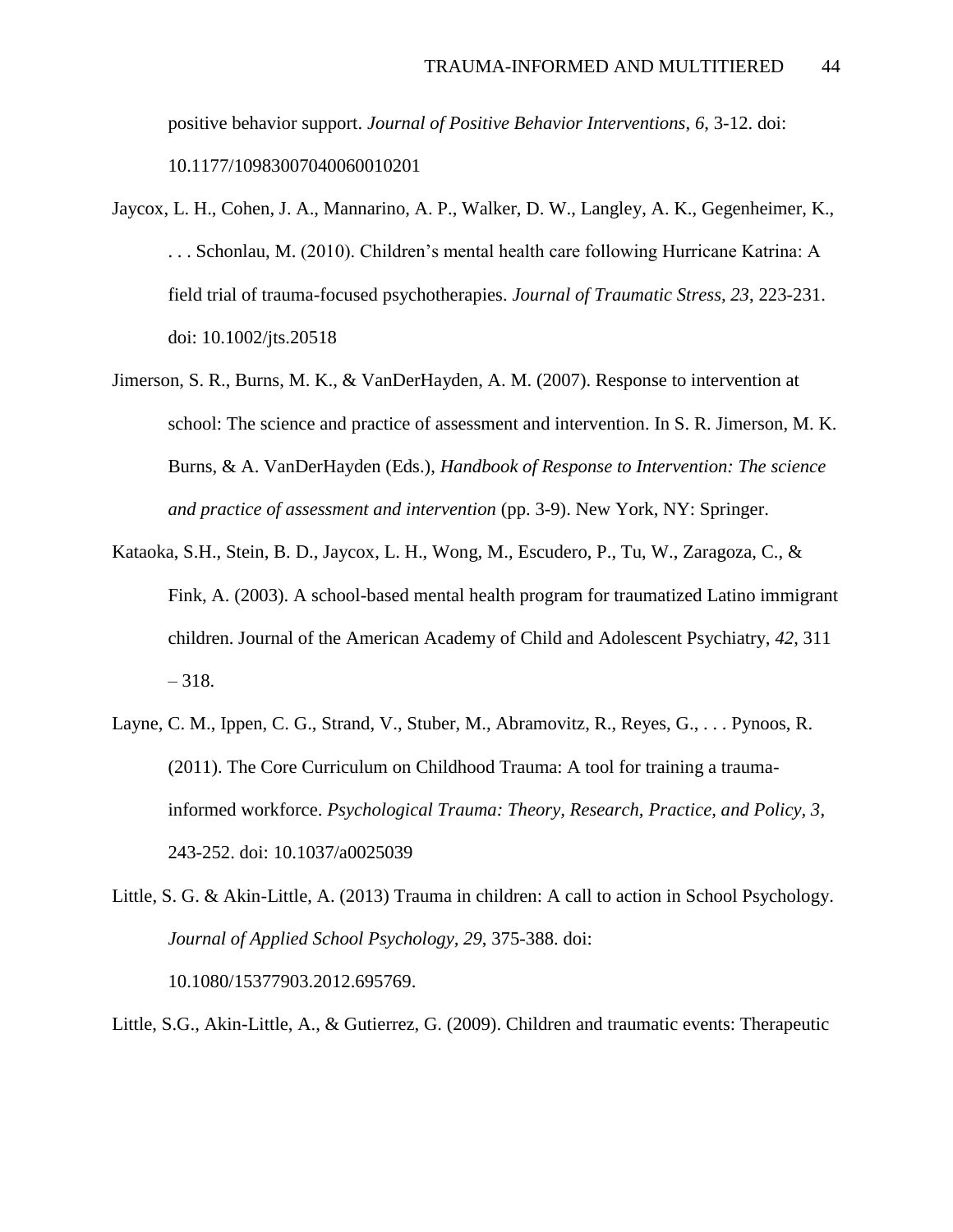techniques for psychologist working in the schools. *Psychology in the Schools, 46*, 199- 205. doi: 10.1002/pits.20364

- March, J. S., Amaya-Jackson, L., Murray, M. C., & Schulte, A. (1998). Cognitive-behavioral psychotherapy for children and adolescents with posttraumatic stress disorder after a single-incident stressor. *Journal of the American Academy of Child and Adolescent Psychiatry, 37*, 585–593. doi: 10.1097/00004583-199806000-00008
- Metz, A., Naoom, S. F., Halle, T., & Bartley, L. (2015). An integrated stage-based framework for implementation of early childhood programs and systems (OPRE Research Brief OPRE 2015-48). Washington, DC: Office of Planning, Research and Evaluation, Administration for Children and Families, U.S. Department of Health and Human Services.
- Multiplying Connections Initiative (2008). *Trauma informed & developmentally sensitive services for children: Core competencies for effective practice*. Philadelphia, PA: Health Federation of Philadelphia. Retrieved from

http://multiplyingconnections.org/sites/default/files/field\_attachments/Multiplying%20Co nnections%20Core%20Competencies%20%28rev%205-10%29%5B1%5D.pdf

- Nadeem, E., Jaycox, L.H., Kataoka, S.H., Langley, A.K., & Stein, B.D. (2011). Going to scale: Experiences implementing a school-based trauma intervention. *School Psychology Review, 40*, 549-568.
- National Center for PTSD, Dartmouth Child Trauma Research Group (2011). An interview for children: Traumatic Events Screening Inventory (TESI-C). Retrieved from http://www.ptsd.va.gov/professional/pages/assessments/assessment-pdf/TESI-C.pdf

National Research Council and Institute of Medicine. (2009). *Preventing Mental, Emotional, and*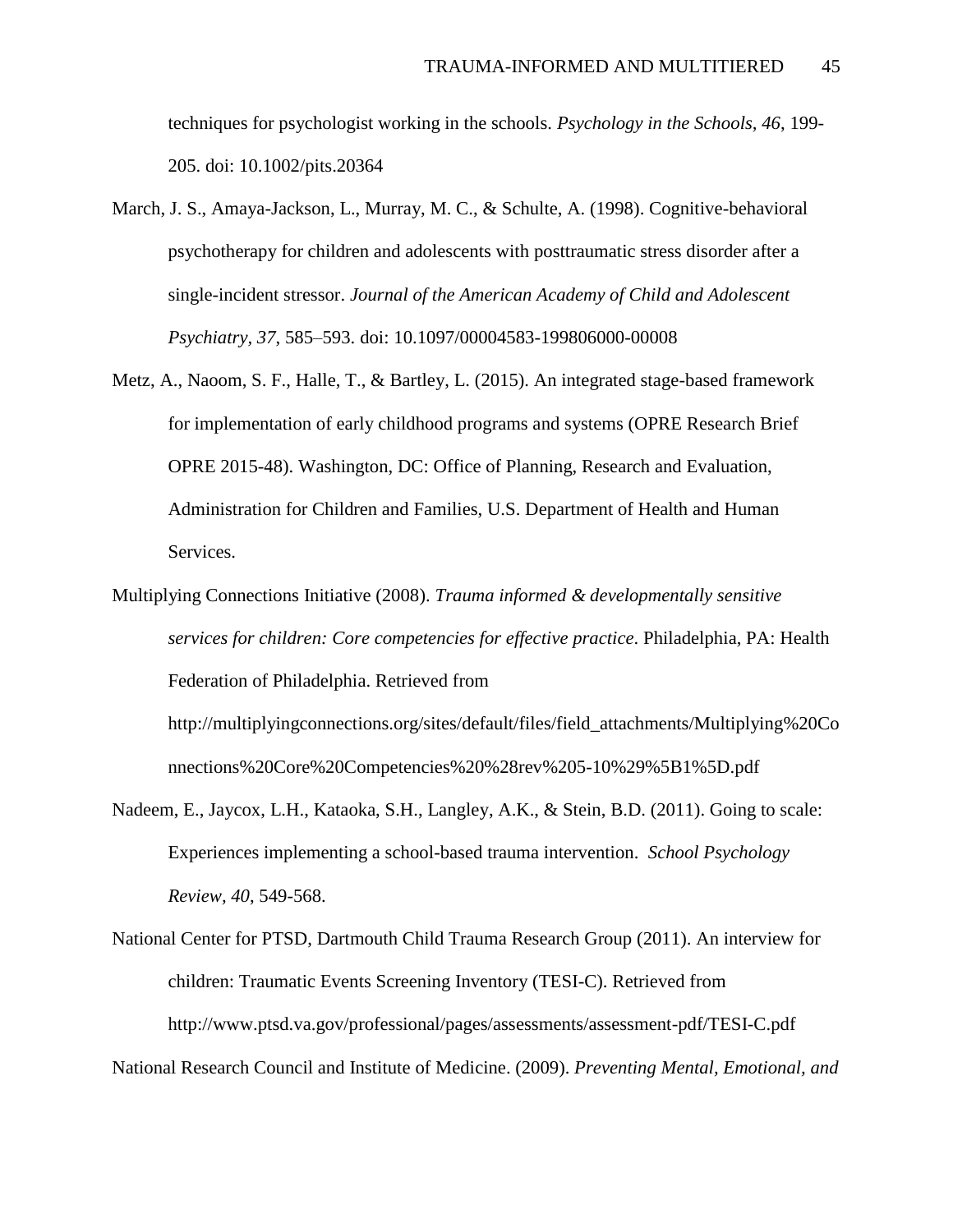*Behavioral Disorders Among Young People: Progress and Possibilities*. Committee on the Prevention of Mental Disorders and Substance Abuse Among Children, Youth, and Young Adults: Research Advances and Promising Interventions. Mary Ellen O'Connell, Thomas Boat, and Kenneth E. Warner, Editors. Board on Children, Youth, and Families, Division of Behavioral and Social Sciences and Education. Washington, DC: The National Academies Press.

- Noell, G. H., Witt, J. C., Slider, N. J., Connell, J. E., Gatti, S. L., Williams, K. L., . . . Duhon, G. J. (2005). Treatment implementation following behavioral consultation in schools: A comparison of three follow-up strategies. *School Psychology Review*, *34*, 87–106.
- Nutt, P. (2001). Contingency approaches applied to the implementation of strategic decisions. *International journal of Business, 6*, 53 – 84.
- Ohan, J. L., Myers, K., & Collett, B. R. (2002). Ten-year review of rating scales. IV: Scales assessing trauma and its effects. *Journal of the American Academy of Child & Adolescent Psychiatry, 41*, 1401-1422. doi: 10.1097/01.CHI.0000024867.60748.46
- Overstreet, S., & Chafouleas, S. M. (2016). Introduction to the special issue. *School Mental Heath*, *X*, XXX-XXX.
- Pat-Horenczyk, R., Kenan, A. M., Achituv, M., & Bachar, E. (2014). Protective factors based model for screening for posttraumatic distress in adolescents. *Child & Youth Care Forum, 43*, 339–351. doi: 10.1007/s10566-013-9241-y
- Perry, D. L., Daniels, M. L., Scery, A., & Filipi, I. (2016). Facilitating trauma-informed school transformation: Challenges, solutions, and unanswered questions. *School Mental Heath*, *X*, XXX-XXX.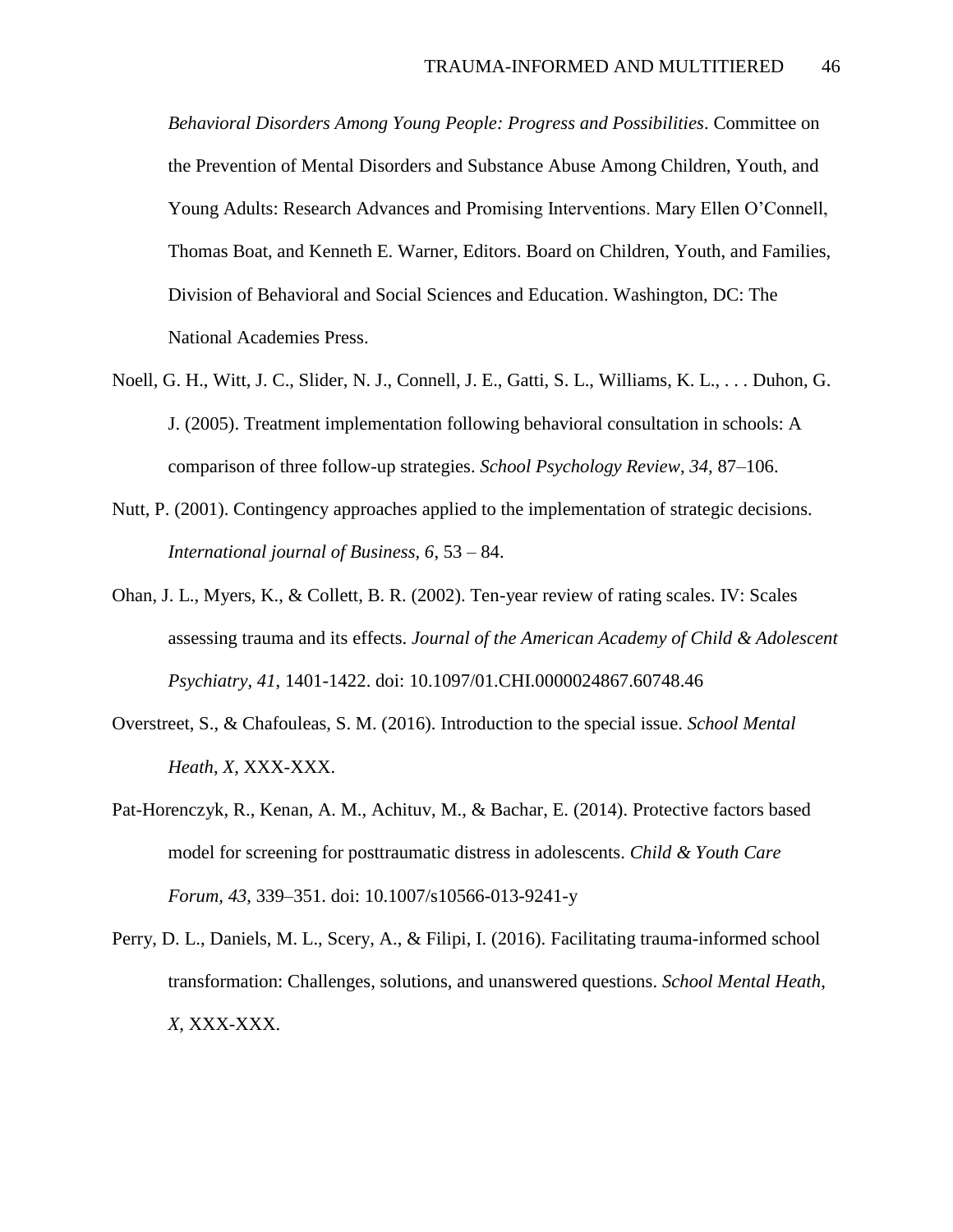Phillips, A. (2015, March 2). Mental health screening proposal would connect students, providers. *The Gazette*. Retrieved from http://thegazette.com/subject/news/education/mental-health-screening-proposal-wouldconnect-students-providers-20150302

- Pynoos, R. S., Frederick, C., Nader, K., Arroyo, W., Steinberg, A., Eth, S., … Fairbanks, L. (1987). Life threat and posttraumatic stress in school-age children. *Archives of General Psychiatry, 44*, 1057–1063.
- Rivard, J. C., Bloom, S. L., McCorkle, D., & Abramovitz, R. (2005). Preliminary results of a study examining the implementation and effects of a trauma recovery framework for youths in residential treatment. *Therapeutic Community: The International Journal for Therapeutic and Supportive Organizations, 26*, 83-96.
- Rolfsnes, E.S. & Idsoe, T. (2011). School-based intervention programs for PTSD symptoms: A review and meta-analysis. *Journal of Traumatic Stress, 24*, 155-165. doi: 10.1002/jts.20622
- Salloum, A., & Overstreet, S. (2008). Effectiveness of a grief and trauma intervention for children post-disaster. Journal of Clinical Child and Adolescent Psychology, 37, 495 - 529.
- Sanetti, L. M. H., Fallon, L. M., & Collier-Meek, M. A. (2011). Treatment integrity assessment and intervention by school-based personnel: Practical applications based on a preliminary study. *School Psychology Forum*, *5*, 87-102.
- Speciale, S. (2015, March 31). New program to focus on children exposed to traumatic events. *Charleston Daily Mail*. Retrieved from

http://www.charlestondailymail.com/article/20150331/DM01/150339810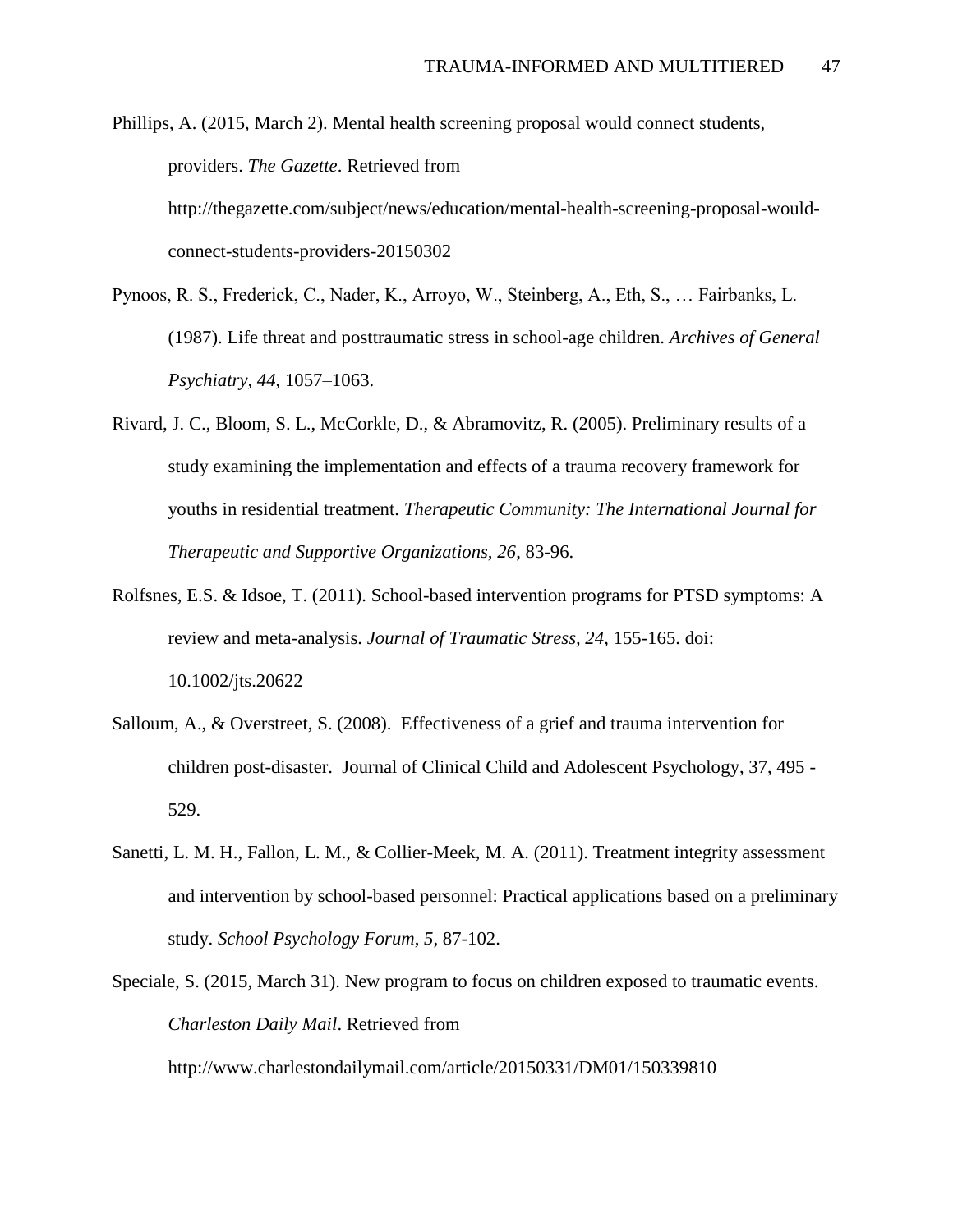- Splett, J. W., Fowler, J., Weist, M. D., McDaniel, H., & Dvorsky, M. (2013). The critical role of school psychology in the school mental health movement. *Psychology in the Schools, 50*, 245-257. doi: 10.1002/pits.21677
- Stein, B. D., Jaycox, L. H., Kataoka, S. H., Wong, M., Tu, W., Elliott, M. N., & Fink, A. (2003). A mental health intervention for schoolchildren exposed to violence: a randomized controlled trial. *Journal of the American Medical Association, 290*, 603–611. doi: 10.1001/jama.290.5.603
- Steinberg A.M, & Beyerlein, B. (2013). UCLA PTSD Reaction Index: DSM-5 version. Retrieved from: [http://www.nctsn.org/products/administration-and-scoring-ucla-ptsd](http://www.nctsn.org/products/administration-and-scoring-ucla-ptsd-reaction-index-dsm-v)[reaction-index-dsm-v.](http://www.nctsn.org/products/administration-and-scoring-ucla-ptsd-reaction-index-dsm-v)
- Steinberg, A. M., Brymer, M. J., Kim, S., Briggs, E. C., Ippen, C. G., Ostrowski, S. A., … Pynoos, R. S. (2013). Psychometric properties of the UCLA PTSD Reaction Index: Part I: UCLA PTSD Reaction Index. *Journal of Traumatic Stress, 26*, 1-9. doi: 10.1002/jts.21780
- Stevens, J. E. (2012). "Lincoln High School in Walla Walla, WA tries new approach to school discipline— Suspensions drop 85%." ACEs Too High. Retrieved from http://acestoohigh.com/2012/04/23/Iincoln-high-schooI-in-waIla-walia-wa-tries-newapproach-to-school-discipline-expulsions-drop-85/

Stevens, J. E. (2013a). "At Cherokee Point Elementary, kids don't conform to school; school conforms to kids" ACEs Too High. Retrieved from http://acestoohigh.com/2013/07/22/at-cherokee-point-elementary-kids-dont-conform-toschool-school-conforms-to-kids/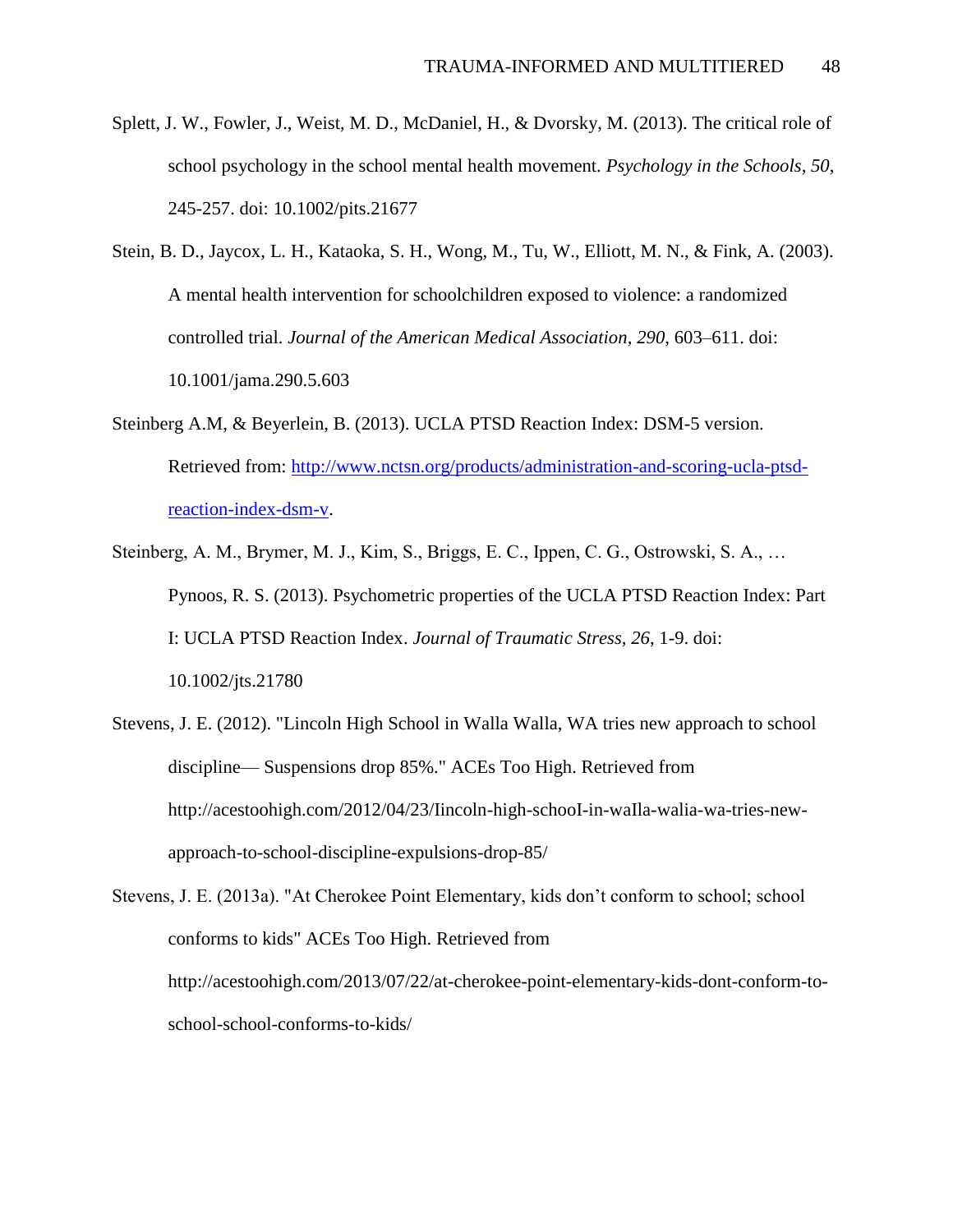- Stevens, J. E. (2013b). "There's no such thing as a bad kid in these Spokane, WA, traumainformed elementary schools." ACEs Too High. Retrieved from <http://acestoohigh.com/2013/08/20/spokaneschools/>
- Stormont, M., Reinke, W. M., Newcomer, L., Marchese, D., & Lewis, C. (2015). Coaching teachers' use of social behavior interventions to improve children's outcomes: A review of the literature. *Journal of Positive Behavior Interventions, 17*, 69-82. doi: 10.1177/1098300714550657
- Strand, V. C., Sarmiento, T. L., & Pasquale, L. E. (2005). Assessment and screening tools for trauma in children and adolescents: A review. *Trauma, Violence, & Abuse, 6*, 55-78. doi: 10.1177/1524838004272559
- Substance Abuse and Mental Health Services Administration (2014*). SAMHSA's Concept of Trauma and Guidance for a Trauma-Informed Approach*. (HHS Publication No. 14- 4884). Retrieved from http://store.samhsa.gov/shin/content/SMA14-4884/SMA14- 4884.pdf
- Sugai, G. & Stephan, S. (2013). Considerations for a school mental health implementation framework. In S. Barrett, L. Eber, & M. Weist (Eds.), *Advancing educational effectiveness: Interconnecting school mental health and School-Wide Positive Behavior Support* (pp. 18-33). Retrieved from

http://www.pbis.org/common/cms/files/Current%20Topics/Final-Monograph.pdf

Sugai, G. & Horner, R. H. (2009). Responsiveness-to-Intervention and School-Wide Positive Behavior Supports: Integration of multi-tiered system approaches. *Exceptionality*, *17*, 223-237. doi: 10.1080/09362830903235375

Technical Assistance Center on Positive Behavioral Interventions and Supports (2010).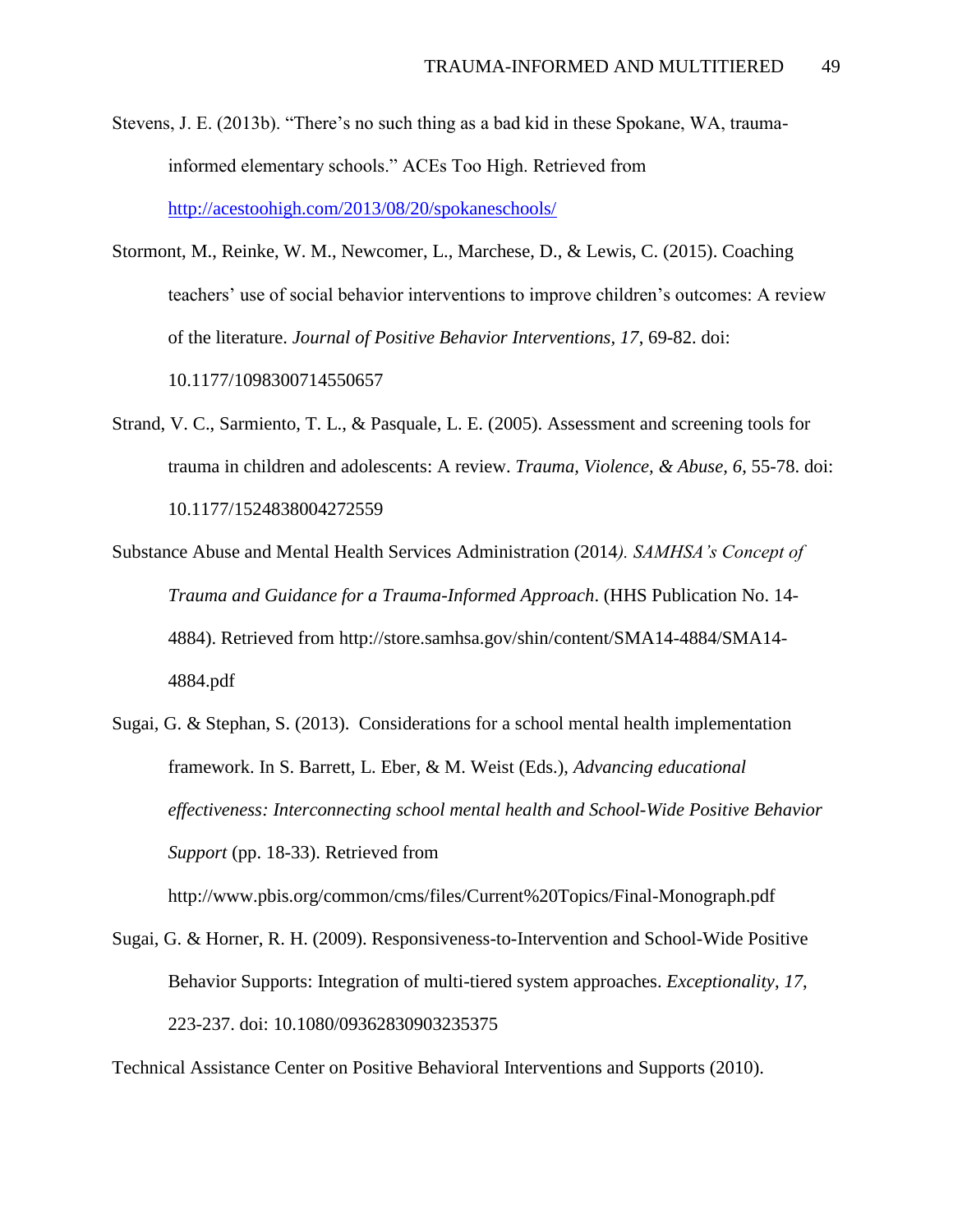*Implementation Blueprint and Self-Assessment Positive Behavioral Interventions and Supports*. Retrieved from http://www.pbis.org/Common/Cms/files/pbisresources/SWPBS\_ImplementationBlueprin t\_vSep\_23\_2010.pdf

Trauma Informed Care Project (n.d.). *The agency self-assessment for trauma-informed care.* Retrieved from: http://www.traumainformedcareproject.org/resources.php

U.S. Attorney General (2012). *Report of the Attorney General's National Task Force on Children Exposed to Violence*. Retrieved from: http://www.justice.gov/defendingchildhood/cev-rpt-full.pdf

W. K. Kellogg Foundation. (2004). *Logic model development guide*. Battle Creek, MI: Author.

- Walker, H. M., Horner, R. H., Sugai, G., Bullis, M., Sprague, J. R., Bricker, D., & Kaufman, M. J. (1996). Integrated approaches to preventing antisocial behavior patterns among schoolage children and youth. *Journal of Emotional and Behavioral Disorders, 4*, 194-209.
- Wells, K. B., Staunton, A., Norris, K. C., Bluthenthal, R., Chung, B., Gelberg, L., … Wong, M. (2006). Building an academic-community partnered network for clinical services research: the Community Health Improvement Collaborative (CHIC). *Ethnicity & Disease, 16*, S3–17.
- Wolpow, R., Johnson, M. M., Hertel, R., & Kincaid, S. O. (2011). *The heart of learning and teaching: Compassion, resiliency, and academic success*. Retrieved from: http://www.k12.wa.us/compassionateschools/pubdocs/TheHeartofLearningandTeaching. pdf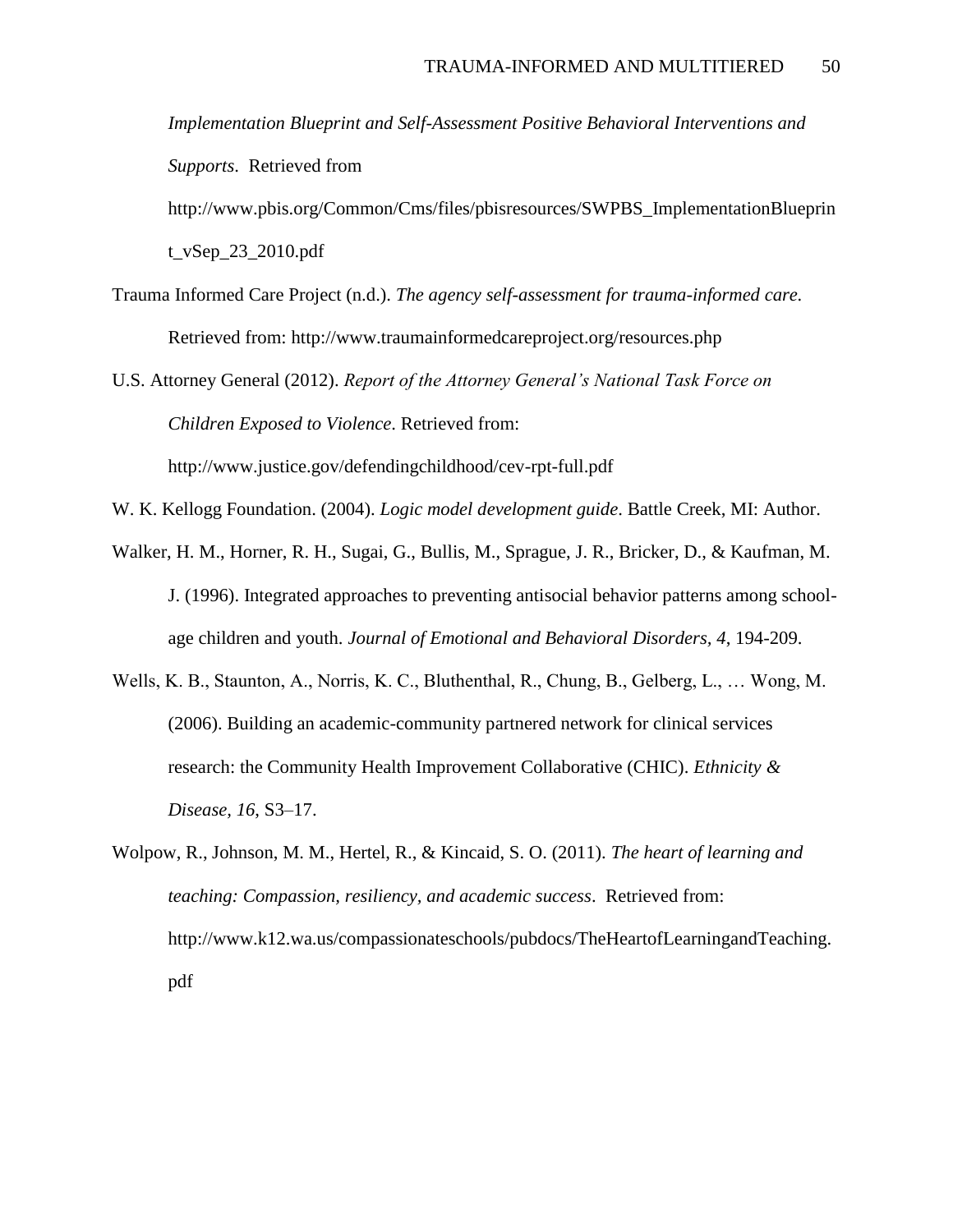Woodbridge, M. W., Sumi, W. C., Thornton, S. P., Fabrikant, N., Rouspil, K. M., Langley, A. K., & Katoaka, S. H. (2016). Screening for trauma in early adolescence: Findings from a diverse school district. *School Mental Health*, *X*, XXX-XXX.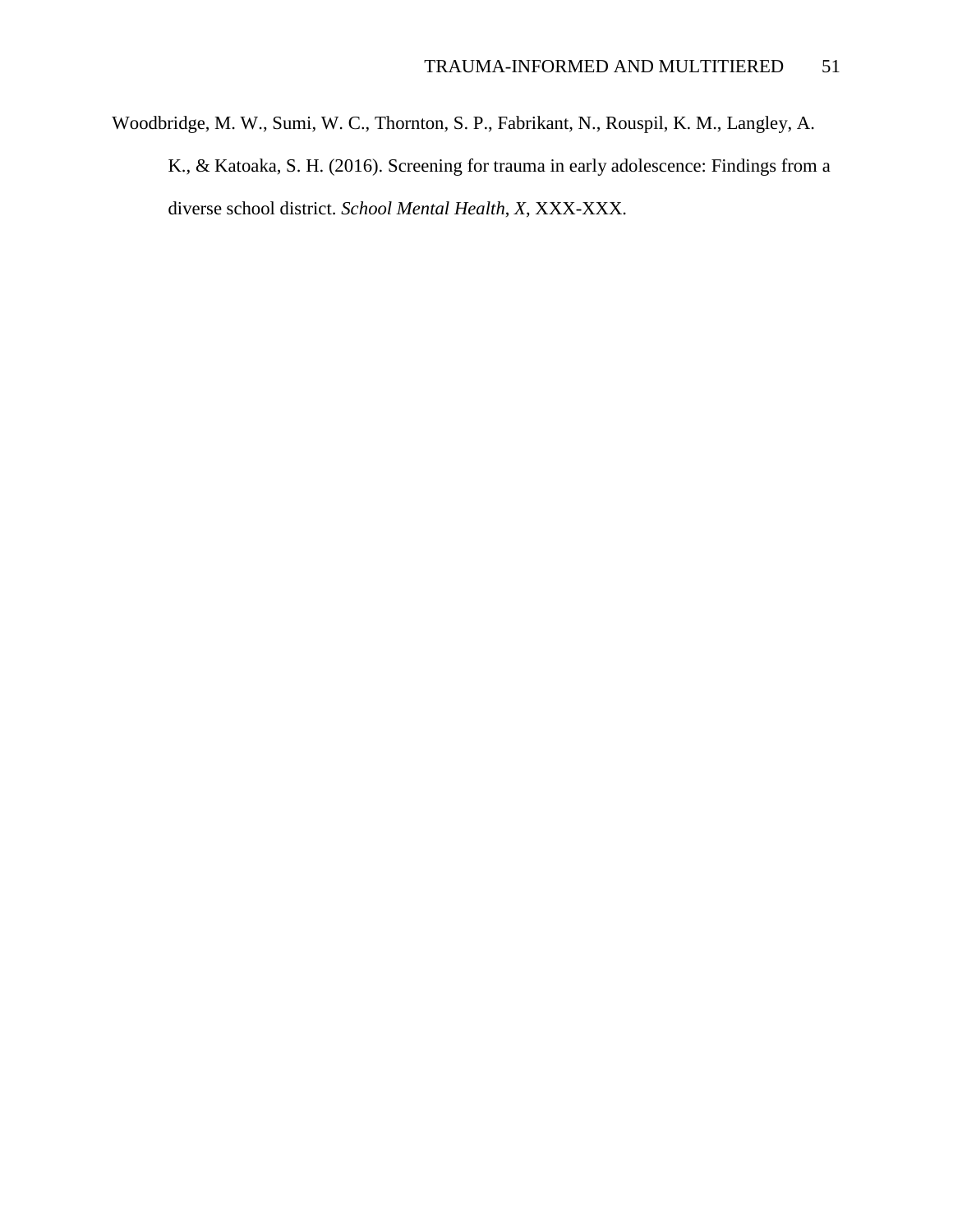

Figure 1. Multitiered framework for trauma-informed approach to school-based service delivery.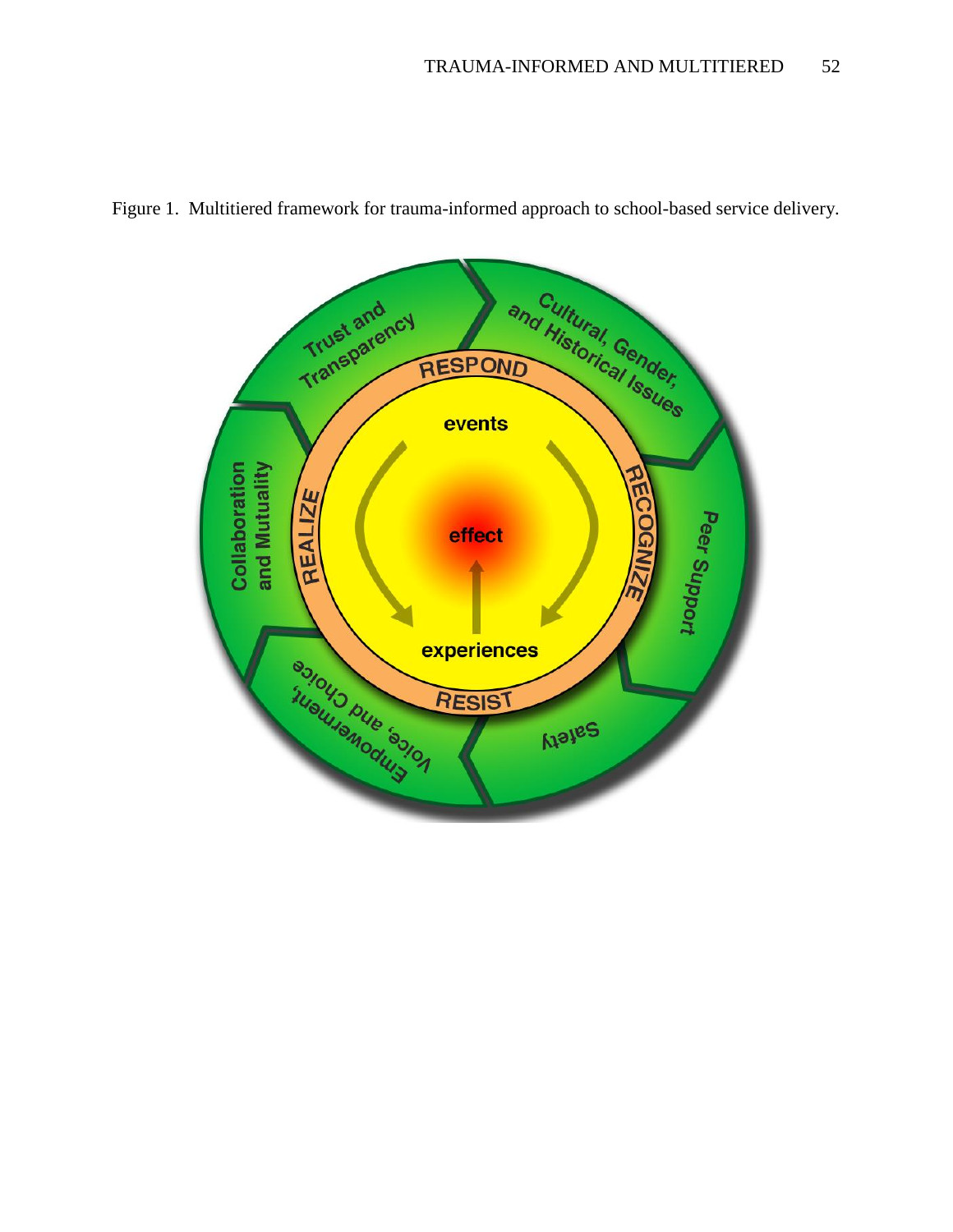Figure 2. A multitiered service delivery framework representing trauma-informed practices in

schools

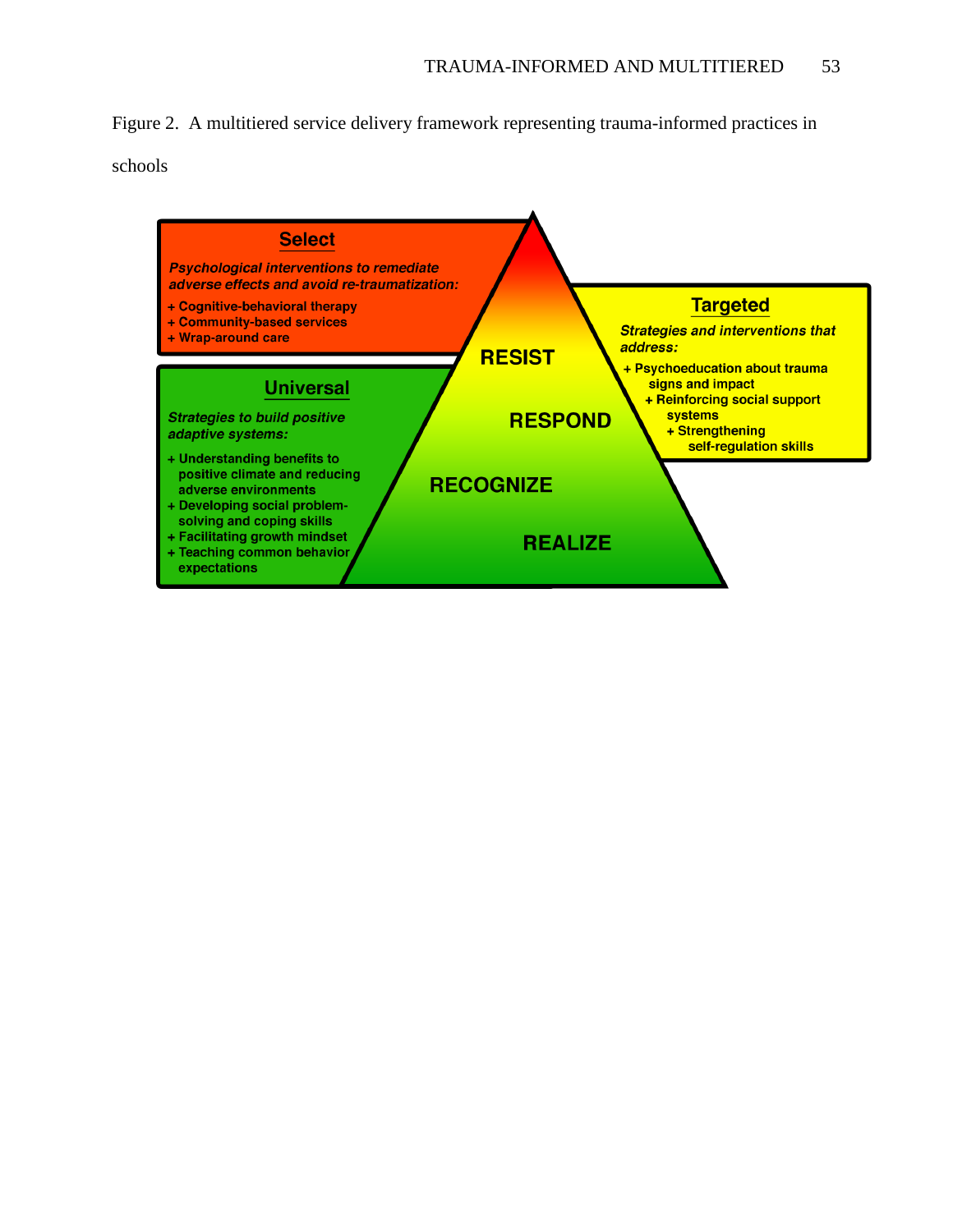| Principle                        | <b>Brief Definition</b>                                          |
|----------------------------------|------------------------------------------------------------------|
| Safety                           | Promoting a sense of physical and psychological safety           |
|                                  | throughout the organization, including understanding how         |
|                                  | safety is defined by those served.                               |
| Trustworthiness and transparency | Operations and decisions are transparent toward building         |
|                                  | and maintain trust within the organization and those             |
|                                  | served.                                                          |
| Peer support                     | Key supports in trauma recovery and healing include              |
|                                  | those individuals who have experienced traumatic events          |
| Collaboration and mutuality      | Relationships across all parties (e.g. staff to staff, client to |
|                                  | staff) that are collaborative and meaningfully share power       |
|                                  | and decision making.                                             |
| Empowerment, voice and choice    | Understanding history of diminished voice and                    |
|                                  | eliminating power differentials toward supporting choice         |
|                                  | in goal-setting and cultivating self-advocacy skills.            |
| Cultural, historical, and gender | Organization actively rejects cultural stereotypes and           |
| issues                           | biases, and works to leverage access to appropriate              |
|                                  | connections as being responsive to the racial, ethnic, and       |
|                                  | cultural needs of those served.                                  |

Adapted from: Substance Abuse and Mental Health Services Administration (2014). *SAMHSA's Concept of Trauma and Guidance for a Trauma-Informed Approach*. HHS Publication No. (SMA) 14-4884. Rockville, MD: Substance Abuse and Mental Health Services Administration.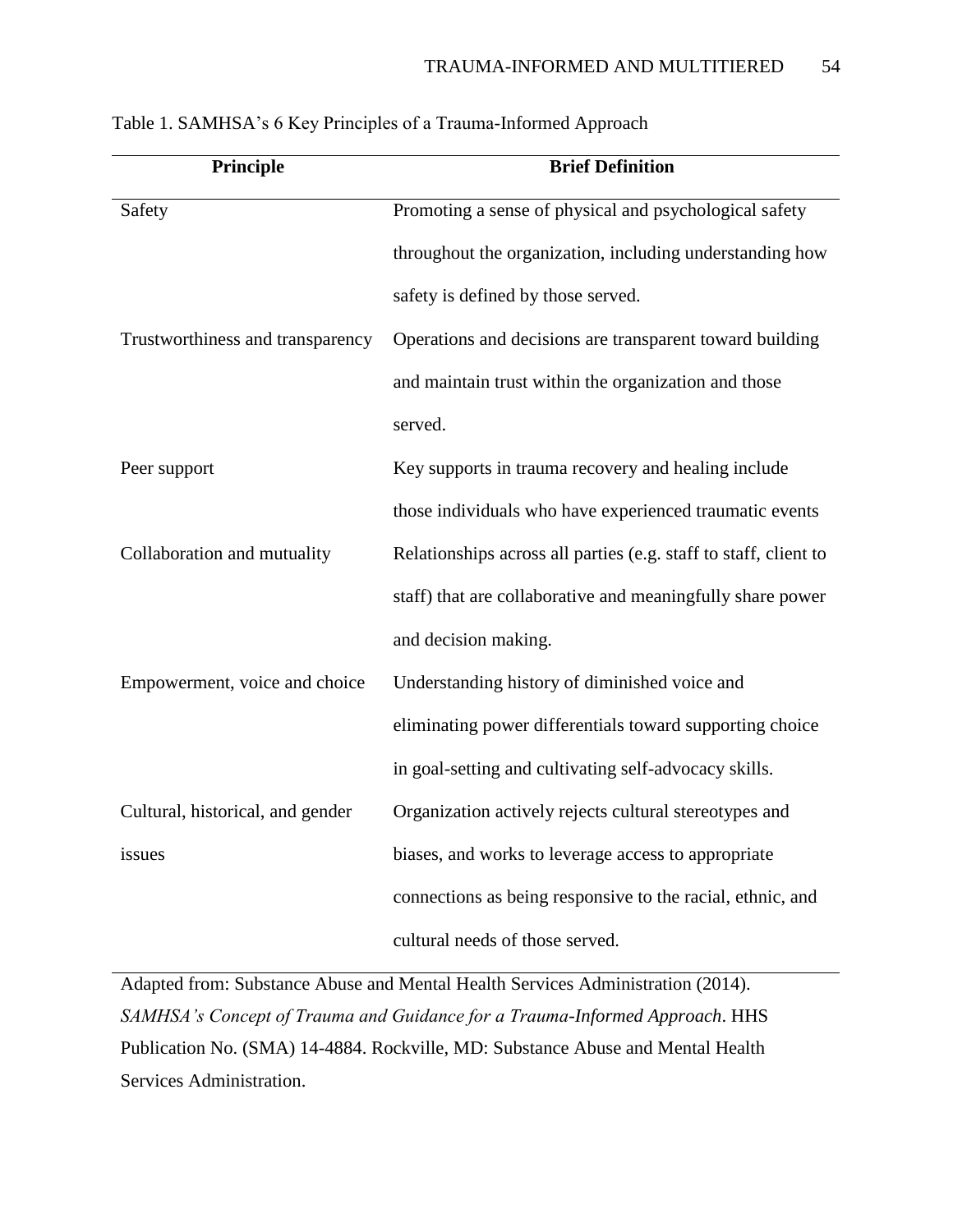| <b>Intervention and</b> | <b>Brief Description (intervention components, structure</b>           | <b>Summary of Evidence</b>                        |
|-------------------------|------------------------------------------------------------------------|---------------------------------------------------|
| <b>Source</b>           | and delivery, targeted population)                                     |                                                   |
| Trauma-focused          | <b>Description:</b> A structured parent and child intervention which   | Efficacy of TF-CBT has been demonstrated in       |
| cognitive behavioral    | aims to teach youth skills on how to manage stress triggered by        | several randomized controlled clinical trials     |
| therapy (TF-CBT; Cohen  | traumatic memories. Intervention is divided into three phases:         | with youth exposed to sexual violence (Cohen      |
| et al., 2006)           | 1) Coping skills, 2) Trauma narrative, and 3) Parent/child             | et al., 2006; Cohen, Mannarino, & Iyengar,        |
|                         | sessions to share narrative and develop safety plan.                   | 2011; Cohen, Mannarino, & Murray, 2012).          |
|                         | <b>Intervention components:</b> Youth are taught skills that are       | A systematic review of TF-CBT for children        |
|                         | summarized by the acronym PRACTICE: Psychoeducation and                | and youth has supported its ability to reduce     |
|                         | parenting skills, Relaxation skills, Affective regulation and          | symptoms of PTSD immediately and 12 months        |
|                         | expression, Cognitive coping skills, Trauma narrative                  | after termination of treatment (Cary &            |
|                         | development, In vivo gradual exposure, Conjoint parent/child           | McMillen, 2012). Determined to be an              |
|                         | session, and Enhancing safety/future development.                      | effective therapeutic technique for many          |
|                         | <b>Structure:</b> Program consists of 8 to 20 individual sessions with | different forms of trauma (Little, Akin-Little, & |
|                         | the child or non-offending caregiver along with joint sessions.        | Gutierrez, 2009).                                 |
|                         | <b>Population:</b> Developed for children ages 3-18.                   |                                                   |

# Table 2. Example Cognitive Behavioral Interventions with Trauma-Focus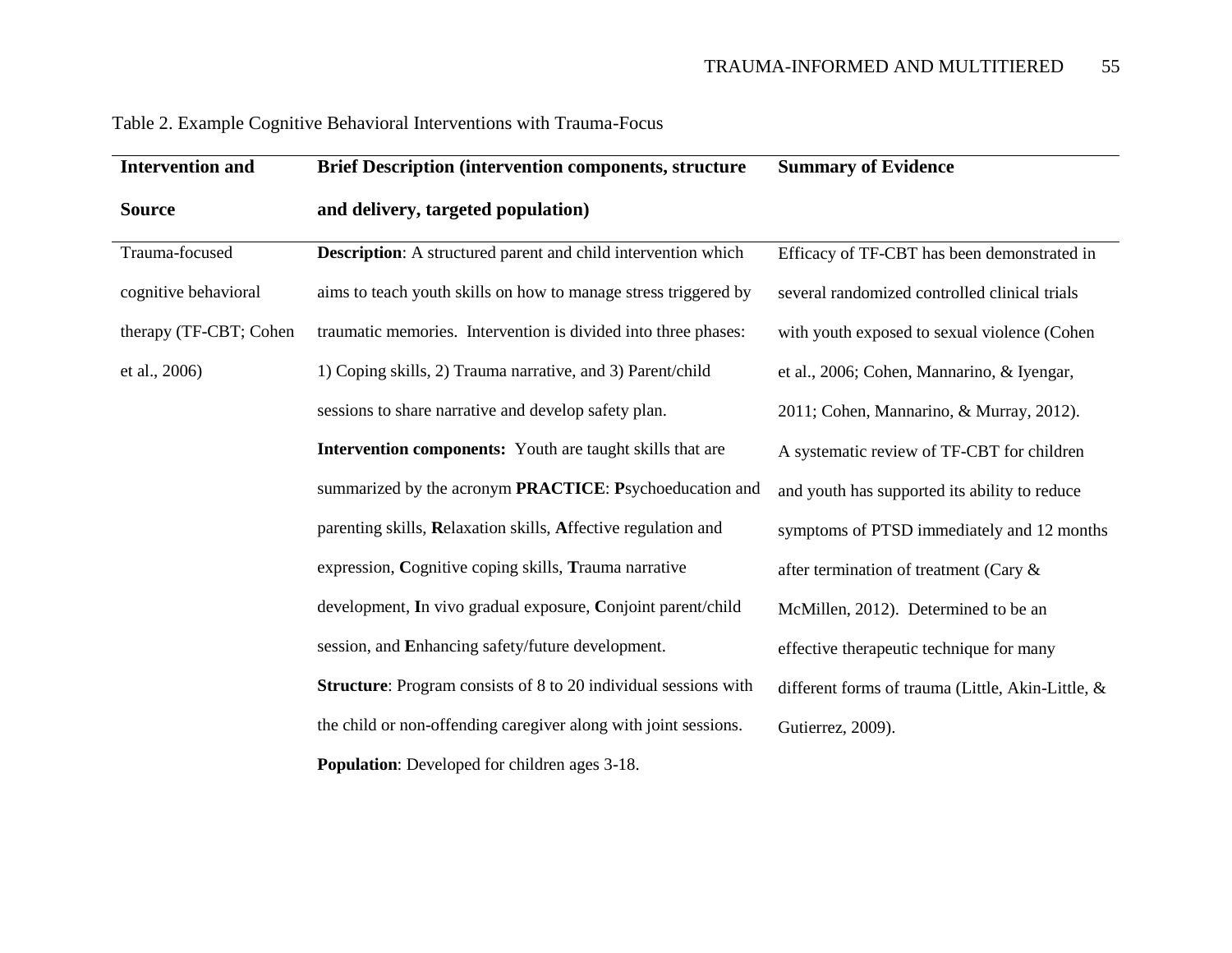Cognitive-Behavioral Intervention for Trauma in Schools (CBITS)

Program

**Description**: School-based group and individual intervention whose goals are threefold: 1) Reduce symptoms related to trauma exposure, 2) Teach and build skills to manage traumarelated stress, and 3) Build caregiver and peer support. **Intervention components**: Intervention incorporates six essential cognitive-behavioral elements: 1) Psychoeducation on how trauma affects students, 2) Relaxation strategies, 3) Cognitive restructuring, 4) Graduated in vivo exposure, 5) Trauma exposure, and 6) Social problem solving. **Structure**: The program consists of 10 group sessions for children, 1-3 individual sessions for children, 2 group educational sessions for parents, and 1 educational session for teachers.

**Population**: Students 5<sup>th</sup> through 12<sup>th</sup> grade. CBITS has been adapted for Spanish-speaking populations, low-literacy groups and children in foster care. CBITS has also been implemented in mental health clinics.

 Randomized clinical trials of youth exposed to violence who were assigned to the CBITS intervention demonstrated significantly lower scores on measures of PTSD, depression, and psychosocial functioning than waitlist and control groups (Stein et al., 2003). CBITS has also been shown to be effective for reducing PTSD-related symptoms in Latino immigrant students exposed to community violence (Kataoka et al., 2003). CBITS has been shown to be just as effective as TF-CBT for symptom reduction of PTSD in youth post-Hurricane Katrina with more participants joining CBITS intervention than TF-CBT administered in clinics (Jaycox et al., 2010).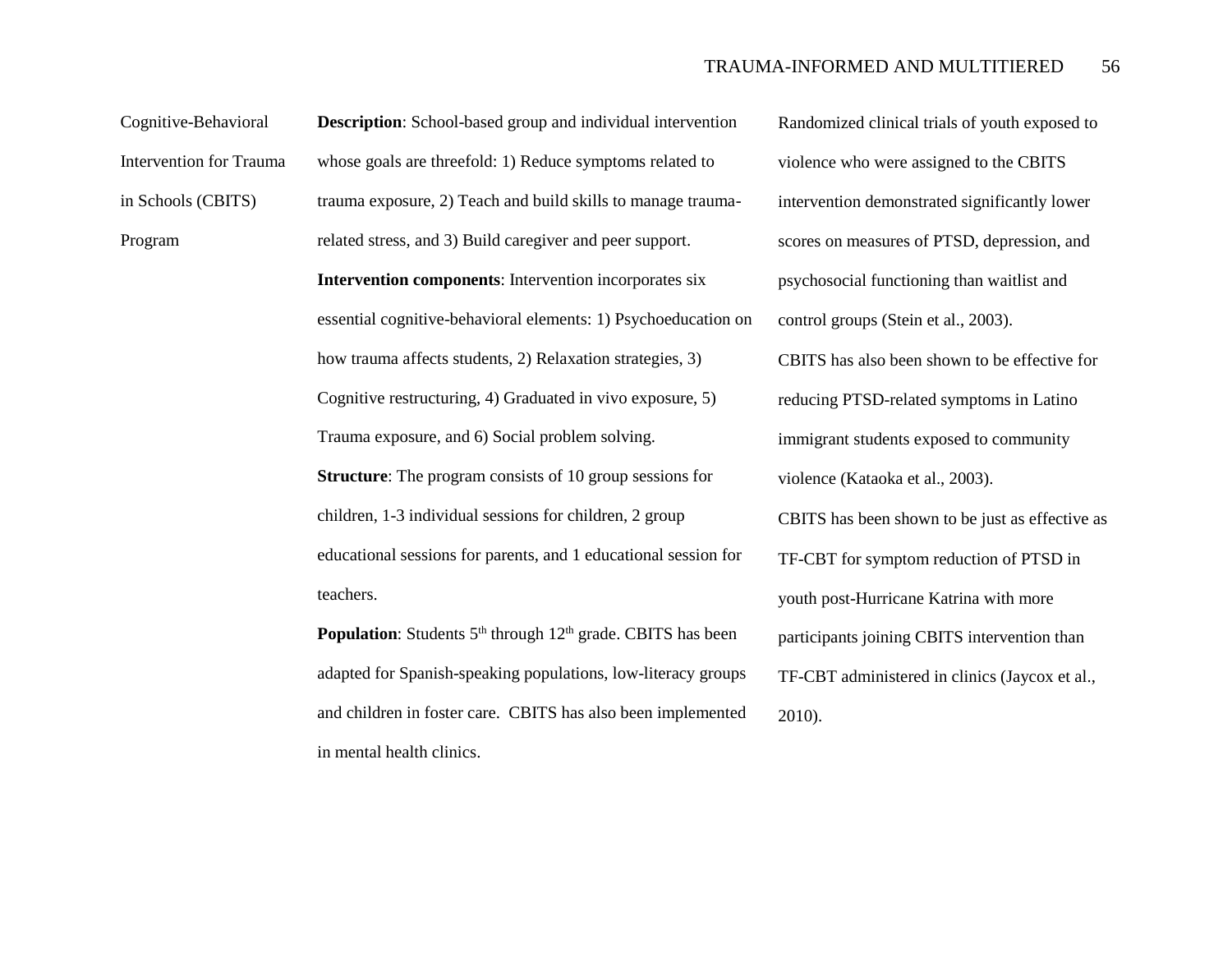| Grief and Trauma       | <b>Description:</b> This intervention combines techniques from  | GTI has been show   |
|------------------------|-----------------------------------------------------------------|---------------------|
| Intervention (GTI) for | cognitive behavioral therapy (CBT) and narrative therapy to     | decreasing PTSD,    |
| Children               | address children's symptoms of trauma and loss. The three       | traumatic grief, an |
|                        | main goals of the intervention are to help children (1) learn   | treatment to post-t |
|                        | more about grief and traumatic reactions (education), (2)       | reduction maintain  |
|                        | express their thoughts and feelings about what happened         | after the intervent |
|                        | (trauma narrative), and (3) reduce symptoms of posttraumatic    | Overstreet, 2012).  |
|                        | stress, depression, and traumatic grief.                        | and the individual  |
|                        | <b>Intervention components:</b> GTI is comprised of three       | found to be equall  |
|                        | overlapping phases: 1) Resilience and Safety (Sessions 1-5), 2) | Overstreet, 2008).  |
|                        | Restorative Retelling (Sessions 6-9), and 3) Reconnecting       |                     |
|                        | (Sessions 8-10).                                                |                     |
|                        | Structure: The program consists of 10 sessions and a parent     |                     |
|                        | meeting. It can be conducted in a group or individual format.   |                     |
|                        | When conducted with groups, each child also receives an         |                     |
|                        | individual "pull-out" session.                                  |                     |
|                        |                                                                 |                     |

**Population:** Children ages 7-12.

wn to be effective in depressive symptoms, nd global distress from pretreatment with symptom ined at both 3 and 12 months tion ended (Salloum & Additionally, both the group I formats of GTI have been ly effective (Salloum  $&$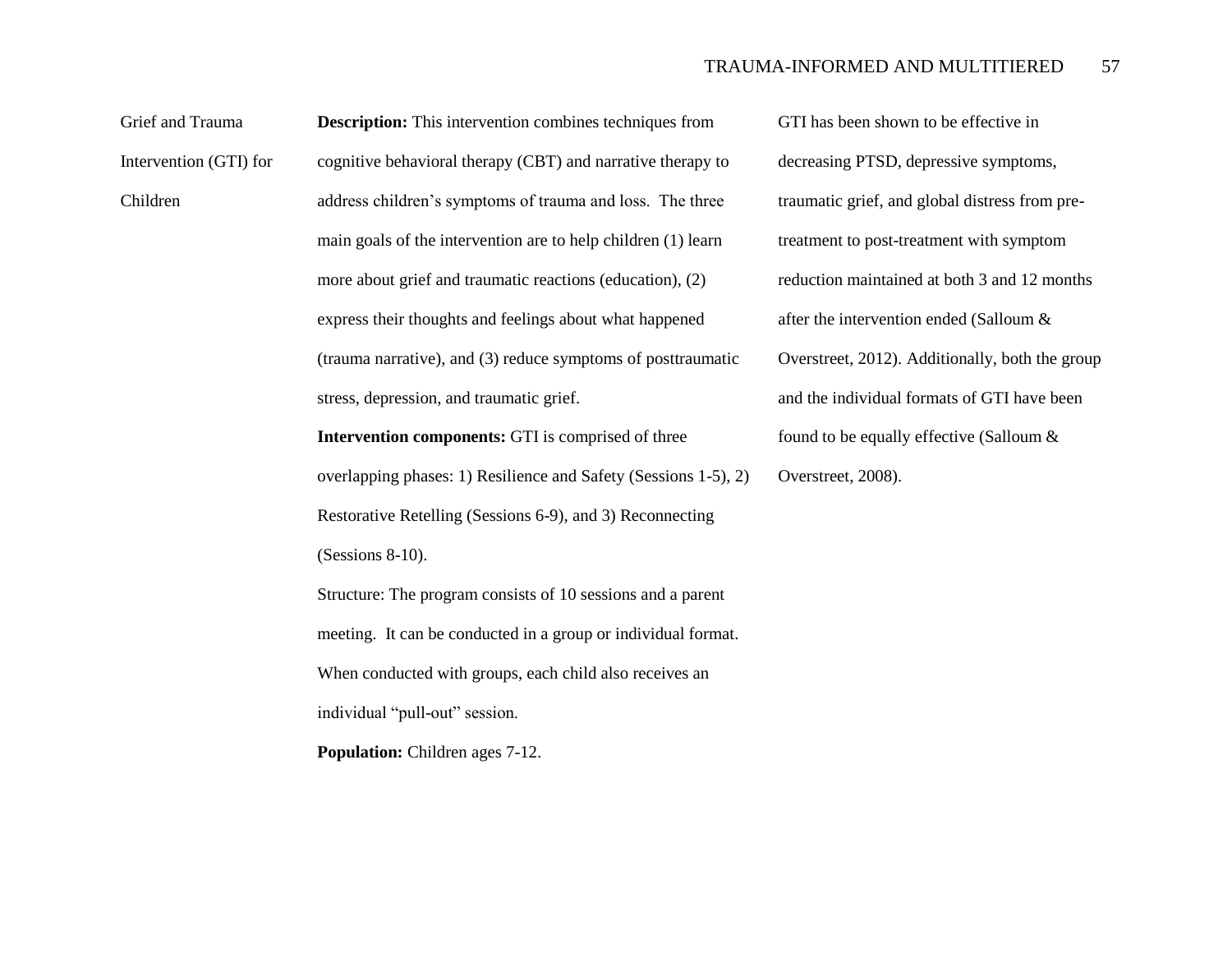Multimodal Trauma

Treatment (MMTT) aka

Trauma-Focused Coping

in Schools

**Description**: School-based group intervention that is skillsoriented and a peer-mediating group treatment for youth exposed to single-incident trauma.

**Intervention components:** Intervention components are delivered per session as follows: 1) Psychoeducation, 2) Anxiety management, 3-4) Anxiety management and cognitive training, 5a and 5b) Anger coping and grief management, 6) Individual pullout session for narrative exposure, 7) Developing stimulus hierarchy, 8-10) Group narrative exposure, 11) Worst moment cognitive and affective processing, 12-13) Relapse prevention, and 14) Graduation.

**Structure**: The program is delivered as a 14-session group therapy during one class period per week. Additionally, there is one individual pullout session midway through the intervention to work on the narrative exposure.

**Population**: Children and adolescents ages 9-18 or grades 4

through 12.

 MMTT has several advantages such as being tailored for adolescents with a wide range of traumas, its group format allows the treatment of many individuals simultaneously, and it is flexible so that it can be trauma-specific (Amaya-Jackson et al., 2003).

 MMTT resulted in reduction in PTSD, anxiety, depression, and anger symptoms in youth as well as a shift from an external to an internal locus of control (March, Amaya-Jackson, Murray, & Schulte, 1998).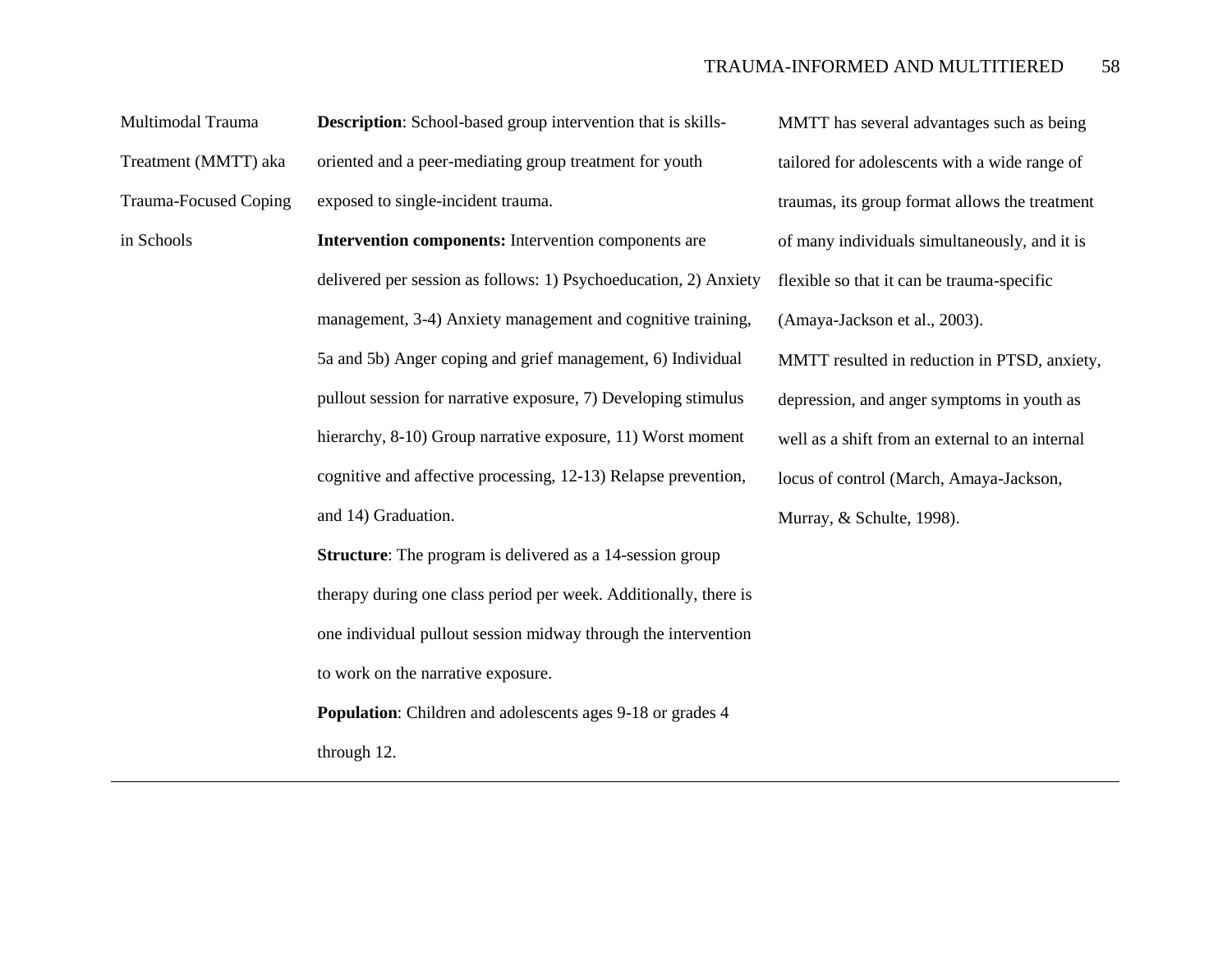| <b>Program/Source</b>     | <b>Brief description</b>                 | <b>Key features</b>                                       |
|---------------------------|------------------------------------------|-----------------------------------------------------------|
| National Childhood        | Provides information and resources for   | The Learning Center for Child and Adolescent Trauma       |
| <b>Traumatic Stress</b>   | improving access to care, treatment, and | (http://learn.nctsn.org/) contains comprehensive          |
| Network                   | services for trauma-exposed children and | collection of presentations, podcasts and documents       |
| http://www.nctsnet.org    | youth across types of trauma and care    | related to trauma, including complex trauma, culture and  |
|                           | settings.                                | trauma, creating trauma-informed systems, building        |
|                           |                                          | resiliency, and schools and trauma.                       |
|                           |                                          | The Resources for School Personnel                        |
|                           |                                          | (http://www.nctsnet.org/resources/audiences/school-       |
|                           |                                          | personnel) contains resources specifically developed for  |
|                           |                                          | schools, including a toolkit for educations and resources |
|                           |                                          | for school personnel.                                     |
| Trauma and Learning       | A collaborative effort of Massachusetts' | Provides two downloadable publications that detail the    |
| Policy Initiative         | Advocates for Children and Harvard Law   | prevalence of traumatic experiences, the impact of        |
| http://traumasensitivesch | School that establishes the six elements | trauma on learning and behavior, the principles of a      |
| ools.org                  |                                          |                                                           |

Table 3. Resources for Professional Development on Trauma-Informed Approaches in Schools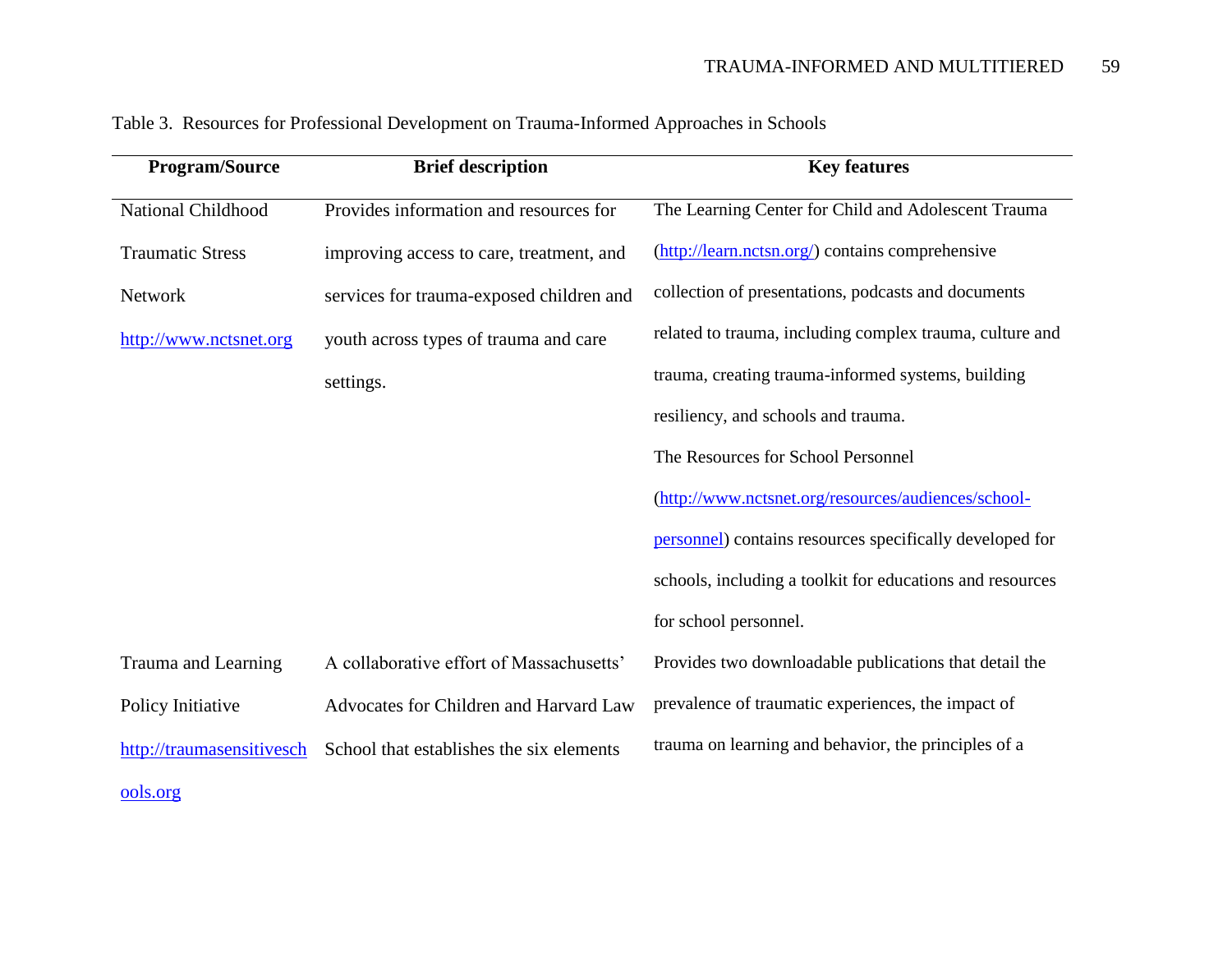|                               | of a school-wide process to create a       | whole-school trauma-informed approach, and specific       |
|-------------------------------|--------------------------------------------|-----------------------------------------------------------|
|                               | trauma-sensitive ecology.                  | skills and techniques.                                    |
| <b>Treatment and Services</b> | Promotes the development of trauma-        | Includes information on components of a trauma-           |
| <b>Adaptation Center:</b>     | informed school systems through            | informed school and provides online resources for         |
| Resiliency, Hope, and         | prevention and early intervention          | trauma-focused approaches, including Psychological        |
| <b>Wellness in Schools</b>    | strategies.                                | First Aid, Supporting Students Exposed to Trauma, and     |
| https://traumaawarescho       |                                            | Cognitive Behavioral Intervention for Trauma in           |
| ols.org                       |                                            | Schools.                                                  |
| State of Washington           | Provides training, guidance, and           | Includes a downloadable handbook and PowerPoint           |
| Office of Superintendent      | technical assistance for the               | presentations to aid in the training for and              |
| of Public Instruction         | Compassionate Schools approach, which      | implementation of trauma-informed schools.                |
| http://www.k12.wa.us/c        | focuses on students chronically exposed    |                                                           |
| ompassionateschools/          | to stress and trauma.                      |                                                           |
| <b>Wisconsin Department</b>   | Provides a collection of resources to help | Includes webcasts, videos, and online articles related to |
| of Public Instruction         | schools support students affected by       | professional development and capacity building for        |
|                               | trauma.                                    | trauma-informed schools. Also provides checklists to      |
|                               |                                            |                                                           |